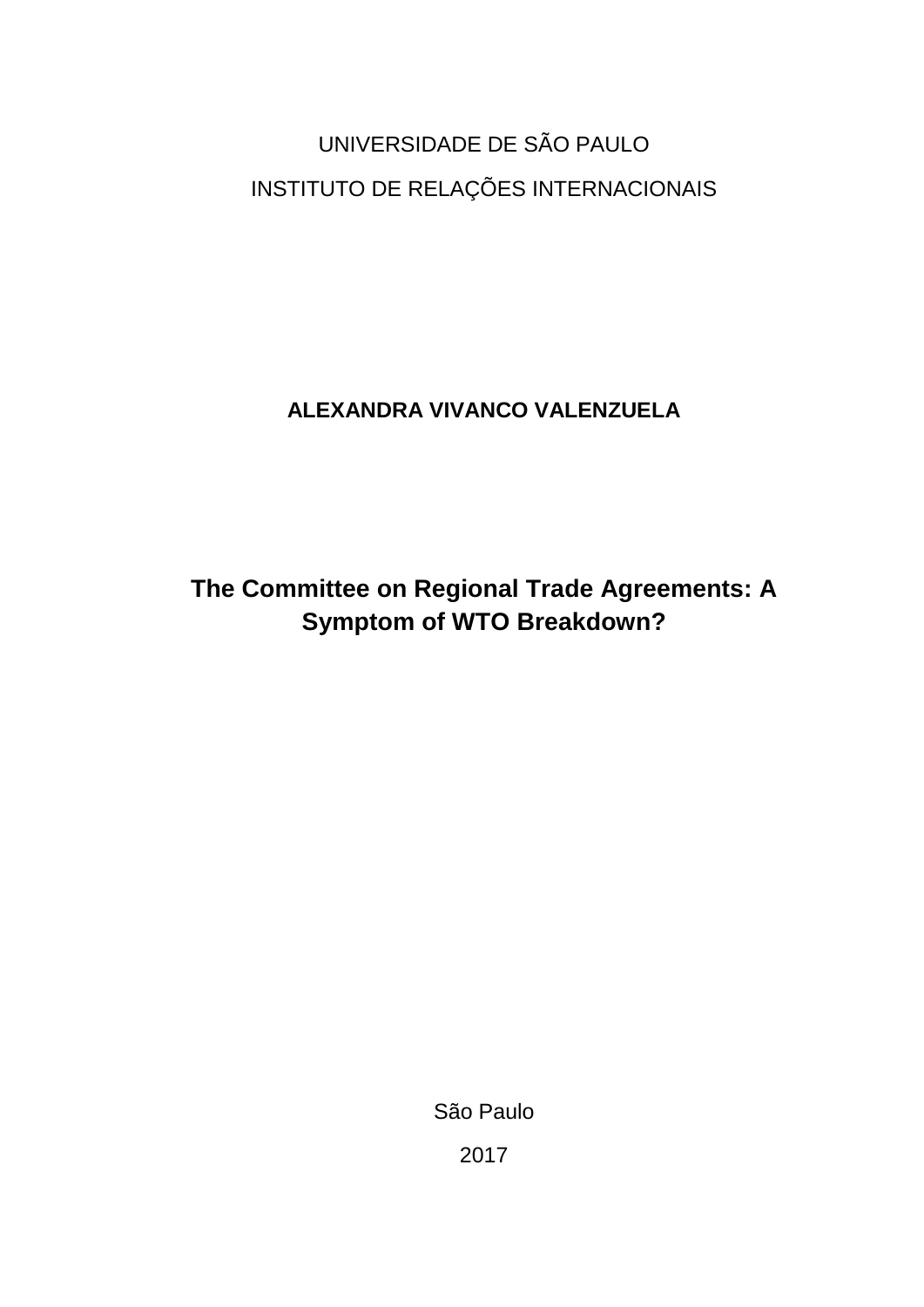# **ALEXANDRA VIVANCO VALENZUELA**

# **The Committee on Regional Trade Agreements: A Symptom of WTO Breakdown?**

Dissertação apresentada ao Programa de Pós-Graduação em Relações Internacionais do Instituto de Relações Internacionais da Universidade de São Paulo para a obtenção do título de Mestre em Ciências.

Orientador: Prof. Dr. Yi Shin Tang

# **Versão corrigida**

A versão original se encontra disponível na Biblioteca do Instituto de Relações Internacionais e na Biblioteca Digital de Teses e Dissertações da USP, documentos impresso e eletrônico.

São Paulo

2017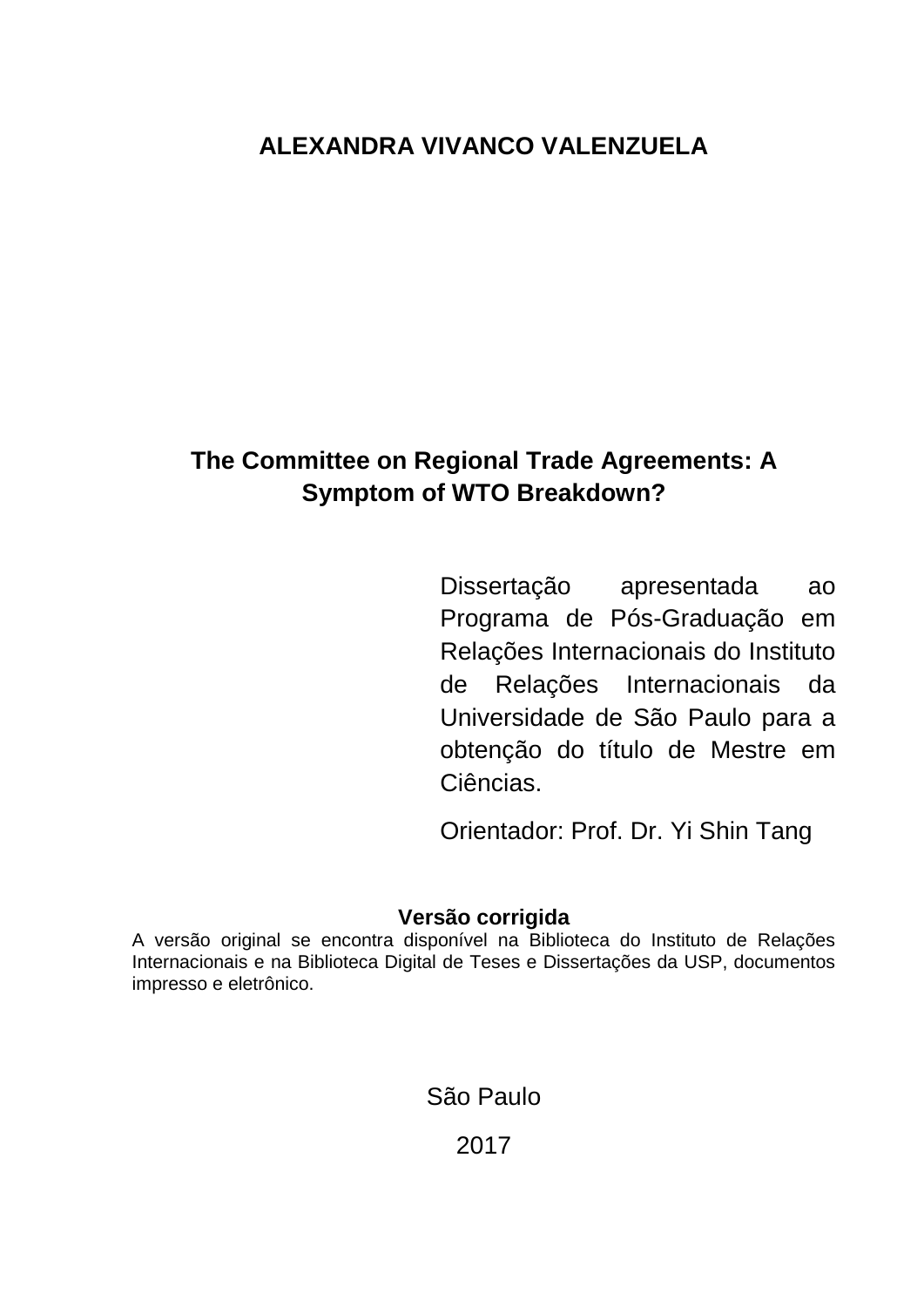Autorizo a reprodução e divulgação total ou parcial deste trabalho, por qualquer meio convencional ou eletrônico, para fins de estudo e pesquisa, desde que citada a fonte.

Valenzuela, Alexandra Vivanco

The Committee on Regional Trade Agreements: A Symptom of WTO Breakdown? / Alexandra Vivanco Valenzuela -- Orientador: Yi Shin Tang. São Paulo: 2017.

68 p.

Dissertação (Mestrado) - Instituto de Relações Internacionais. Universidade de São Paulo.

1. Committee on Regional Trade Agreements. 2. Regionalism. 3. Compatibility Examination. 4. Deep Integration. I. Tang, Yi Shin. II. Título.

CDD 382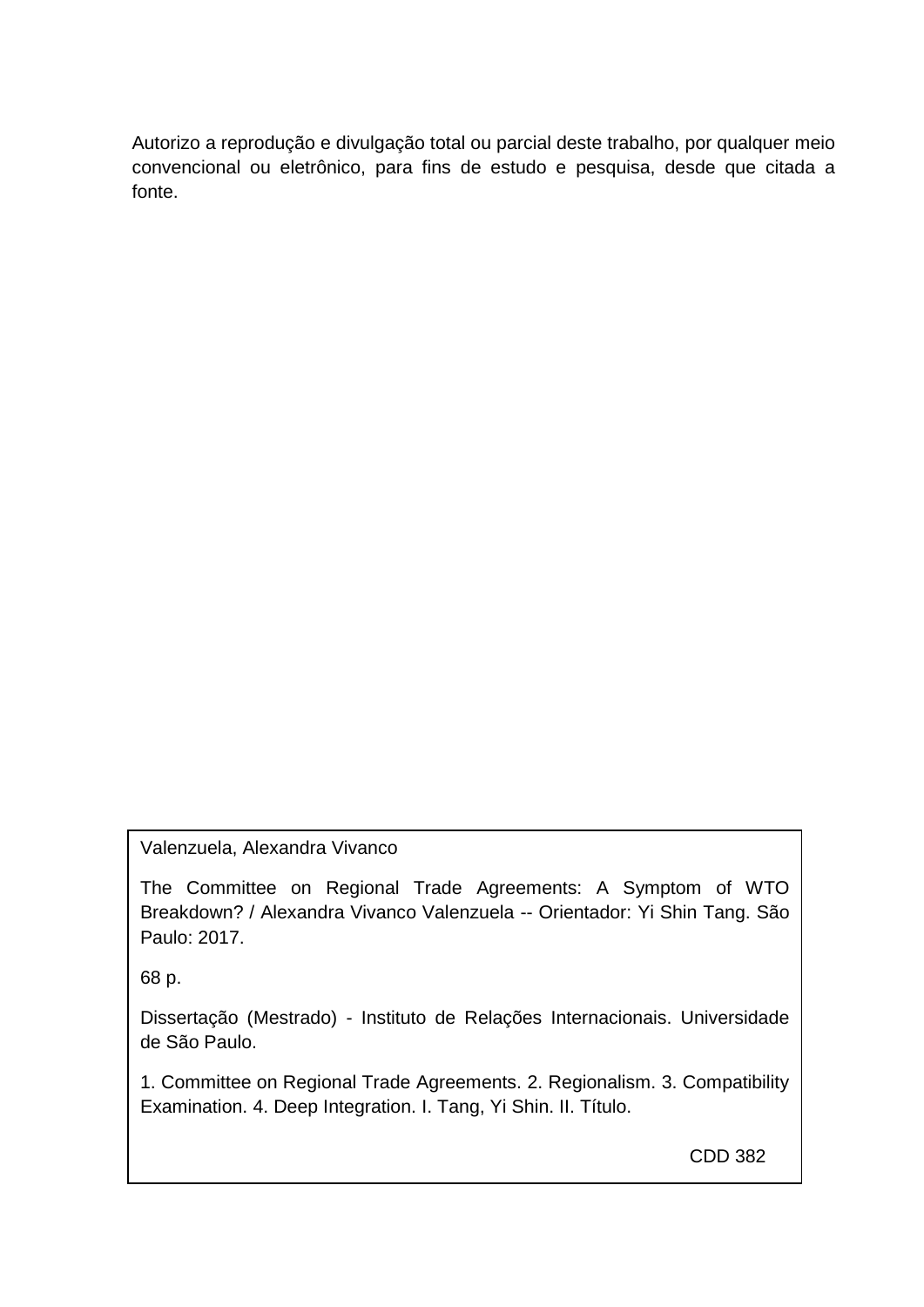Nome: VALENZUELA, Alexandra Vivanco

Título: The Committee on Regional Trade Agreements: A Symptom of WTO Breakdown?

> Dissertação apresentada ao Programa de Pós-Graduação em Relações Internacionais do Instituto de Relações Internacionais da Universidade de São Paulo para a obtenção do título de Mestre em Ciências.

Aprovado em:

Banca Examinadora

| Instituição: IRI-USP               |
|------------------------------------|
| Assinatura:                        |
| Instituição: FD-USP<br>Assinatura: |
| Instituição: FGV<br>Assinatura:    |
|                                    |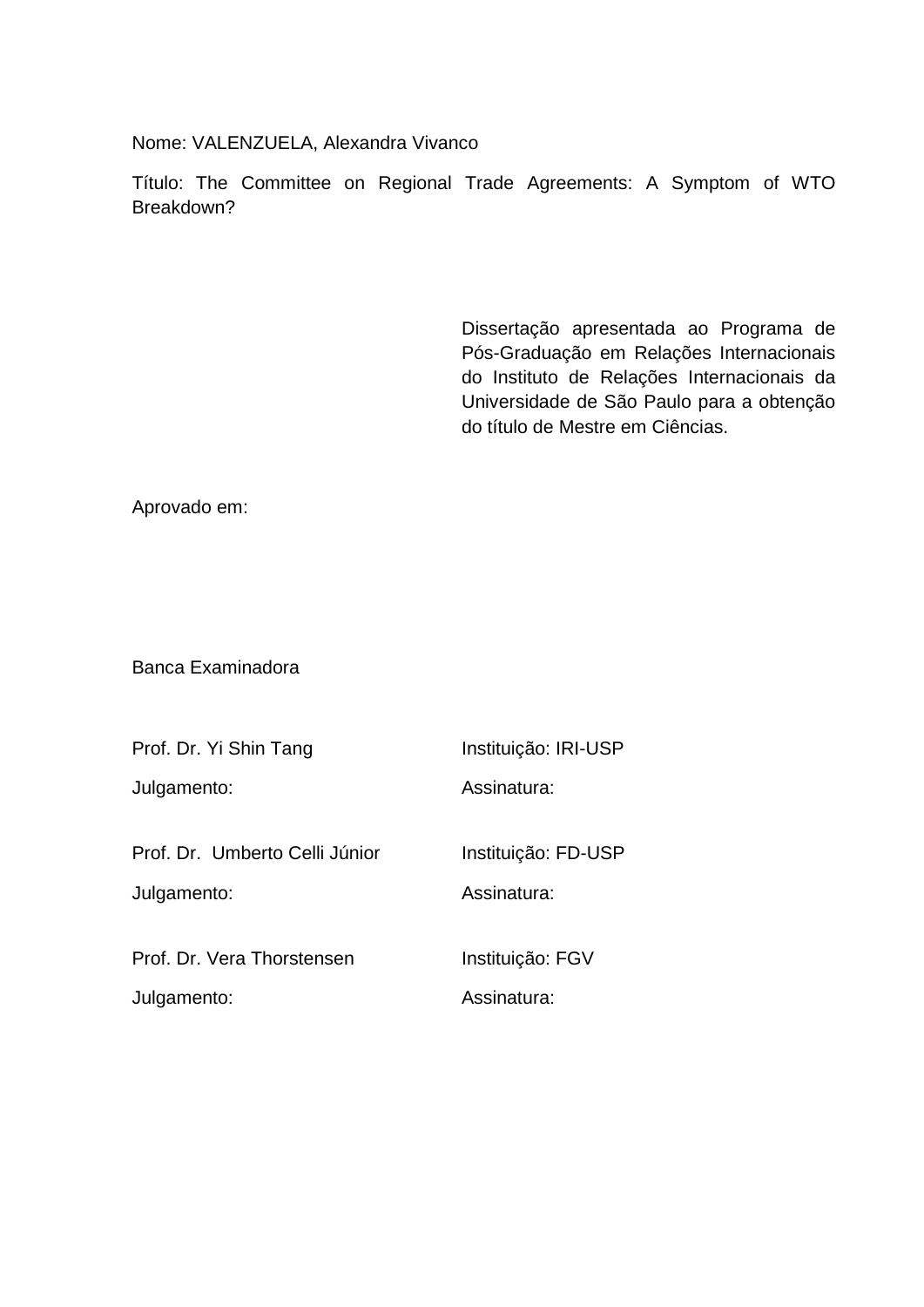*A mi mami.*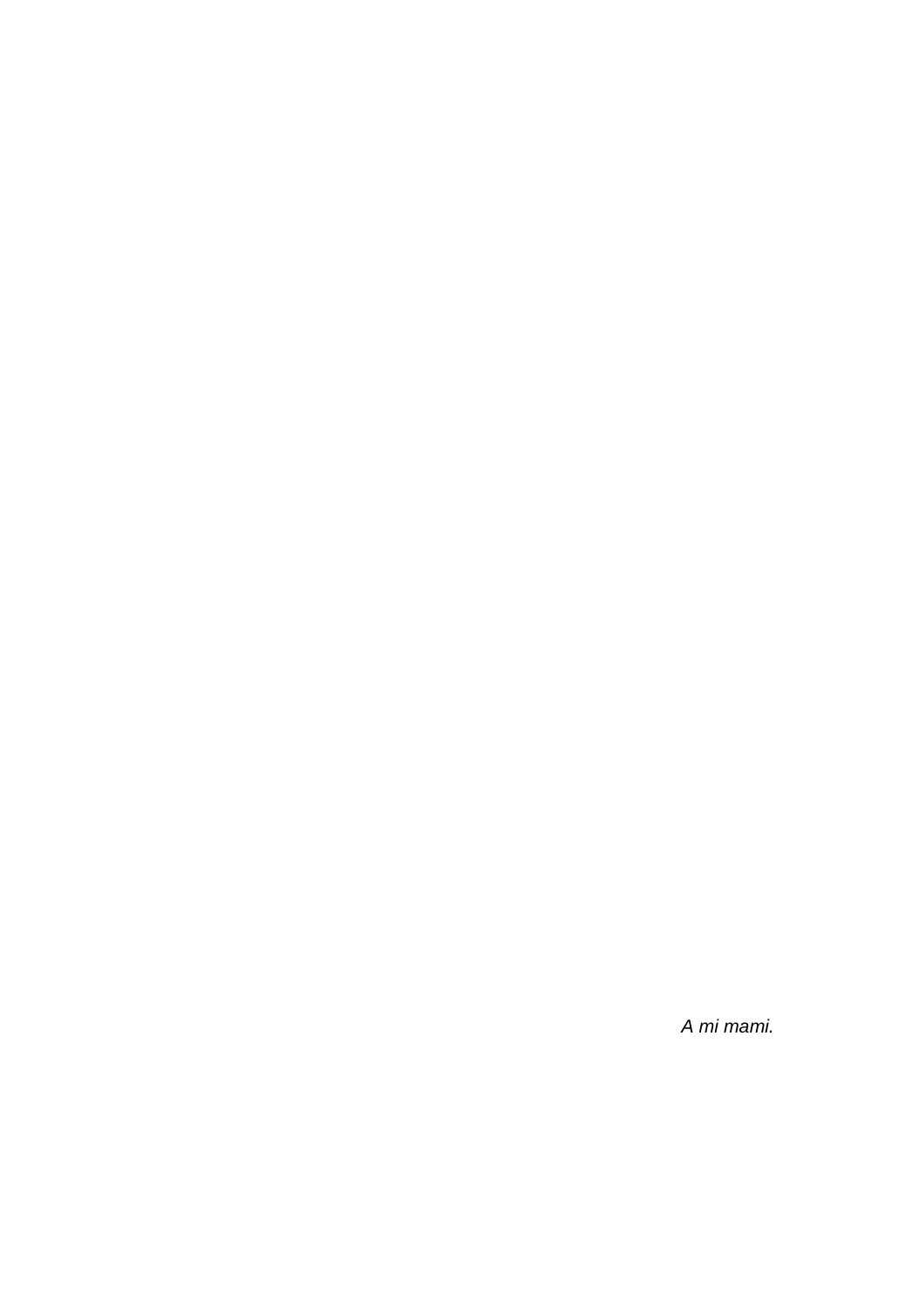# **Acknowledgments**

I am very grateful to the Coordinating Board of the PEC-PG Program, whose financial support has been a key piece to achieve the results of this research. The opportunity given by this Program has not only allowed my own intellectual development, but it has also enabled me to further my appreciation of the world and its difficulties we all deal with. I would also like to express my sincere gratitude to the Instituto de Relações Internacionais, and particularly to my advisor, Prof. Dr. Yi Shin Tang, who has always been available during times of doubt and has patiently guided me throughout my research. I am more than ever in debt with my family, from whom I have heard the most accurate words of encouragement to finalize this research. I am also very grateful to Felipe, who has always trusted me.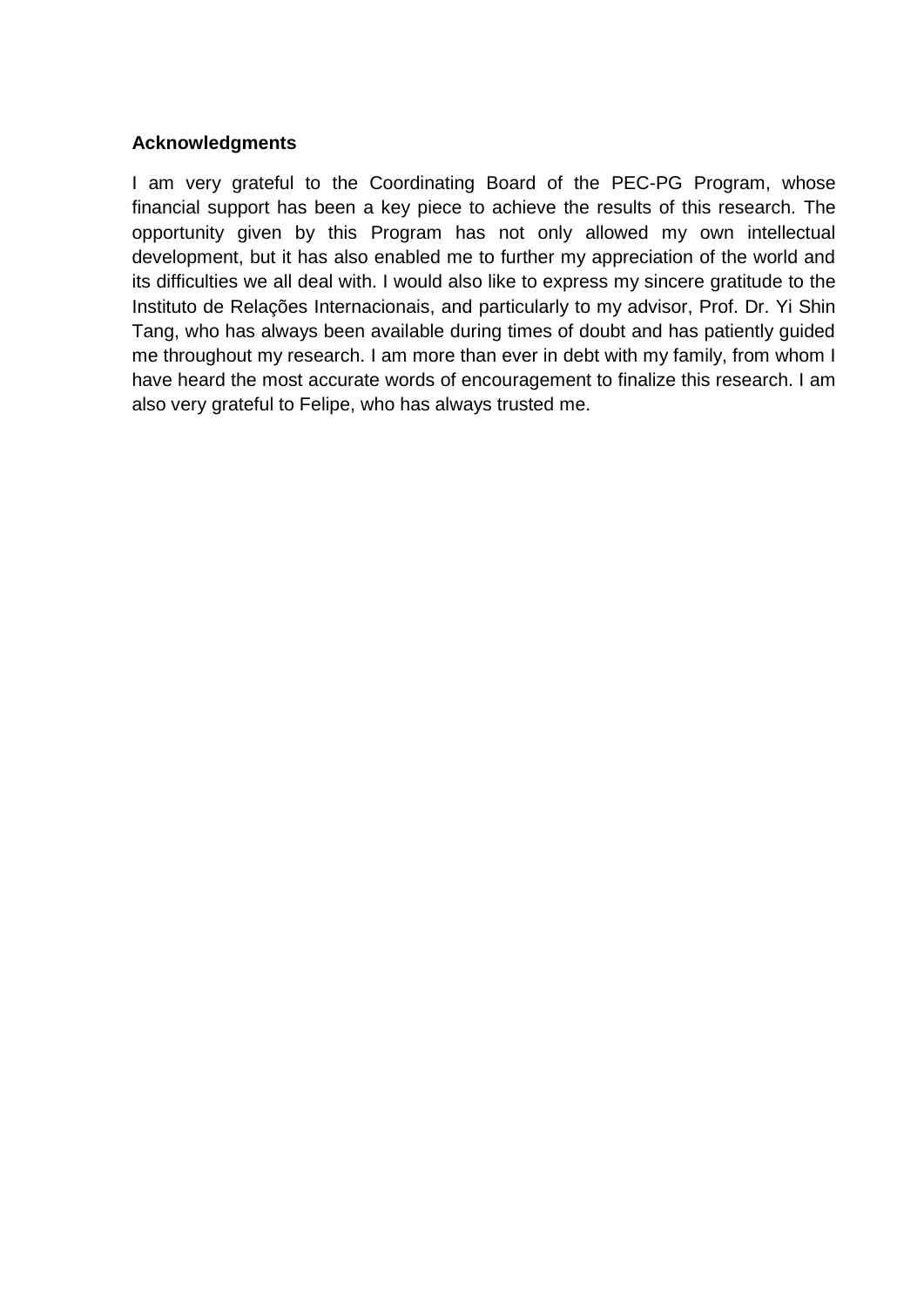# **Abstract**

The current debate about the consequences of the proliferation of Regional Trade Agreements arises in the middle of a governance crisis in international trade, which has also put into question the role of the WTO as an International Organization governing this scenario through multilateral principles and rules. However, aware of this situation, States seem to keep making efforts to deal with these problems through the negotiation of multilateral mechanisms to enhance the governance of the international trade system. The Committee on Regional Trade Agreements (CRTA), existing for more than two decades, is a key piece to understand why these efforts seem fruitless. This research attempts to analyze its work and evolutions, considering different factors that have incidence in its performance, and to determine if it is possible that a work such as the performed by the CRTA could be an efficient way to govern the relations arising from the current organization of international production.

**Key words:** Committee on Regional Trade Agreements, Regionalism, Compatibility Examination, Deep Integration.

# **Resumo**

O debate atual sobre as consequências da proliferação de Acordos Comerciais Regionais surge no meio de uma crise de governança no comércio internacional, o qual também questiona o papel da OMC como Organização Internacional que governa este cenário através de princípios e normas multilaterais. No entanto, cientes desta situação, os Estados parecem manter esforços para lidar com tais problemas através da negociação de mecanismos multilaterais para melhorar a governança do sistema multilateral. O Comitê de Acordos Comerciais Regionais (CRTA) que existe há mais de duas décadas é uma peça-chave para compreender as razões pelas quais tais esforços parecem infrutíferos, considerando o fato de que se trata do órgão multilateral encarregado do controle de Acordos Regionais. Assim, a presente pesquisa procura analisar o trabalho e evoluções desse Comitê, considerando diferentes fatores que incidem em seu desempenho, e determinar se um trabalho como o feito pelo CRTA poderia ser uma eficiente forma de governar as relações que surgem da atual organização da produção internacional.

**Palavras-chave:** Comitê de Acordos Comerciais Regionais, Regionalismo, Exame de Compatibilidade, Integração Profunda.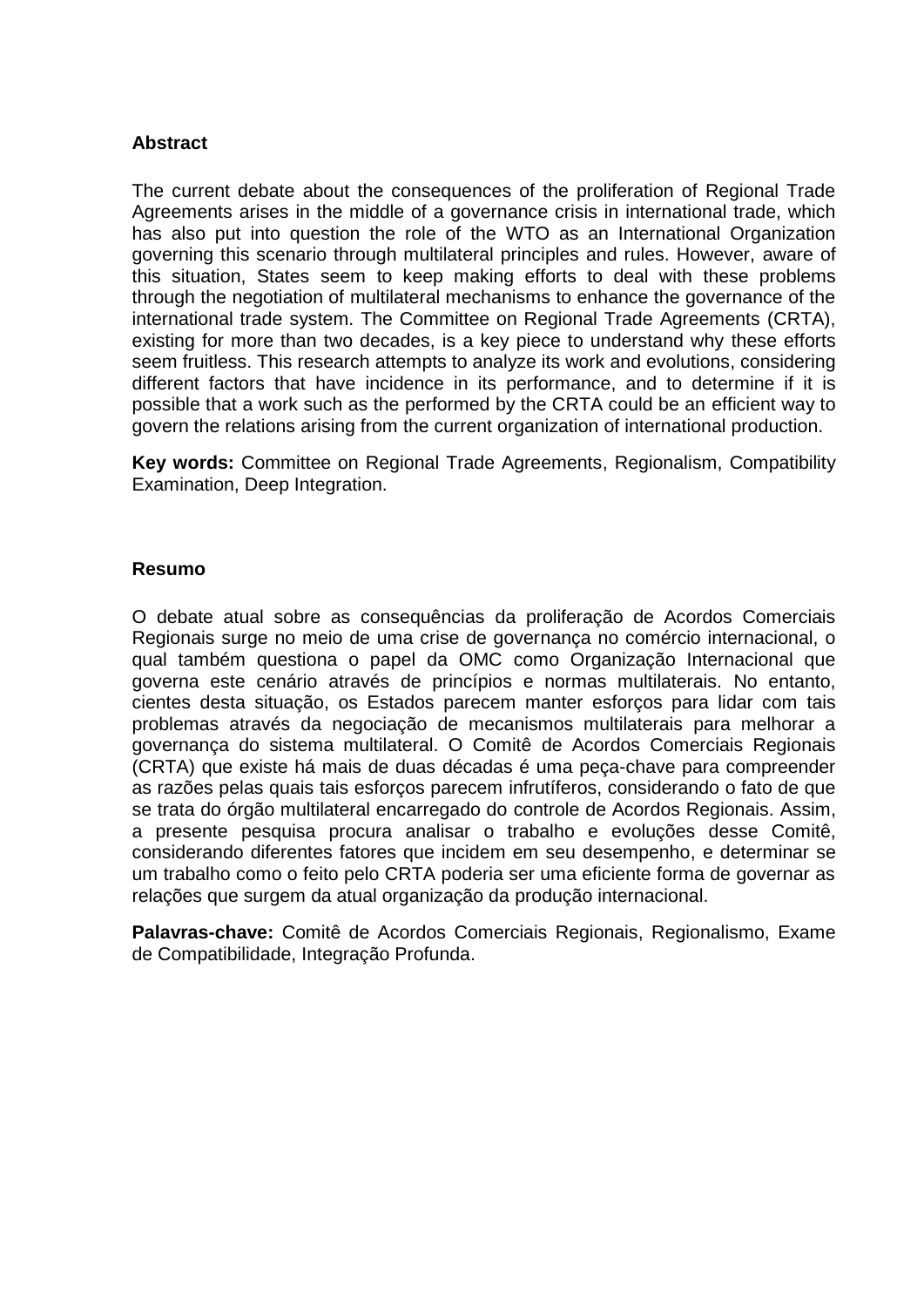# **List of Acronyms**

- **CARIFTA** Caribbean Free Trade Association
- **CARICOM** Caribbean Community
- **CIF** Cost, Insurance and Freight
- **CRTA** Committee on Regional Trade Agreements
- **CTD** Committee on Trade and Development
- **EFTA** European Free Trade Association
- **FOB** Free on Board
- **FTA** Free Trade Agreement
- **GATS** General Agreement on Trade in Services
- **GATT** General Agreement on Trade in Goods
- **GDP** Gross Domestic Product
- **KORUS** Korea- United States Free Trade Agreement
- **LAIA** Latin American Integration Association
- **MERCOSUR** Southern Common Market
- **MFN** Most Favored Nation
- **NAFTA** North American Free Trade Agreement
- **PTA** Preferential Trade Agreement
- **RCEP** Regional Comprehensive Economic Partnership
- **RTAs** Regional Trade Agreements
- **TPP** Transpacific Partnership Agreement
- **USA** United States of America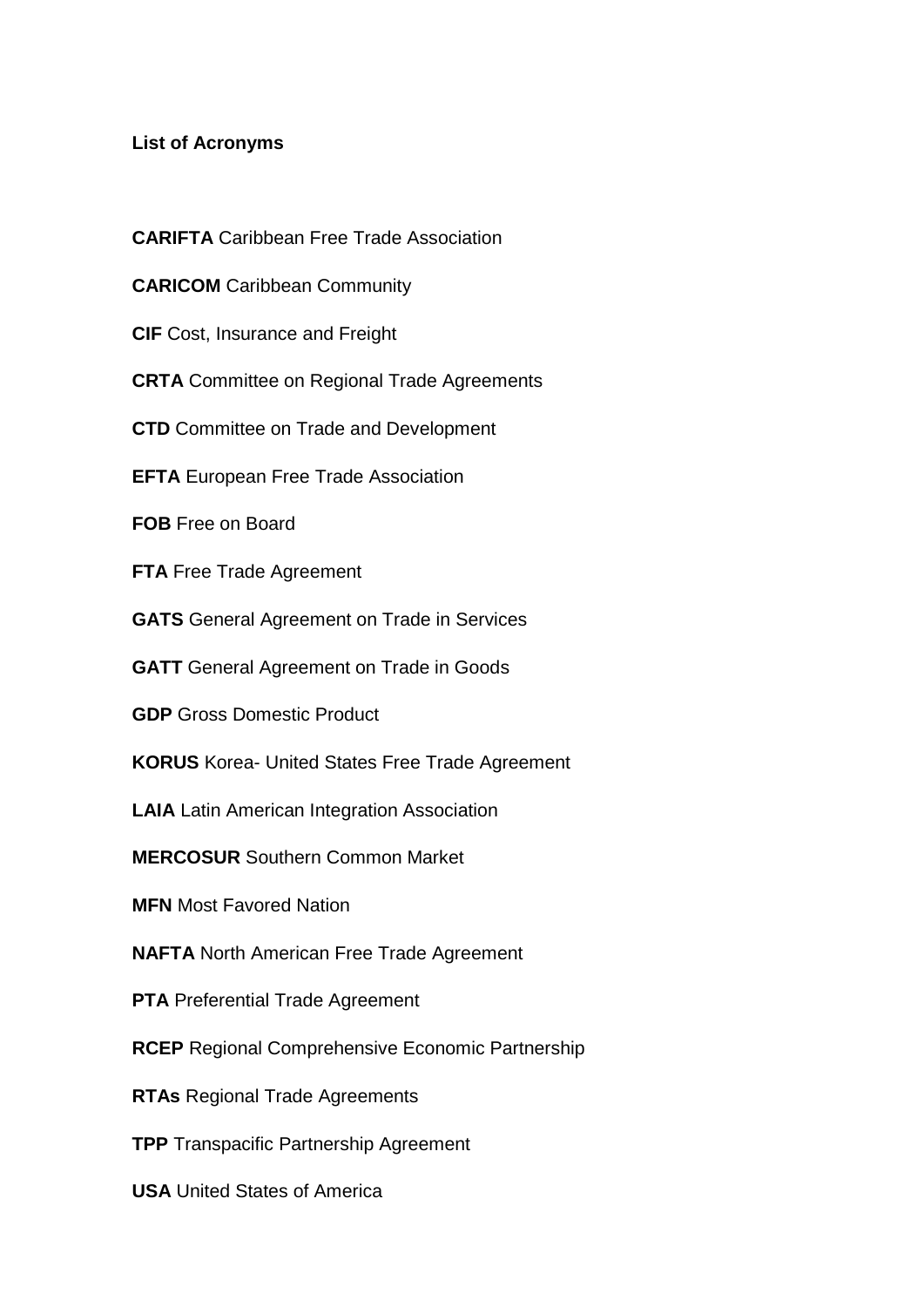**TRIPS** Agreement on Trade- Related Aspects of Intellectual Property Rights

**WTO** World Trade Organization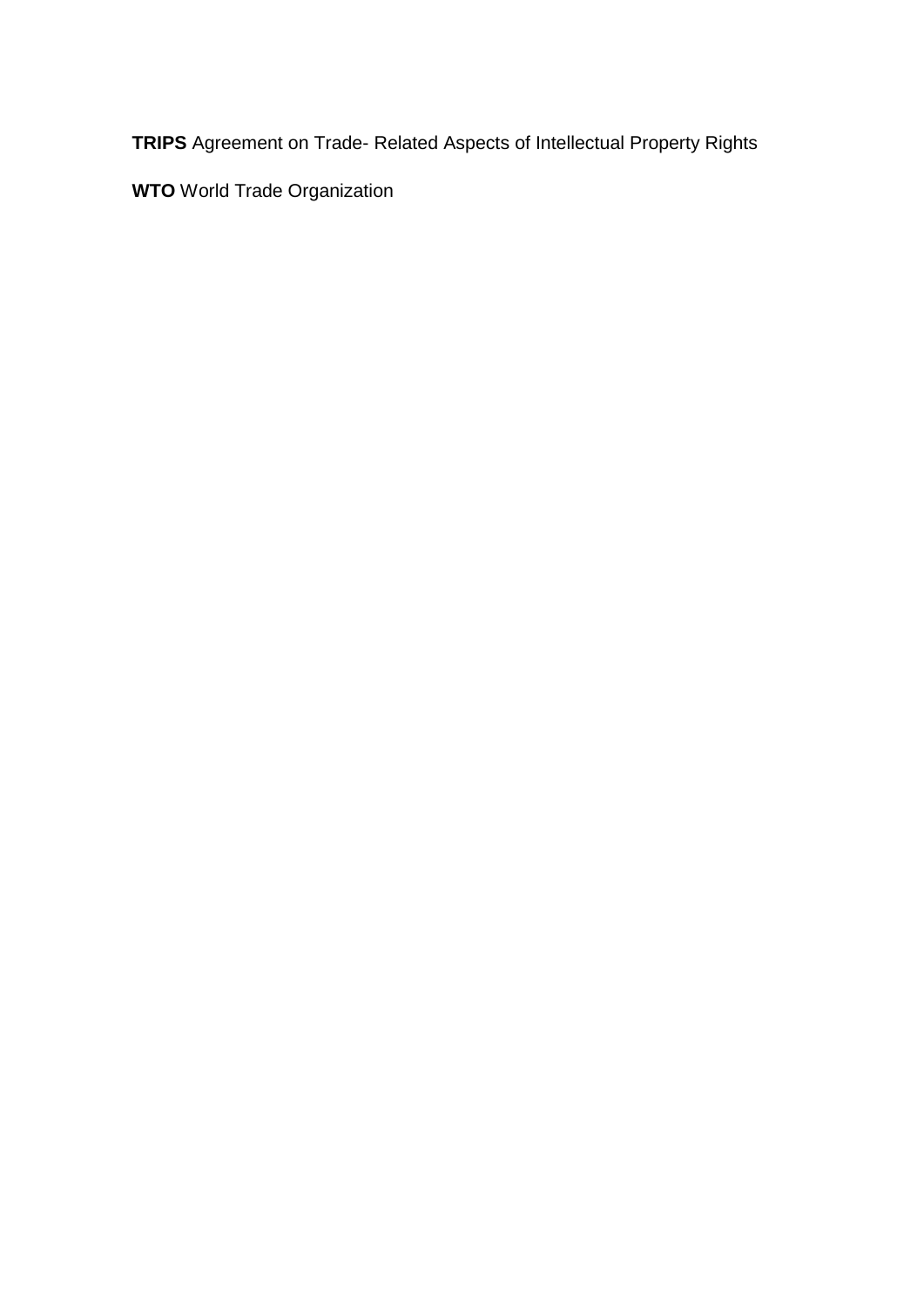# **List of WTO documents**

**Document JOB(99)/4797/Rev.3** Preparations for the 1999 Ministerial Conference. Compilation of Proposals Submitted in Phase 2 of the Preparatory Process**.** Informal Note by the Secretariat.

**Document L/778** Report submitted by the Committee on the Rome Treaty to the Contracting Parties in December 10th, 1957.

**Document L/1235** Report of the Working Party of the European Free Trade Association, issued in June 4th, 1960.

**Document L/6140** Report of the Working Party on the Free Trade Area Agreement between Israel and The United States, issued in March 19th, 1987.

**Document L/4470** Report of the Working Party on the Caribbean Community and Common Market, issued in February 19th, 1977.

**Document TN/RL/W/8/Rev.1.** Compendium of issues related to Regional Trade agreements prepared by the Secretariat.

**Document TN/RL/W/252** Negotiations on Regional Trade Agreements: Transparency Mechanism for Regional Trade Agreements. Issued in April 21st, 2011, by the Negotiating Group on Rules.

**Document TN/RL/W/253** Negotiations on Regional Trade Agreements: Systemic Issues. Report by Ambassador Dennis Francis, Chairman, Negotiating Group of Rules, issued in April 21st, 2011.

**Document WT/L/127** Decision the General Council, adopted on February 6th, 1996, which establishes the Committee on Regional Trade Agreements.

**Document WT/L/671** Decision of the General Council, which establishes the New Transparency Mechanism.

**Document WT/MIN(01)/DEC/1** Doha Ministerial Declaration. Adopted on November 14th, 2001.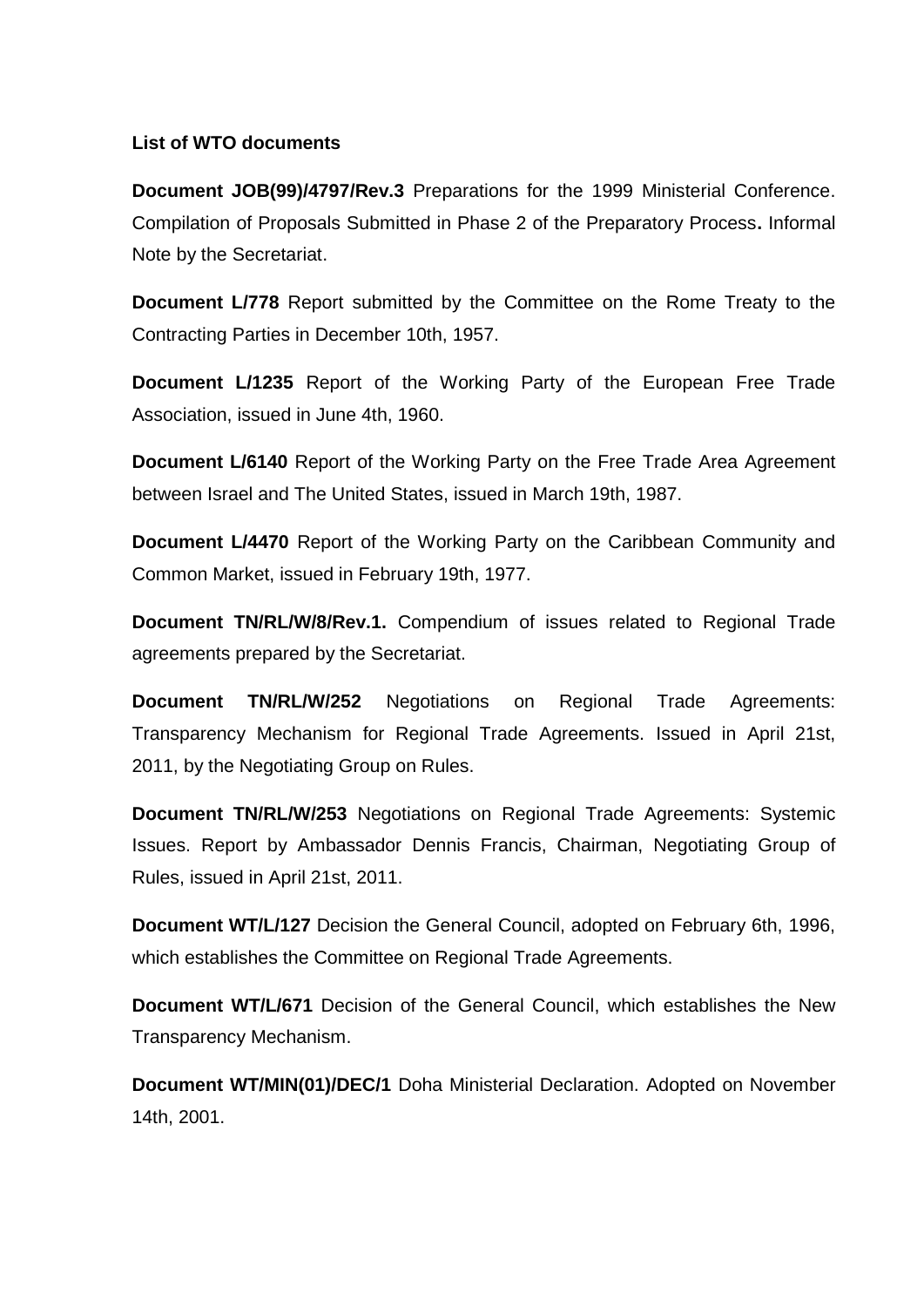**Document WT/DS34/AB/R** Appellate Body Report. Dispute DS34 Turkey-Restrictions on Imports of Textile and Clothing Products.

**Document WT/DS34/R** Panel Report. Dispute DS34 Turkey- Restrictions on Imports of Textile and Clothing Products.

**Document WT/DS139/AB/R; WT/DS142/AB/R** (Appellate Body Report). Disputes DS139, DS142 Canada- Certain Measures Affecting the Automotive Industry.

**Document WT/GC/M/8** Minutes of the Meeting of the General Council held in the Centre William Rappard of November 15th, 1995.

**Document WT/L/671.** Issued by the General Council. Transparency Mechanism for Regional Trade Agreements. Decision of December 14th, 2006.

**Document WT/REG/W/15** Issued by the CRTA. Guidelines on Procedures to Improve and Facilitate the Examination Process. Adopted on May 6th, 1997.

**Document WT/REG/1** Issued by the CRTA. Rules of Procedure for Meetings of the Committee on Regional Trade Agreements. Adopted on August 14th, 1996.

**Documents WT/REG4/M/1, WT/REG4/M/2, WT/REG4/M/3, WT/REG4/M/4** Issued by the CRTA. Examination of the North American Free Trade Agreement.

**Documents WT/REG160/M/1, WT/REG160/M/2, WT/REG160/M/3** Issued by the CRTA. Examination of the Free Trade Agreement between the United States and Chile.

**Documents WT/REG125/M/1, WT/REG/125/M/2** Issued by the CRTA. Examination of the Free Trade Agreement between Chile and Mexico. Notes on the Meetings.

**Documents WT/REG140/M/1, WT/REG/M/2, WT/REG/M/3** Issued by the CRTA. Examination of the Agreement for a New-Age Economic Partnership between Japan and Singapore.

**Document WT/REG234/M/1** Note on the Meeting of the Committee on Regional Trade Agreements on the Strategic Economic Partnership Agreement between Japan and Chile of November 27-28th, 2008.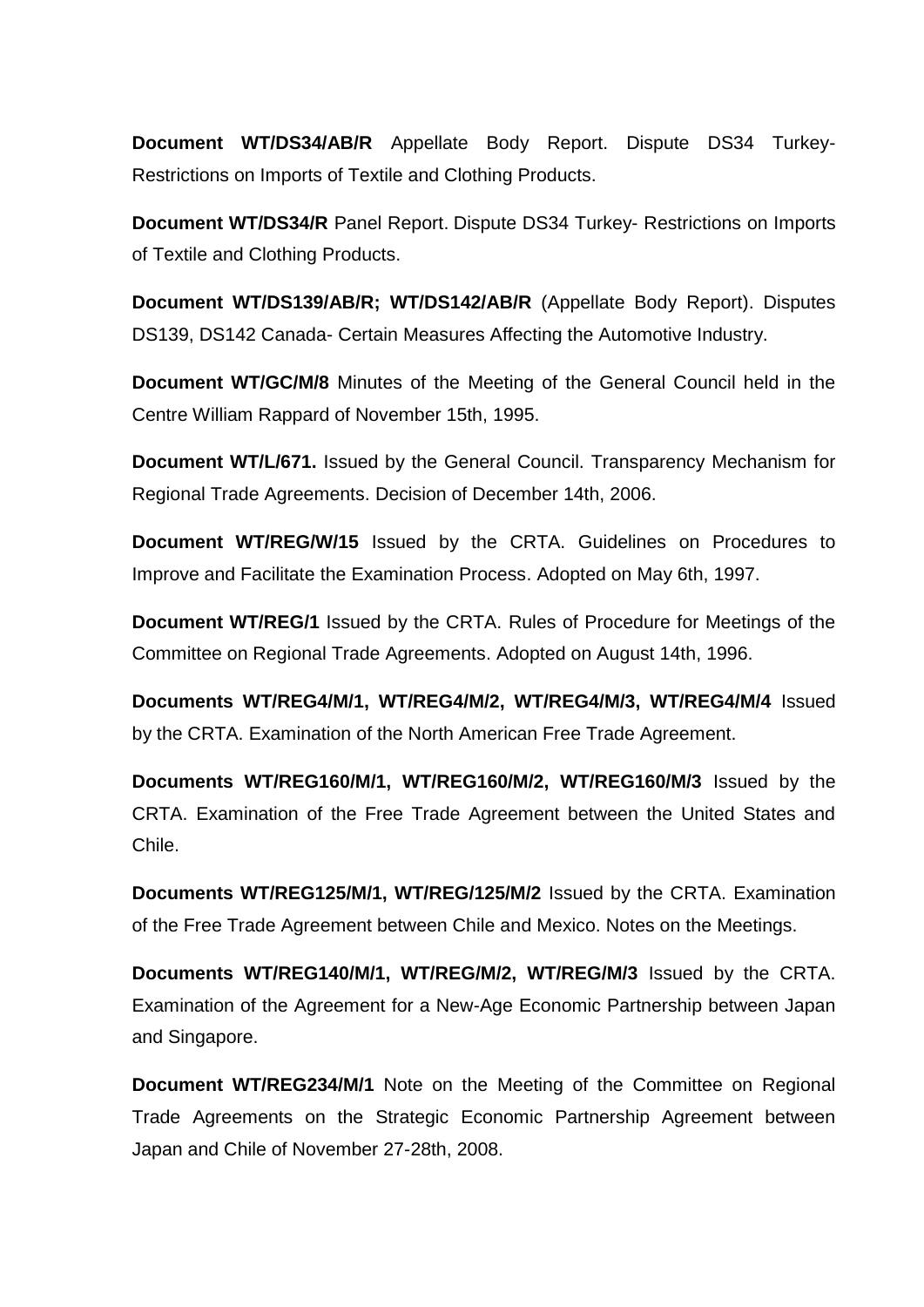**Document WT/REG281/M/1** Note on the Meeting of the Committee on Regional Trade Agreements on the Free Trade Agreement between Peru and China of March, 14 and 15th, 2011.

**Document WT/REG311/M/1** Note on the Meeting of the Committee on Regional Trade Agreements on the Free Trade Agreement between the United States and Korea (goods and services) of November 11th, 2014.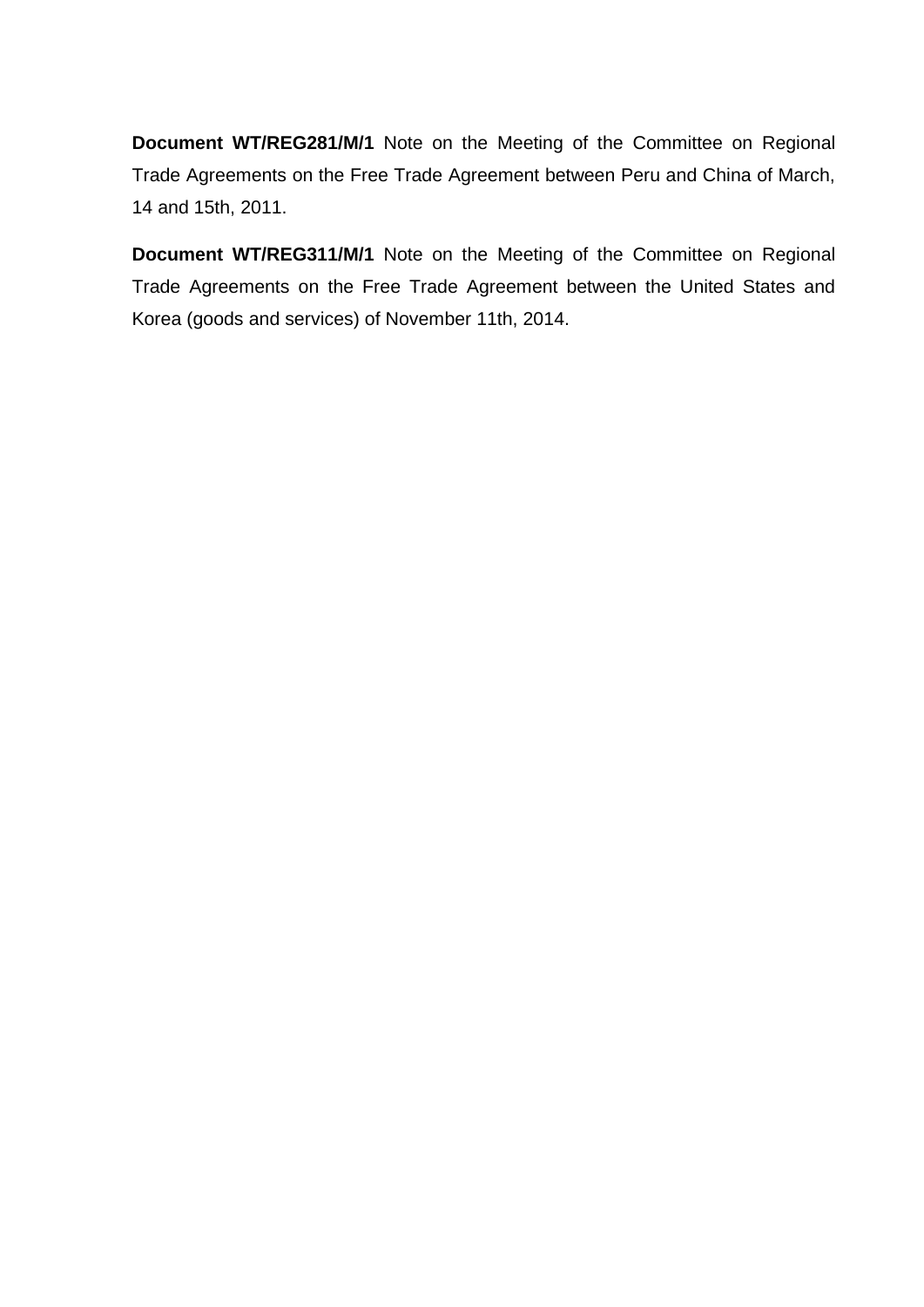# **Table of Contents**

| 1. |      |                                                                       |  |  |  |  |
|----|------|-----------------------------------------------------------------------|--|--|--|--|
| 2. |      |                                                                       |  |  |  |  |
|    | 2.1. |                                                                       |  |  |  |  |
|    | 2.2. | Regulation of the Most Favored Nation Principle and its Exceptions 24 |  |  |  |  |
|    |      |                                                                       |  |  |  |  |
|    |      |                                                                       |  |  |  |  |
|    | 2.3. |                                                                       |  |  |  |  |
| 3. |      |                                                                       |  |  |  |  |
|    | 3.1. |                                                                       |  |  |  |  |
|    | 3.2. |                                                                       |  |  |  |  |
|    | 3.3. |                                                                       |  |  |  |  |
| 4. |      |                                                                       |  |  |  |  |
|    |      |                                                                       |  |  |  |  |
|    |      |                                                                       |  |  |  |  |
|    |      |                                                                       |  |  |  |  |
| 5. |      |                                                                       |  |  |  |  |
| 6. |      |                                                                       |  |  |  |  |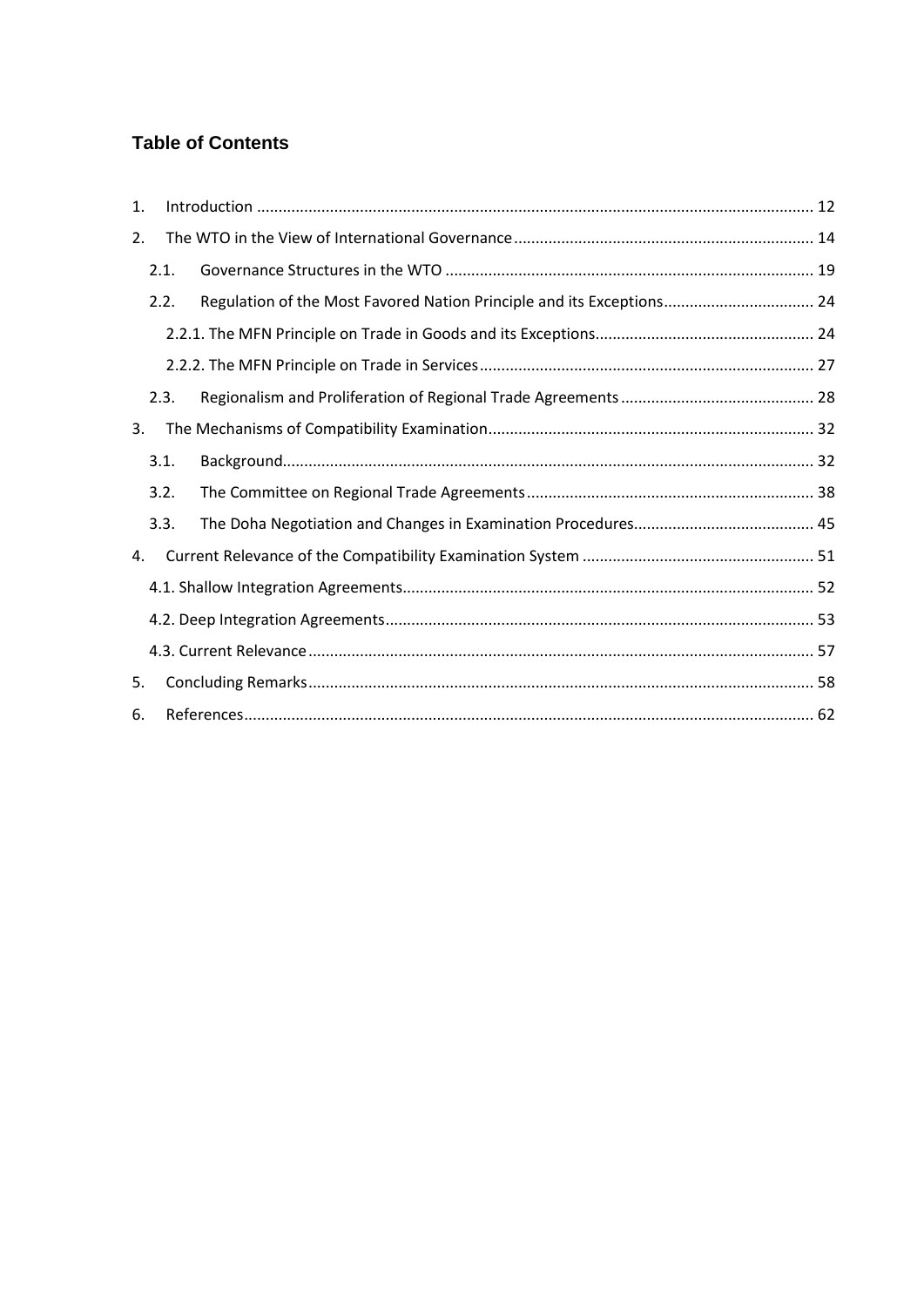#### <span id="page-13-0"></span>**1. Introduction**

 $\overline{a}$ 

To which extent has the Committee on Regional Trade Agreements (CRTA) been fulfilling any role in the governance structure of the World Trade Organization? This is our main question and we have three possible answers. First, the CRTA would be an instrument of governance control because it is able to monitor and identify the incompatibilities between the multilateral and regional trade regulation. Second, the CRTA was established as a governance instrument, but it has worked inefficiently because it is not able for monitoring the multilateral trade in order to get that goal. Third, the CRTA would only be a transparency mechanism in the multilateral system because it only reduces transaction costs through the distribution of information among the member States of the WTO.

Answering this question is important because of the current debate related to the consequences of proliferation of Regional Trade Agreements (RTAs) and the weakening of the World Trade Organization (WTO). Thus, this question arises as a relevant point from the studies and analyses about this governance crisis and the challenges that the WTO is facing. A formal study about the structures of accountability and their effectiveness to solve current potential conflicts within the multilateral trade system and, specifically, about the work of the CRTA throughout the years of the existence of the multilateral system, is fundamental as the CRTA was intended to examine the compatibility between RTAs and the provisions of the multilateral agreements, allowing a better certainty about the rights and obligations of each WTO member, as well as the predictability about their normative application.

The efforts of the World Trade Organization and its members to counter this crisis are portrayed in recent negotiations of the Doha Round, where some provisional Decisions that entail changes in the action of the CRTA have been taken in order to deal with the current RTA proliferation. Thus, the Doha Ministerial Declaration provided in its 29<sup>th</sup> paragraph the mandate of "clarifying and improving disciplines and procedures under the existing WTO provisions applying to regional trade agreements"<sup>1</sup> . Later, in the Negotiating Group of Rules, one of the negotiating bodies of the Trade Negotiations Committee, the RTAs Transparency was the main

<sup>&</sup>lt;sup>1</sup> Doha Ministerial Declaration. Adopted on November 14<sup>th</sup>, 2001. Document WT/MIN(01)/DEC/1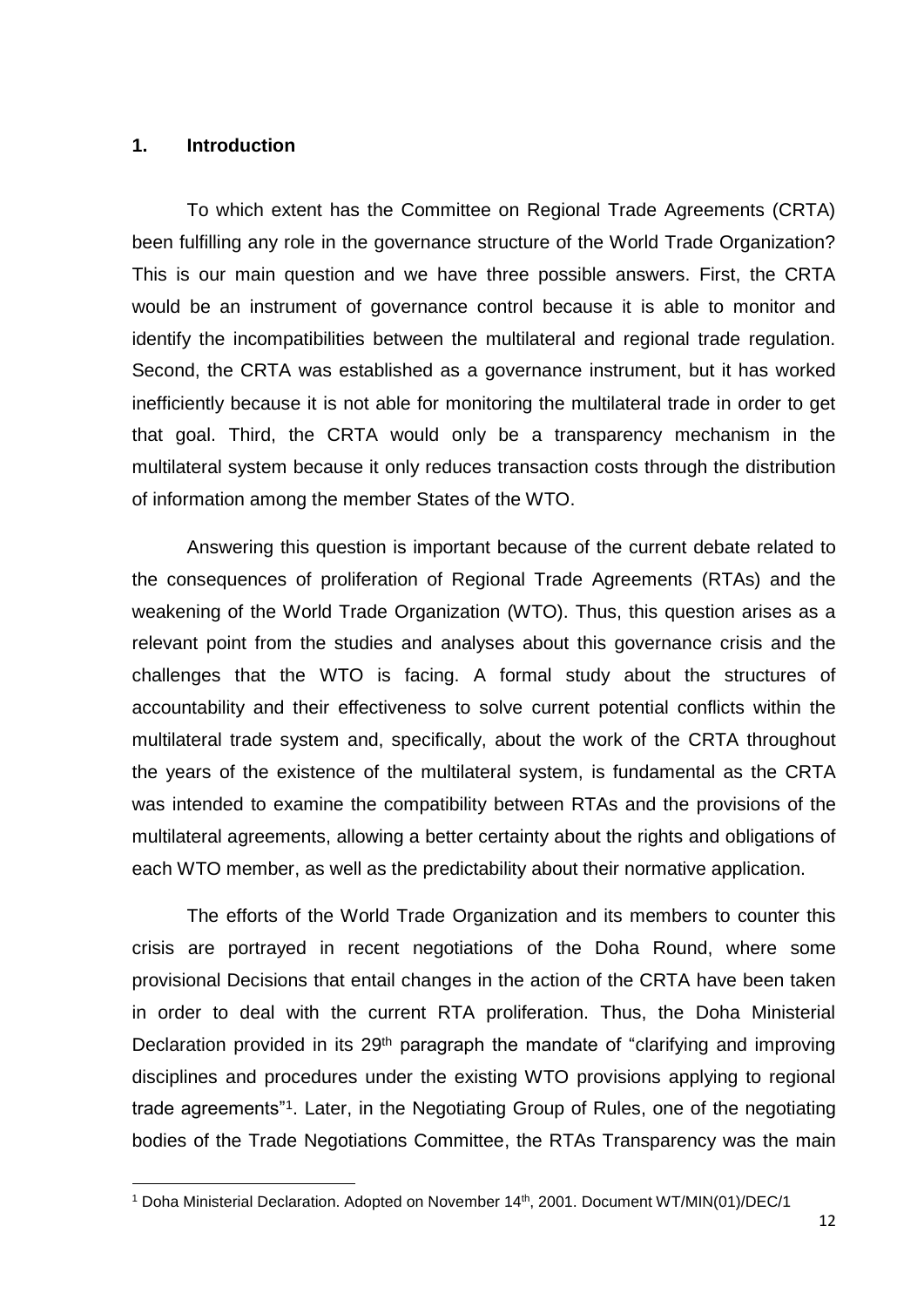point of discussion, as a result of the lack of action and difficulties that the CRTA was going through<sup>2</sup>.

Today the studies on the issue have focused in evaluating the positive or negative effects of regionalism on the multilateral trade system. While among the positive effects, the greater trade liberalization between countries that have concluded RTAs has been noted, on the negative side, the regulatory complexity of the RTAs proliferation was stressed as RTAs would be undermining the governance in the multilateral trade system and challenging the role of the WTO to control this phenomenon (Thorstensen, 2002, p.165-166; Crawford; Fiorentino, 2005, p.1). Furthermore, the work of the CRTA, which was established for the compatibility examination of Regional Trade Agreements, is stagnant as it has not adopted any Report on the examination of RTAs since its establishment. The WTO members have also discussed about the role of the CRTA in the Doha Round, which led the General Council to adopt a Decision in 2006 that thoroughly modifies the procedure of RTAs examination and provides the creation of the Transparency Mechanism for RTAs, on whose functions there is no deep analysis in the area of International Relations<sup>3</sup>.

According to the reasons exposed above, the current study attempts to determine the extent to which the CRTA is able to be a governance instrument of multilateral trade and the adequacy or deficiency of its functions as a mechanism of accountability. In our view, this analysis of the work of the CRTA may show us the WTO deficiencies as long as this Committee is part of the institutional set-up of the regime of international trade and a key figure in regionalism.

For the purposes of the foregoing, in this research we briefly analyze the functions of the WTO in the international trade governance as well as its current role the evolution of the interaction of RTAs with the multilateral system in light of some assumptions of the theories of neoliberal institutionalism and neorealism about international regimes and cooperation and the existing definitions about international governance. Afterwards, we discuss some multilateral provisions related to the principle of non-discrimination and their exceptions that are part of the legal

<sup>&</sup>lt;sup>2</sup> The Background Note issued by the Secretariat (Document TN/RL/W/8) include the Transparency as a principal issue to guide the preparation of submissions and proposals, in the context of paragraph 29<sup>th</sup> of Ministerial, and the labor of the Negotiating Group on Rules.

<sup>&</sup>lt;sup>3</sup> Decision of the General Council that establishes the New Transparency Mechanism. Document WT/L/671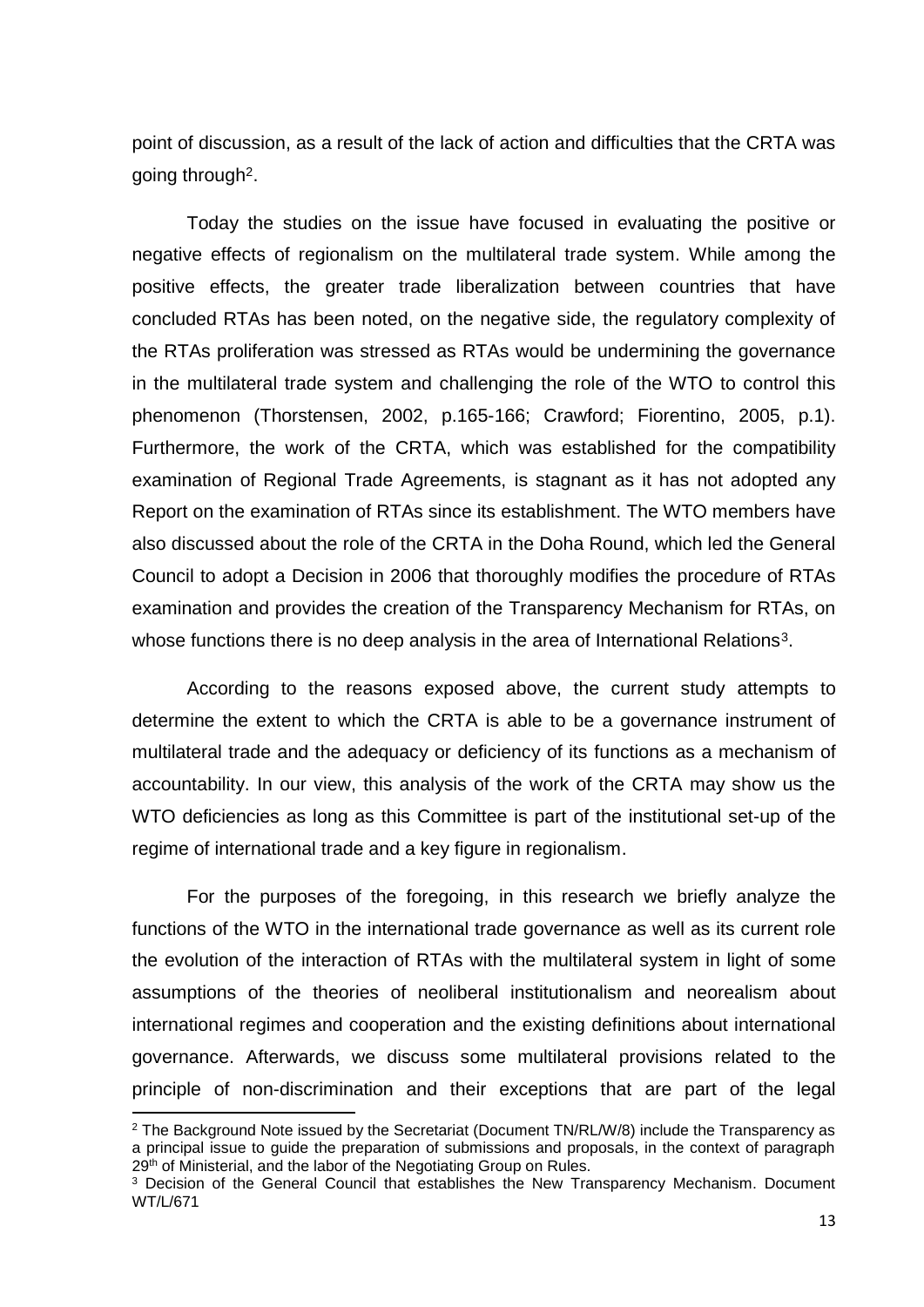underpinnings for the conclusion of RTAs, as well as the phenomenon of regionalism and proliferation of RTAs.

Subsequently, this research focuses in the evolution of the compatibility examination performed since the GATT years by the Working Groups as a background of current deficiencies, considering in particular the evolution of the provisions included in the RTAs examined, as well as the political economy behind these changes. Our analysis of the performance of the CRTA consider the deficiencies observed in its examinations due to systemic issues and factors of political economy in the period of 1996 to 2006 and the consequences of the lack of reports of the WTO consideration process of notified RTAs in the same period. Furthermore, we analyze the new transparency mechanism that took effect since 2006, replacing the previous mechanism of compatibility examination, in order to determine its role in the governance of the multilateral trading system. Finally, it is discussed the relevance of a potential compatibility examination in the current configuration of international production, which has produced an evolution in the provisions of Regional Trade Agreements, resulting in the new Deep Integration Agreements, acknowledged as the current paradigm for regulating international trade.

#### <span id="page-15-0"></span>**2. The WTO in the View of International Governance**

To explain and tackle the problem of growing RTAs within the WTO system requires a theoretical understanding of certain assumptions regarding the relationship between States in the international trade regime. For this purpose, the approaches developed by the neoliberal institutionalist school are useful to initially address this issue as this theory explains the creation of international organizations, how they would contribute to international governance and makes it possible to recognize as plausible the objectives initially stated by the founding member States in the preamble of the Marrakesh agreement considering the essential contribution of international organizations as the WTO for getting those goals through cooperation. In this context, Keohane's views on the nature of State behavior at the international level may be particularly useful, given that they reject the idea that interdependence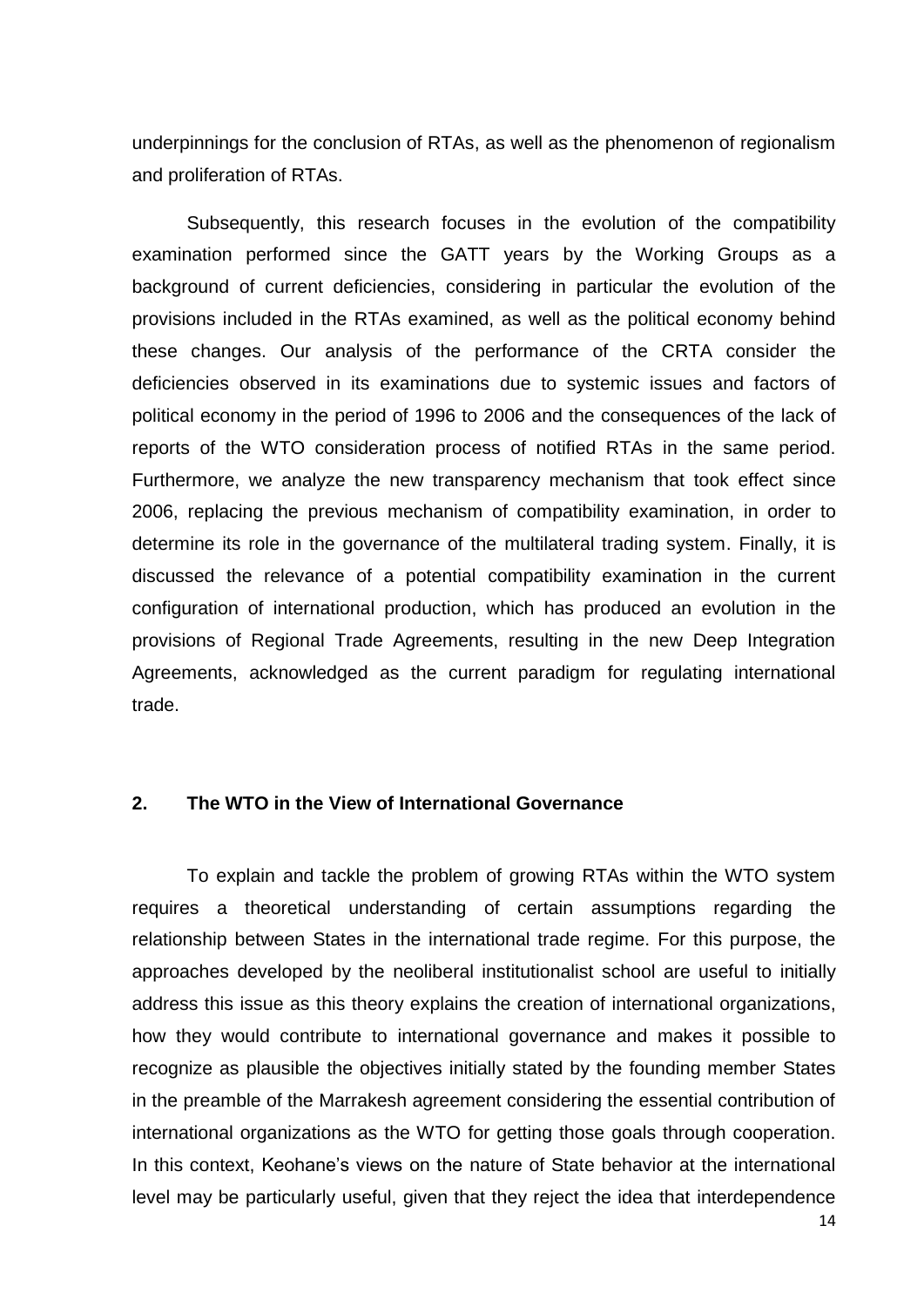between States would be benign and demonstrate skepticism regarding the possibility that more interdependence would generate cooperation without conflict. However, according to our analysis on the WTO and the stagnation of the work of the Committee of Regional Trade Agreements, some approaches of the realist school shall also be useful in order to explain the current situation of the mechanism of compatibility examination of the WTO, insofar as this theory is less optimistic about the contributions of international organizations to cooperation among States and provides explanations to certain behavior of these actors where neoliberal institutionalism does not, which will provide us with a key element for the conclusions of this study. In this sense, both theories will allow us to thoroughly examine the situation presented herein.

One basic assumption in neoliberal institutionalism comes from the realist school, according to which States are selfish and seek to protect their own interests and welfare, not that of other States (Keohane, 1984, p.29; Mearsheimer, 2001, p.55). According to Keohane, this element of egoism (self-interest) allows us to make predictions on the States behavior within an International Regime in a more accurate way than the expectations of their actions according to the formal text of agreements. This understanding may allow us to better appreciate the current status of the regime of International Trade and of the CRTA, because even if some statements from governments in multilateral instruments are referred to cooperation and the pursuit of a common goal, their actions are at times limited to the selfish benefits of States.

Neoliberal institutionalism's scholars assert that selfish States would cooperate in order to obtain their own benefits. Thus, as cheating is the main problem for cooperation because States are concerned that others breach their obligations, cooperation could only be possible if States get to deal with this problem (Grieco, 1993, p.117). In this sense, Keohane (1984, p.103) assessed the bargaining that would occur among States and its results in terms of cooperation, where interdependence showed patterns of behavior of States in order to get cooperation. Thus, insofar as today there are links among several issues in international politics, States will be constrained to not adopt selfish decisions on a specific issue considering their effects in other linked issues, which could even be retaliations from the affected States. According to this, the actions of States regarding one issue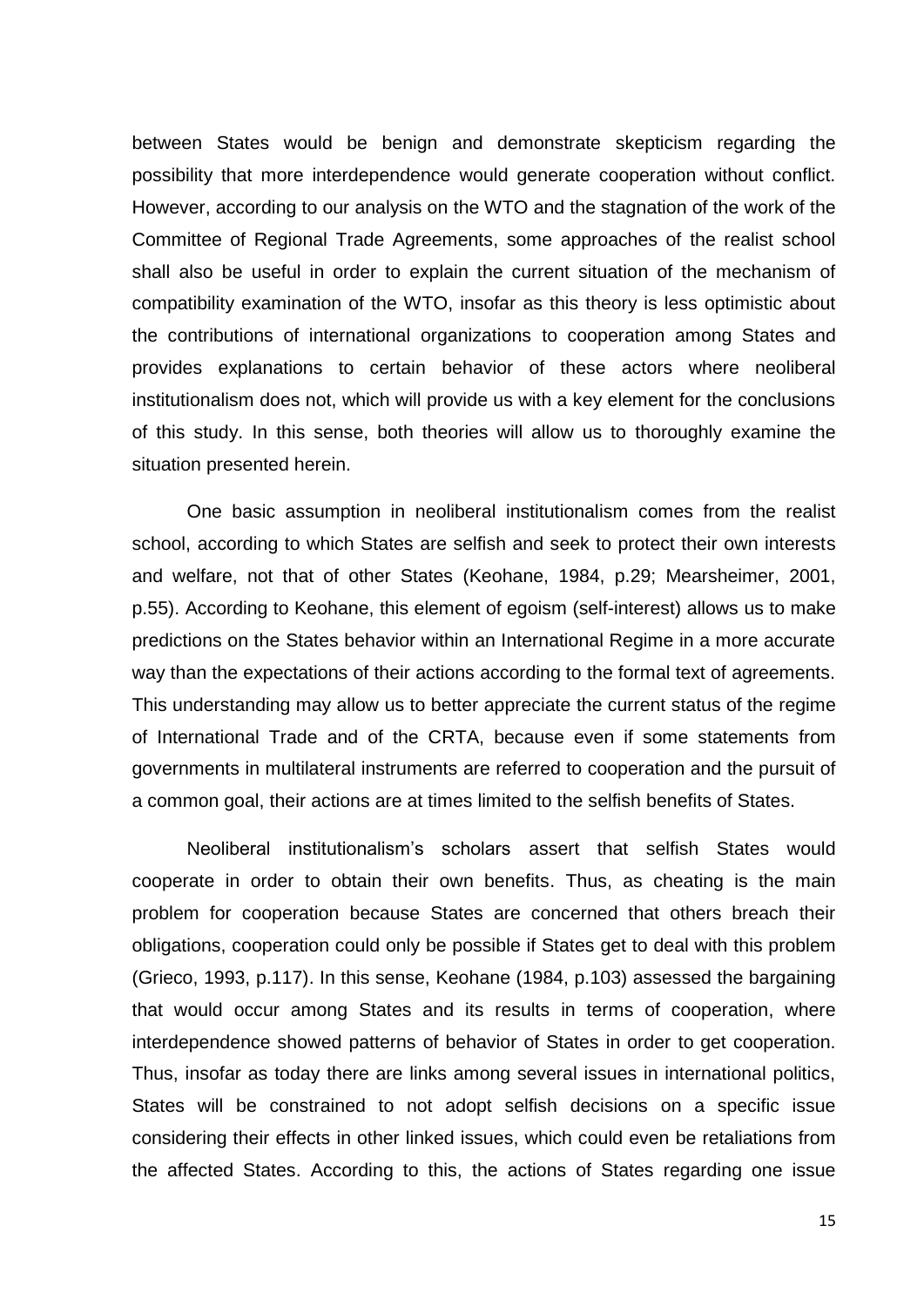should take into account the effects in other international issues, as for example, the constant tension among the rights acquired by countries through free trade agreements to improve their market access in any region, and the obligations which these countries are subject to, regarding safety standards of any type such as health, environment among others. Another example would be the barriers to imports from China adopted by several countries due to subsidies applied by that country to its agricultural exports, which refers to the tension among unilateral protectionist measures and the access to international markets.

However, some criticisms regarding this understanding about cheating come from realist scholars, for whom the issue linkage not only does not enhance cooperation between States, but it could make cooperation unattractive as States may be worried about the relative gains of their trade partners, which could be extended to other areas related to the one where the joint action is taken (Grieco, 1993, p.133; Waltz, 1979, p.105 *apud* Baldwin, 1993, p.6). For them, States are concerned about cheating, but also about relative gains, which refers to the division of gains arising from cooperative actions among partners, which produces concern between States regarding the manner their partners are going to use their increased capabilities, therefore, the possibility that a partner may become an enemy emerges. Brooks (1997, p.467) suggested that the case may be different for developing countries, which may "pursue cooperation with potential rivals" because their economic gains from cooperation may supersede their concerns about relative gains. However, we should consider in this regard that developing countries usually follow the trend in global trade already defined by developed countries, as exemplified hereinafter in the case of NAFTA. Thus, the problem of relative gains should mainly consider the situation among developed countries, which are the shapers of the trend. The element of relative gains presented herein will provide us with a different conclusion about the activities of the WTO and its role in the governance of international trade through the years since its foundation.

International Regimes have been defined as the "principles, rules, norms, and procedures around which expectations converge in a given area of international relations" (Krasner, 1983 *apud* Keohane, 1987, p.741). Keohane (1984, p.63) asserts that international regimes serve to the selfish interests of rational States by offering a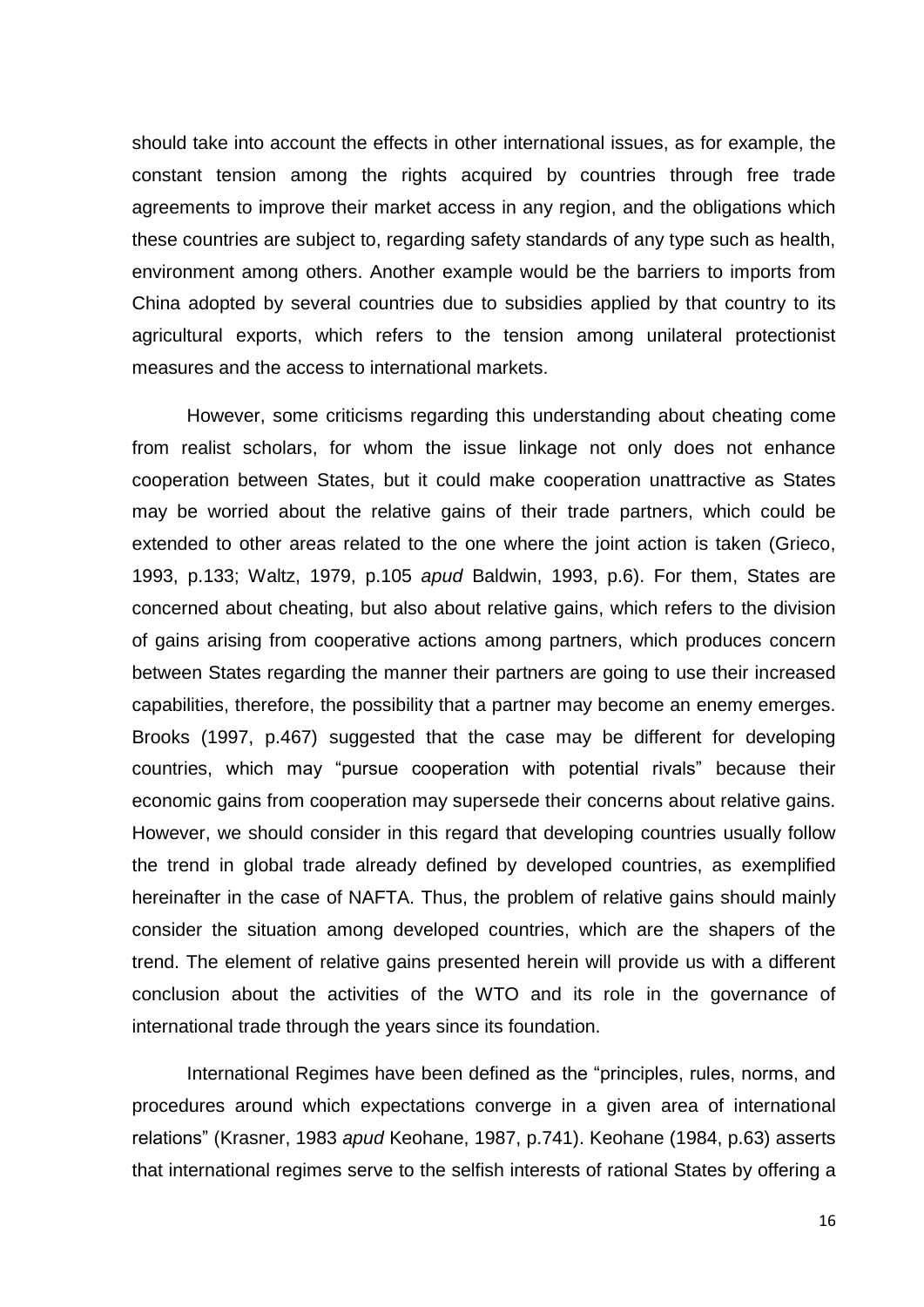new context for their own empowerment, while also increasing the contact among States for getting mutual adjustments through policy coordination. Nevertheless, for neoliberal scholars, these regimes do not improve the patterns of cooperation by the enforceability of rules due to the anarchy in international relations, but they would facilitate cooperation by providing information with reduced costs among partners.

In view of the situation of the Doha Round, we identified a lack of capacity to adopt mutual adjustments at the WTO level, and a declining role of this Organization for coordinating multilateral trade. For Barton et al. (2006), this situation is due to the lack of changes in the WTO rules required by changes in the structure of power among its members. These authors stressed that the power politics in the WTO have been transformed, but these transformations are not echoed as changes in governance practices of this Organization. Furthermore, the rules of consensus and cooperation in the WTO have become more difficult, and there have been no changes in constitutional rules or practices of the WTO. In the same vein, Macmillan (2014, p.600) explained that the single undertaking principle and the consensus decision making have become a veto power for countries with no significant gains from the multilateral system, extracting gains from those who would gain significantly, so the benefits arising from multilateralism for hub countries have diminished to such extent that they are no longer waiting for the conclusion of the Doha Round.

Accordingly, we may conclude, in first place, that the current rules about decision making do not allow policy coordination at all<sup>4</sup>, resulting in the stagnation of WTO negotiations at the Doha Round and, in second place, that the rules of consensus and single undertaking are made to attend absolute gains issues, which in fact are focused by multilateral regimes, so the relative gains problem makes those rules difficult to follow. In this point, the realist theory provides a plausible explanation for the situation of proliferation of Regional Trade Agreements and the ability of the WTO to deal with it, as States would bargain tailor-made agreements to cope with their concerns about the distribution of relative gains in favor of their partners in a specific area and in the ones related to it.

<sup>4</sup> The reason of the lack of changes in these rules may be explained by the problem of relative gains, that in the case of the WTO means that each member would be concerned about the relative gains of other WTO members, expressed as problems of a political character during the negotiation, which is exacerbated considering the existing issue linkages described hereinabove, as the gains could include other areas, resulting in greater relative gains to be considered by the concerned country (es).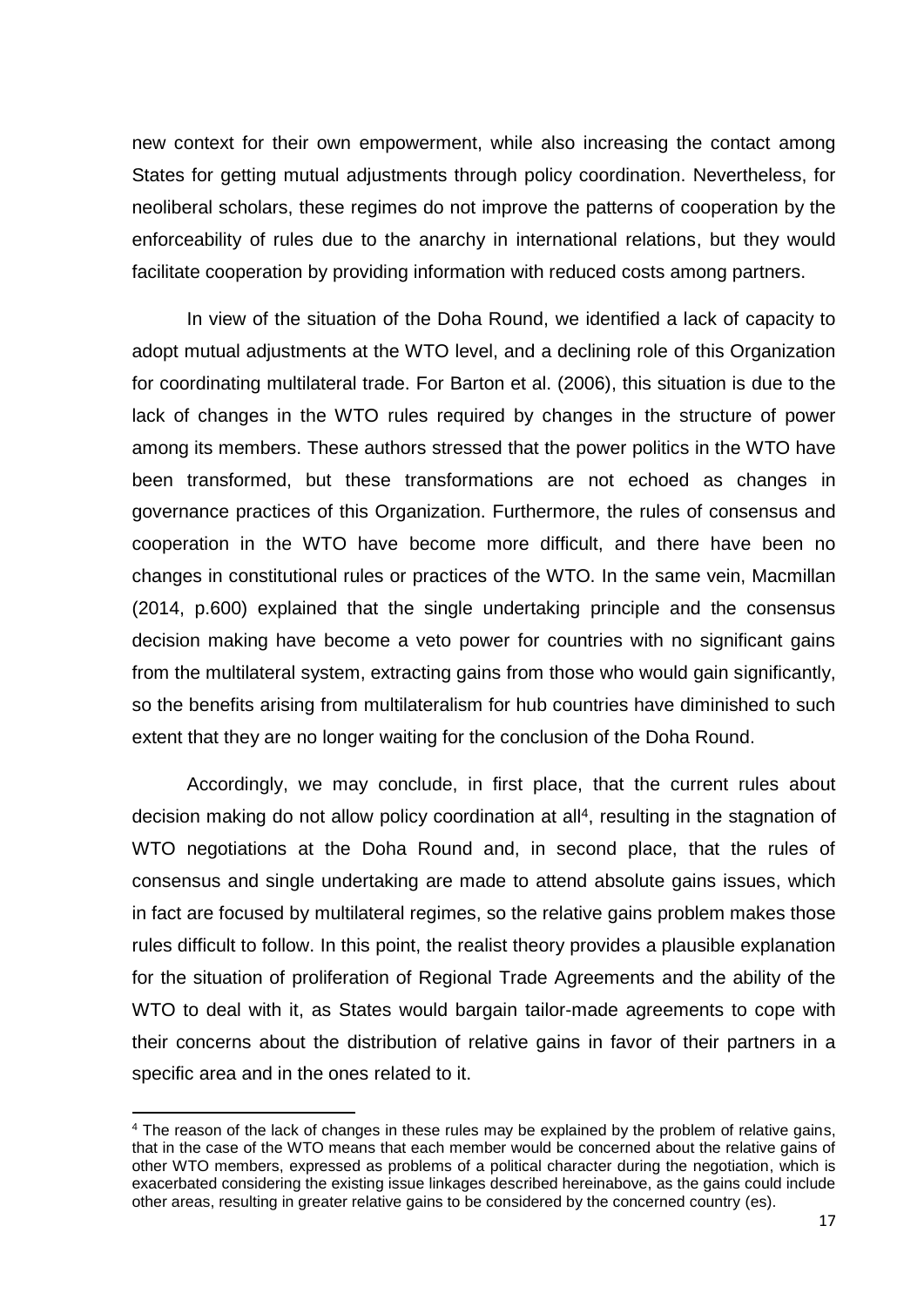According to Keohane (1984, p.89), as the effects of agreements are considered in advance if negotiated within the framework of a Regime, bargaining there should lead to better results than ad-hoc negotiations, where there is no room for deliberation of possible effects. Therefore, within an International Regime, issues such as legal liability, transactions costs and problems of uncertainty could be better bargained. Legal liability in the case of the WTO would be related to the expectations of States provided by rules about the behavior of other States, altering patterns of transaction costs. Thereby, the conclusion of discriminatory agreements would have been costlier due to the MFN provisions, which forbid discriminatory agreements, turning them illegitimate, except under specific conditions. However, we observed that these expectations did not match the proliferation of RTAs, which have become the main way for States to govern their relations in international trade, despite being an exception to the MFN multilateral principle. Thus, the conclusion of RTAs since the GATT period suggests that the costs of breaching the MFN obligations were no as high as to become a barrier for this behavior, as for example, the NAFTA concluded in 1994, preceded by an agreement between USA and Canada of 1988, many years before the creation of the World Trade Organization. Additionally, Keohane (1984, p.105) asserts that States would fulfill the rules of International Regimes in order to avoid the creation of precedents of rules breaching, which may lead other countries to default in the same way. However, States with more negotiation power, as the United States and the European Union, concluded agreements also since the GATT years. We noted that the NAFTA is considered the trigger for the multiplication of RTAs between developed and developing countries (Reza, 2015, p.189). Thus, it seems that the cost of breaching the MFN obligation was not significant and USA was not concerned with influencing the actions of other States. Again, the relative gains problem may provide an additional explanation for the phenomenon of proliferation of RTAs in parallel to the multilateral system.

We could identify two possible reasons for the conclusion of RTAs according to the foregoing. First, the costs for the countries that signed tailor-made RTAs, while breaching the multilateral rules, were less than the potential benefits offered by the multilateral system, considering the relative gains problem presented by the neorealism. Furthermore, regionalism offered these countries better relative gains compared to the ones from the multilateral system, where there was not only a trade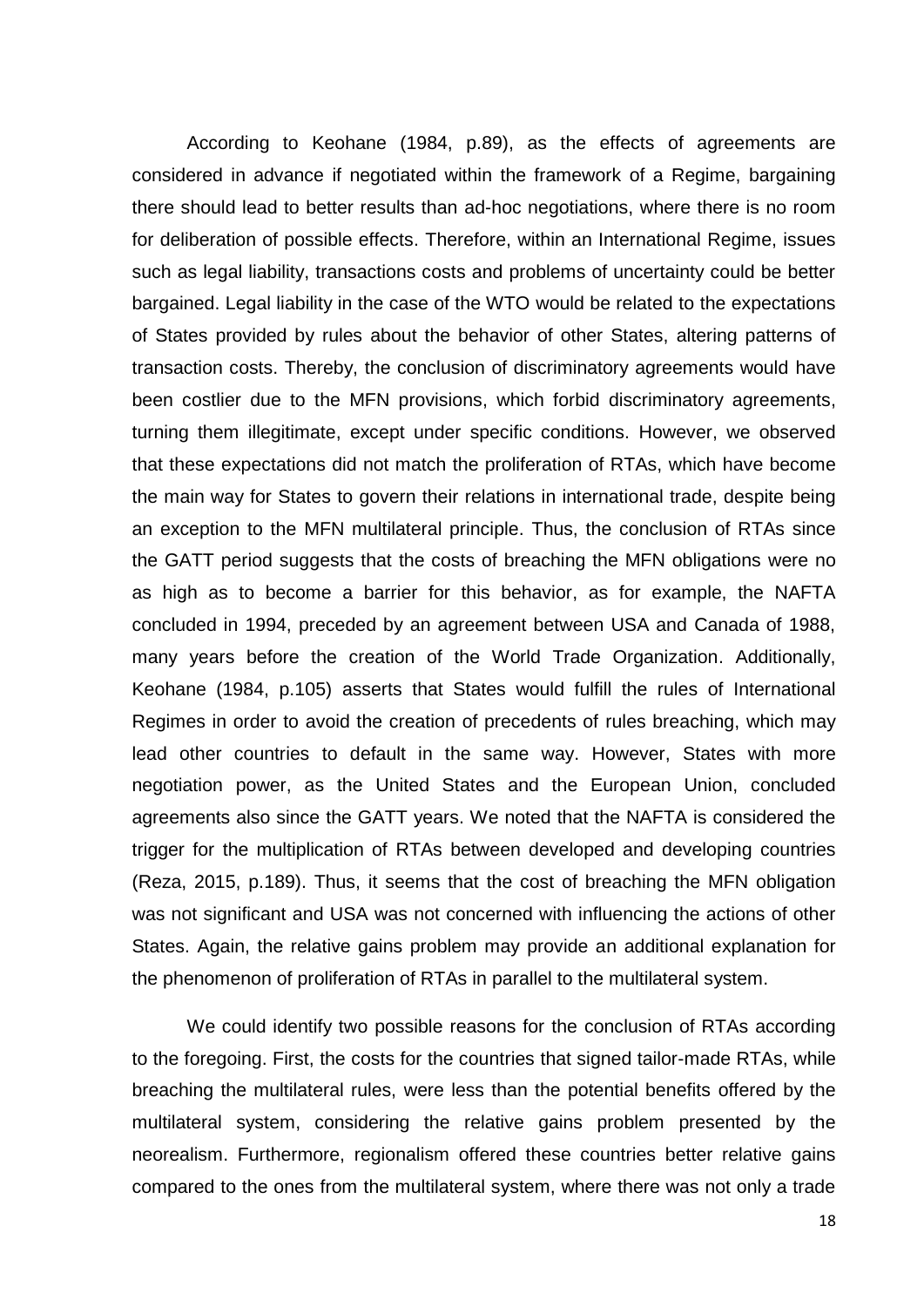liberalization goal but a developmental one, where developed countries were required to make concessions in favor of developing countries. In this sense, such demands could be relativized through agreements of smaller scope. Second, even if the costs of signing RTAs were high, there was no available information to measure the effects of preferences included in RTAs, information that could have been provided by the CRTA or the former Working Groups. Thus, only an *ex-post* control could have been performed through the Dispute Settlement Body of the WTO, which has proven to be very useful for settlement of disputes about incompatible measures included in RTAs<sup>5</sup> .

# <span id="page-20-0"></span>**2.1. Governance Structures in the WTO**

**.** 

Regarding the role of the WTO in the international trade governance, its precedents go back to the negotiations of Bretton Woods, which resulted in some agreements aiming the establishment of a new world order for the financial and trade relations (Amaral, 2013, p.424), as the International Bank for Reconstruction and Development, the International Monetary Fund, and the framework for the International Trade Organization, whose creation failed. In spite of this, the GATT was adopted in 1947, which established some trade rules and tariff practices that sought to encourage trade exchanges through liberalization (Amaral, 2013; Witker; Hernandez, 2008, p.53).

The creation of the WTO in 1996 provided an institutional configuration to the GATT, as set forth in article II of the Marrakesh Agreement. At that time, interdependence had intensified in a manner that the regulatory framework established by the GATT was insufficient to cover world trade. The WTO was established to organize and promote cooperation among its members in order to obtain the predefined mutual benefits<sup>6</sup>. In this sense, it has been a forum for the negotiation of a set of multilateral

<sup>5</sup> See Dispute DS34 Turkey — Restrictions on Imports of Textile and Clothing Products. Documents WT/DS34/R, WT/DS34/AB/R

<sup>&</sup>lt;sup>6</sup> Jackson et al consider that even if International Organizations may not transform the international relations into an orderly system, they are more than subordinates of States and have an autonomous importance, being capable of promoting cooperation. In: JACKSON, Robert, Barbara DUARTE, Arthur ITUASSU. Introdução às Relações Internacionais Rio de Janeiro: Zahar. (2007) p. 166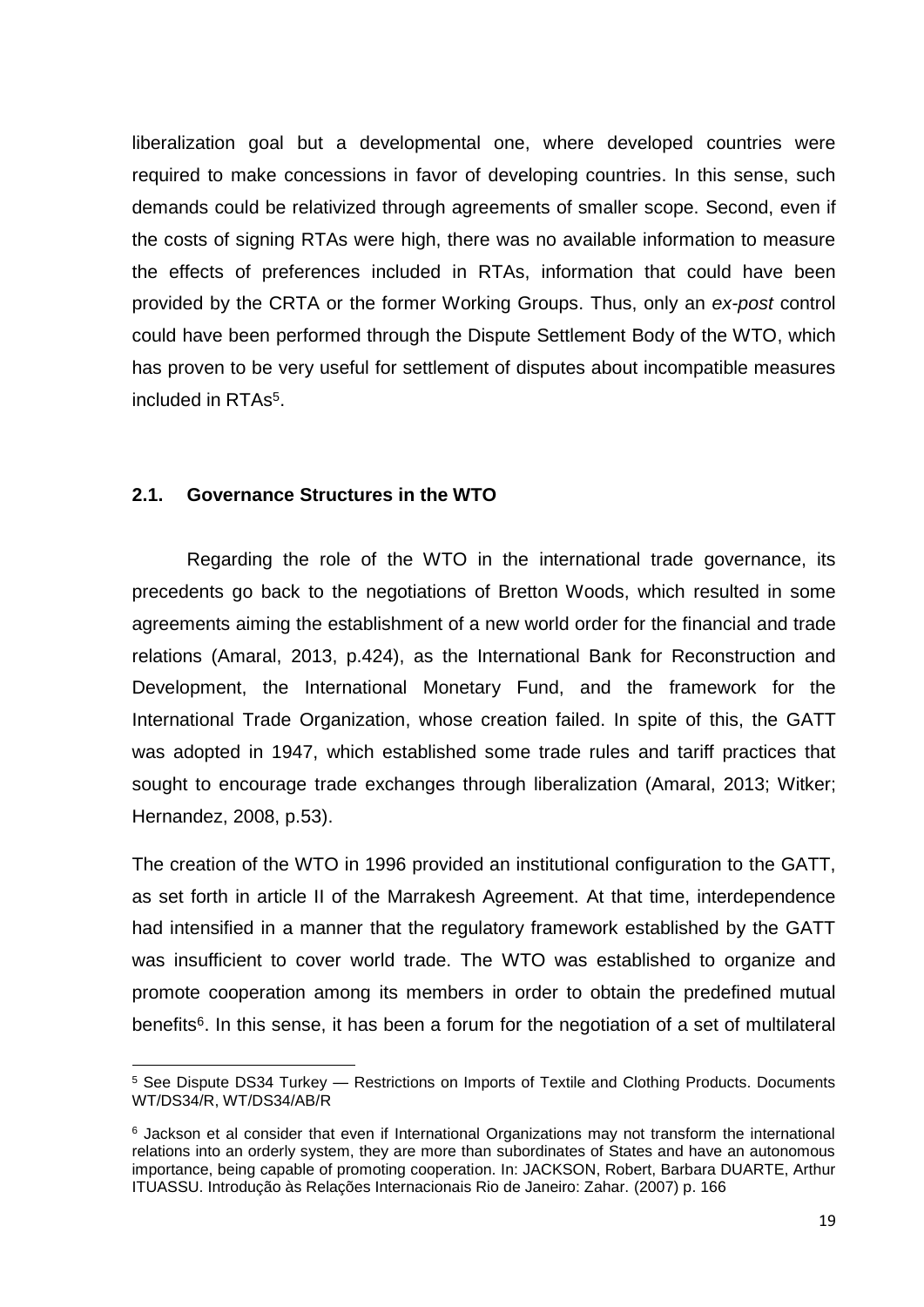agreements in different issues, which established some principles to be followed by its members when developing their trade relations. Its rules resulted from complex negotiations held by officials of competent bodies from each of the member countries, however, its agreements only bind governments (direct binding), being required an implementation through national rules to bind individuals (indirect binding).

We found some interesting points of complex interdependence (Keohane, 1988) in the international trade regime. In first place, its regulatory interest refers to trade issues, thus, even if military issues are important, economic interdependence have implications on power resources of countries. Likewise, trade relations demonstrate the existence of asymmetrical power among actors depending on their status as developed and developing or least developed countries. This represents a bargaining resource because, even if there are multilateral rules that define the relationship between powerful and weak actors that aims to diminish that difference of power, it is costlier for minor States to breach rules for their own benefit. Thus, conflict is an essential component in international politics, which States need to deal with, in order to get not-always-probable mutual benefits.

Considering that the WTO goals are focused in absolute gains, a wellarticulated governance structure is required within the WTO to reduce the level of conflict that arise from the possibility of cheating between members or, at least, to maintain a system that makes possible the negotiation of mutual adjustments through the WTO rules, because otherwise the conflict could increase (Keohane, 2010, p.168). However, trade relations have increased in such a way that they seem to have surpassed the ability of the WTO to regulate them. We should determine if the WTO could maintain an articulated system given the current proliferation of RTAs, which also seem to be the main alternative for countries to develop their trade relations. For this purpose, we need to evaluate the structures of governance and determine whether they are adequate or not to the current conditions of political economy of multilateral trade<sup>7</sup>.

1

 $<sup>7</sup>$  As our analysis develops around the action at the interstate level, it does worth mentioning that,</sup> regarding the claim that today we are experiencing some transformations of Multilateralism, due to the growing importance of non- state actors and a declining importance of States, to the extent that "threat has acquired a system- wide significance that urge a transformation of *multilateral governance* as well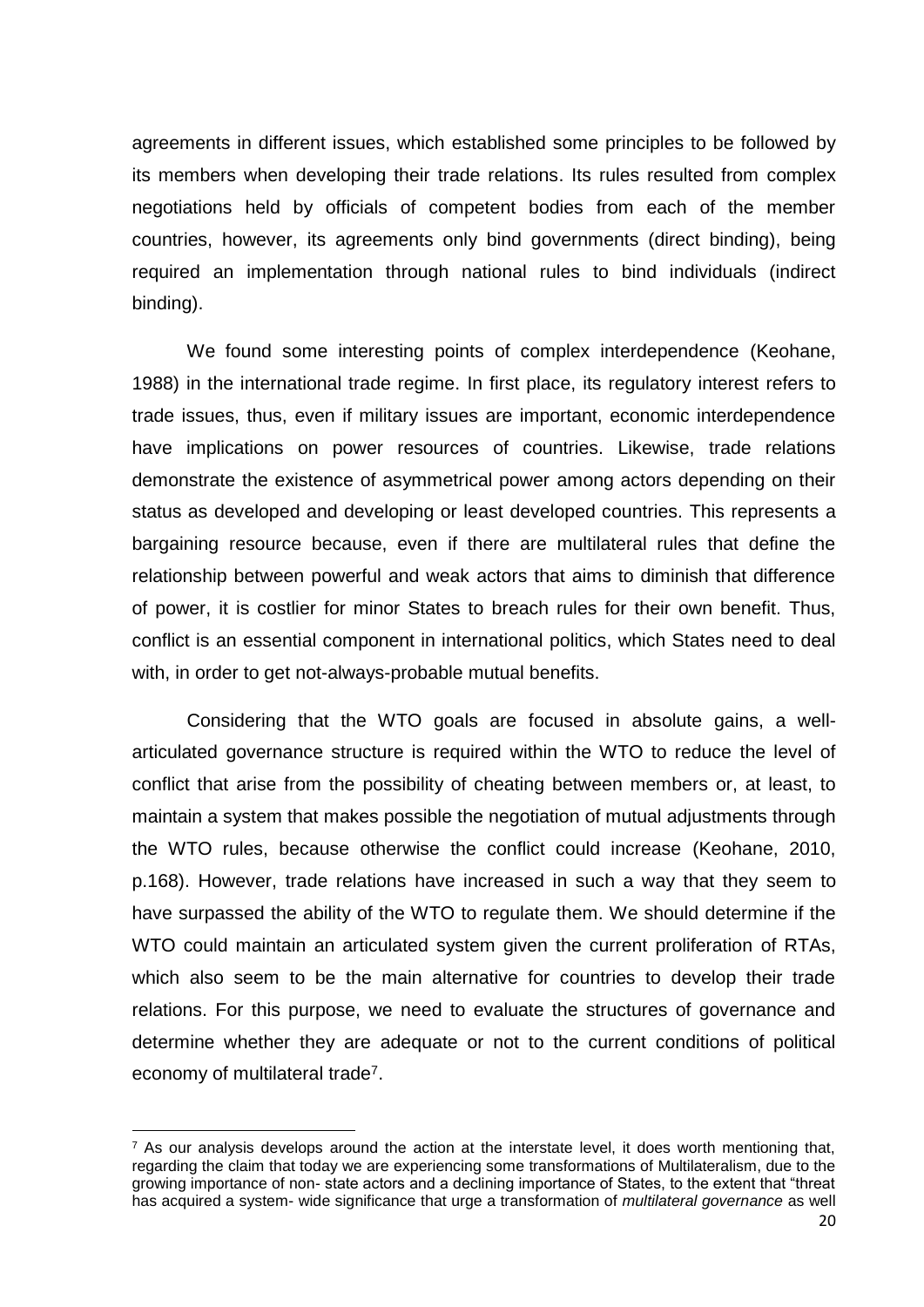Those structures of governance were built around the regulations in international trade of the WTO, which were configured for its worldwide application according to two simultaneous processes, unification and primacy (Amaral, 2008, p.54). Amaral explains that by unification the WTO requires the countries the global acceptance of provisions of multilateral agreements in order to achieve systemic consistency of obligations and postponement of unilateral measures by WTO members, which deteriorate the multilateral system. The primacy, in the other hand, seeks to control the protectionist measures that governments would adopt in reason of unilateral policies in the framework of domestic or regional policies

Thereby, in order to make prevail the WTO system, the transparency principle ensures that WTO members notify to this International Organization their policies on international trade, for subsequent identification of any incompatible measure with WTO agreements. This allows the WTO to ask for modifications to those policies in order to make them compatible with the WTO (Amaral, 2012, p.199). This would be a manner to influence the action of States by an International Regime, as pointed out before. The influence of the WTO is observed through the *ex-post* control performed by the Dispute Settlement Body, which may authorize the suspension of tariff concessions when a violation of multilateral agreements is verified, even though the Regime is not able to apply such sanctions, but only States, due to its decentralized nature that means that any action may only be adopted by its members, the States.

Among the instruments of the WTO that guarantee the primacy of multilateral rules is, in first place, the Mechanism for Revision of Trade Policies, which periodically carries out a review of the trade policies of each WTO member, increasing the transparency through the evaluation of the impact of those policies

as Institutions to the new context" (Langenhove, 2010, p.265), we consider that State actors perform an important role within the multilateral trade system, as well as in decisions concerning the establishment of a well-structured governance, to the extent that they are the main actors regarding the adoption of policies in international trade and the RTA proliferation. We are skeptical about a current minor importance of States at the international level, due to the fact that even if a global order to the detriment of the importance of Nation- States has been part of many attempts since the end of World War II, the legitimacy of the latter due to its elements of territory, population and government has been a strong point for the maintenance of the order established in the peace treaties of Westphalia. In the other hand, as it was said before, the States are rational egoists and they are going to seek their own benefits, in that sense it is not difficult to understand the most recent changes in the world political order. This does not underestimate the interaction that exists with other actors from the private sector that have transformed the economic relations as we will see later through the analysis on the value chains and their consequences.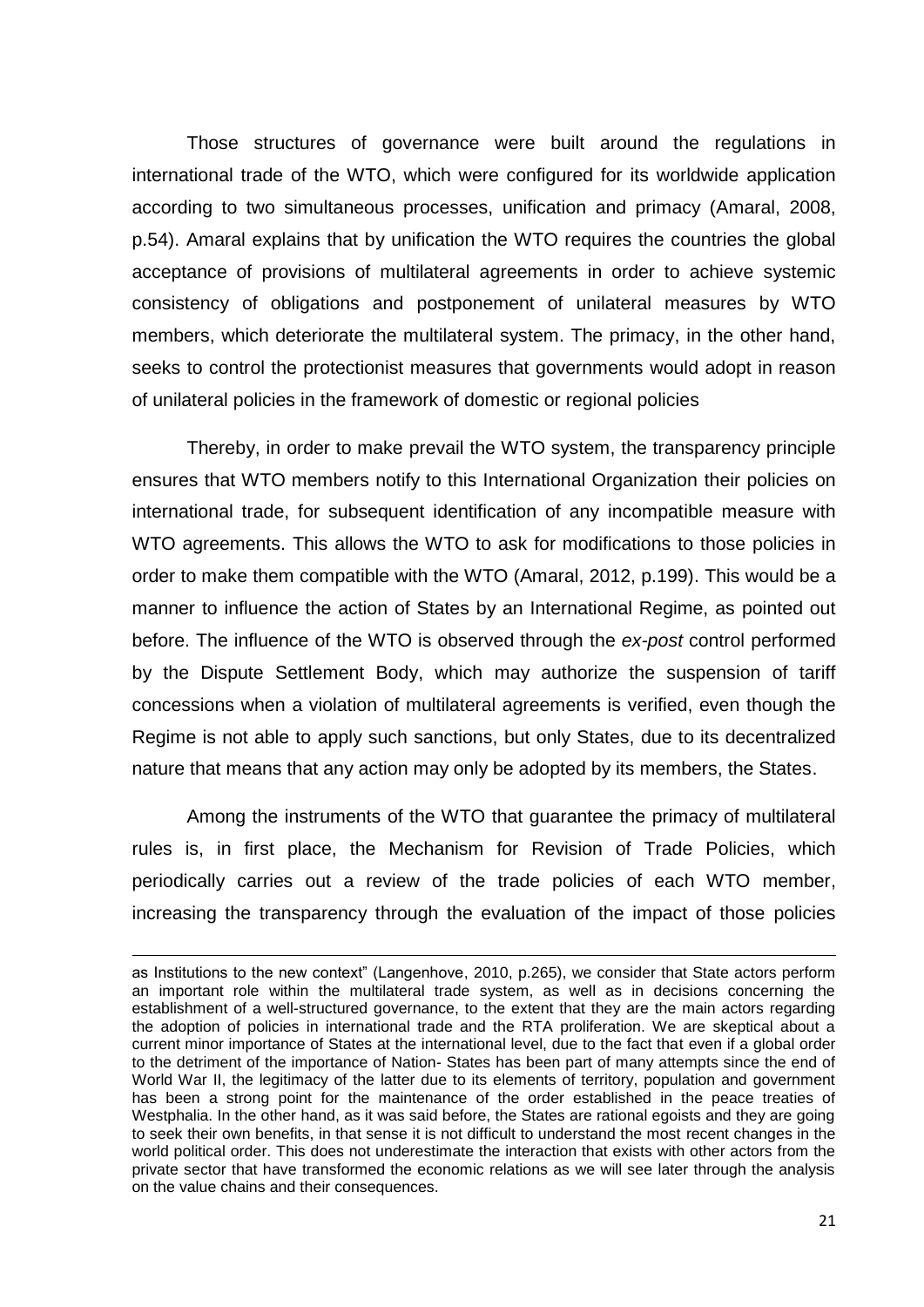and their adherence to WTO provisions. In second place, we find the Committee on Regional Trade Agreements that replaced several working groups, which was created to evaluate the compatibility between the notified RTAs and the multilateral trade system as well as their systemic effects. Finally, the World Trade Organization has a dispute settlement system, which is composed by a dispute settlement body and an appeal body. The Understanding on Dispute Settlement considers that this system is an essential element to contribute security and predictability to the multilateral trade system, as it preserves rights and obligations of the members and interprets the provisions of the multilateral agreements.

Nevertheless, the compatibility examination of RTAs carried out by the CRTA has been described as inefficient (Melo, 2011, p.278; Benini; Plummer, 2008, p.243)<sup>8</sup>. What is more, negotiations in the Doha Round are stagnant and the goals of the WTO informed in the Marrakesh Agreement are not being achieved. This situation has led most of the WTO members to negotiate regional agreements, and the resulting regulatory complexity seems to have superseded all efforts to enhance the trade governance. In order to identify the reasons for the governance crisis in the multilateral trade system, considering the current phenomenon of proliferation of Regional Trade Agreements (RTA) and the actual role of the CRTA therein, we shall carry out an analysis of the following pillars of governance: transparency and accountability. The first one related to the availability of information to States, and the second one, to the control over the action of agents who exercise power.

The first pillar of governance related to transparency, allows a better participation of States in International Regimes, based on the availability of information. Keohane (1984, p.94) pointed out that International Regimes are used by States to accede to unbiased information as it would allow States to reduce uncertainty and make better agreements between them. Thus, the transparency principle is only instrumental since it aims to ensure informed decision-making of the

<sup>8</sup> For example, regarding the CRTA, Melo points out that "given the limited amount of WTO resources, monitoring RTAs should be avoided and the CRTA should strive to focus on devising rules more likely to be welfare improving" In: Melo, 2005, p.278 Also, for Benini and Plummer it should be stressed the recognition that "the current state of WTO provisions relative to regionalism are inadequate. Further, the Regional Trade Agreements Committee has not been able to accept (or reject) the preposition that current trade agreements conform with WTO provisions, no doubt due to the subjective nature of any such assessment (and political resistance against criticism by some of the contracting parties)" In: Benini, Plummer, 2008, p. 273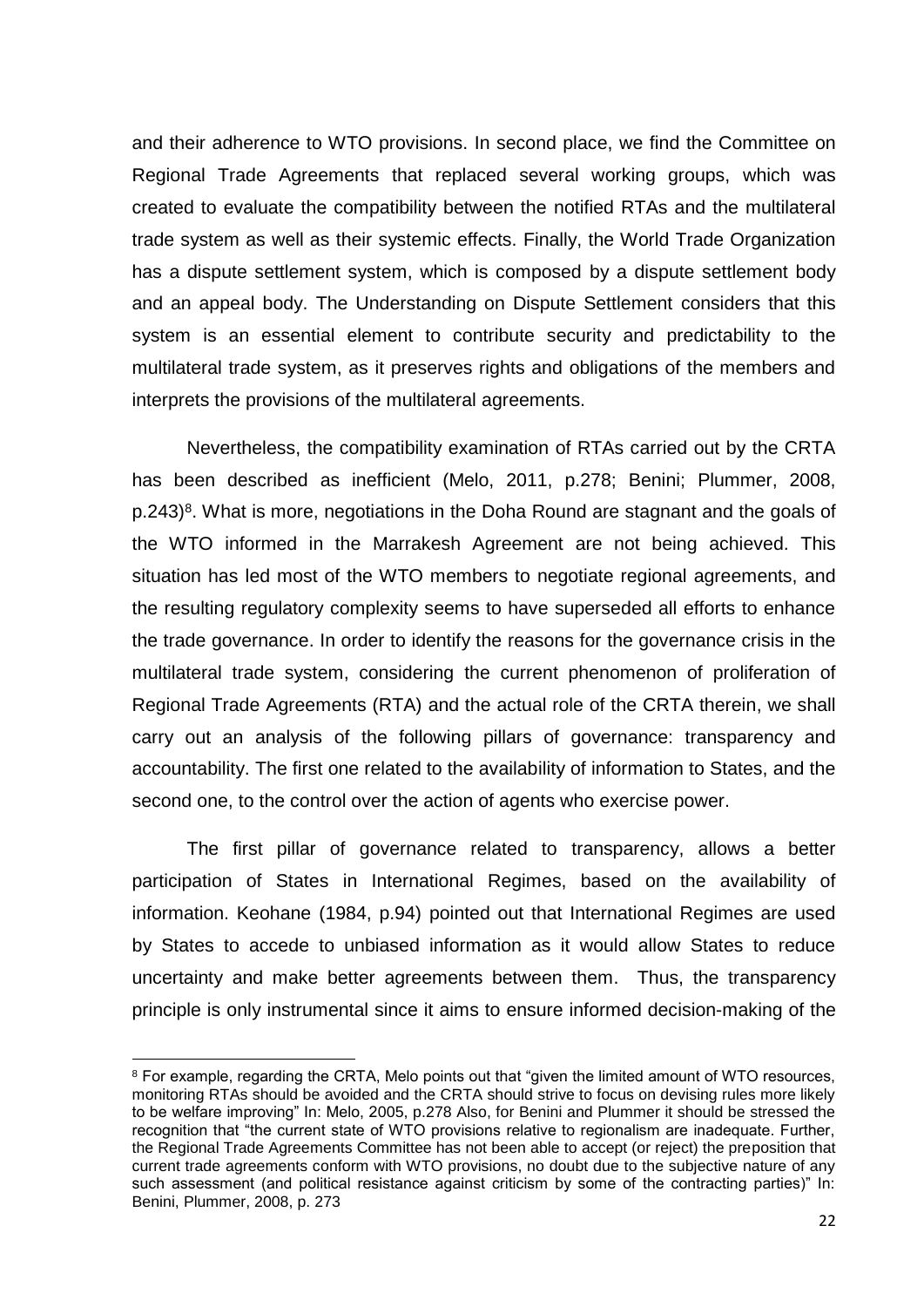involved actors, which would lead to a better governance in the system. For Tornos et al (2012, p.41), this pillar may be understood as an ethical principle, applied to the political sphere, as the actors who hold power have the responsibility to explain the reasons and effects of their decisions, but also as a legal principle, which refers to the existence of obligations to provide information, according to the rules of a specific normative system. Transparency is a fundamental principle in the WTO, which requires States to inform other members about their trade regulations in order to facilitate and provide predictability to international trade. The WTO provided some measures to maintain an internal transparency, as reports by which States inform about their trade measures to the Organization, the Trade Policies Review Mechanism or the notification of RTAs concluded by WTO members.

In the case of the second pillar of governance, accountability, it has two dimensions, the first one known as *answerability* and related to the responsibility of officials to inform about their actions and to justify them. The second one refers to *enforcement*, by which these officials may be punished when they are in breach of their obligations (Tornos et al., 2010, p.49; Naessens, 2010, p.2121-2122). The mechanisms of accountability are effective due to their degree of enforcement, as it determines the rules that are costlier to break and constrains the behavior of States in a certain way according to the goals of the International Regime. It also applies to RTAs, as "the stark reality is that, however much bilateral and regional agreements may include provisions that condemn "bad" trade practices, those provisions may be comparatively meaningless if they cannot be enforced" (Trakman, 2008, p.376). This is a controversial point as International Regimes have a formal legal status with broad powers that could condemn practices of States that are incompatible with the own agreed goals of the Regime, but which depends on the decision of a State to retaliate by identifying a certain practice as adversely affecting its own interests.

According to the foregoing, we consider that the compatibility examination of Regional Trade Agreements was created as a potential accountability mechanism because from its conclusions would have been possible for the WTO to require its members to modify certain provisions included in their RTAs in order to make them consistent with the multilateral system. In the following sections, we analyze the examinations performed by the CRTA to identify its contributions to the international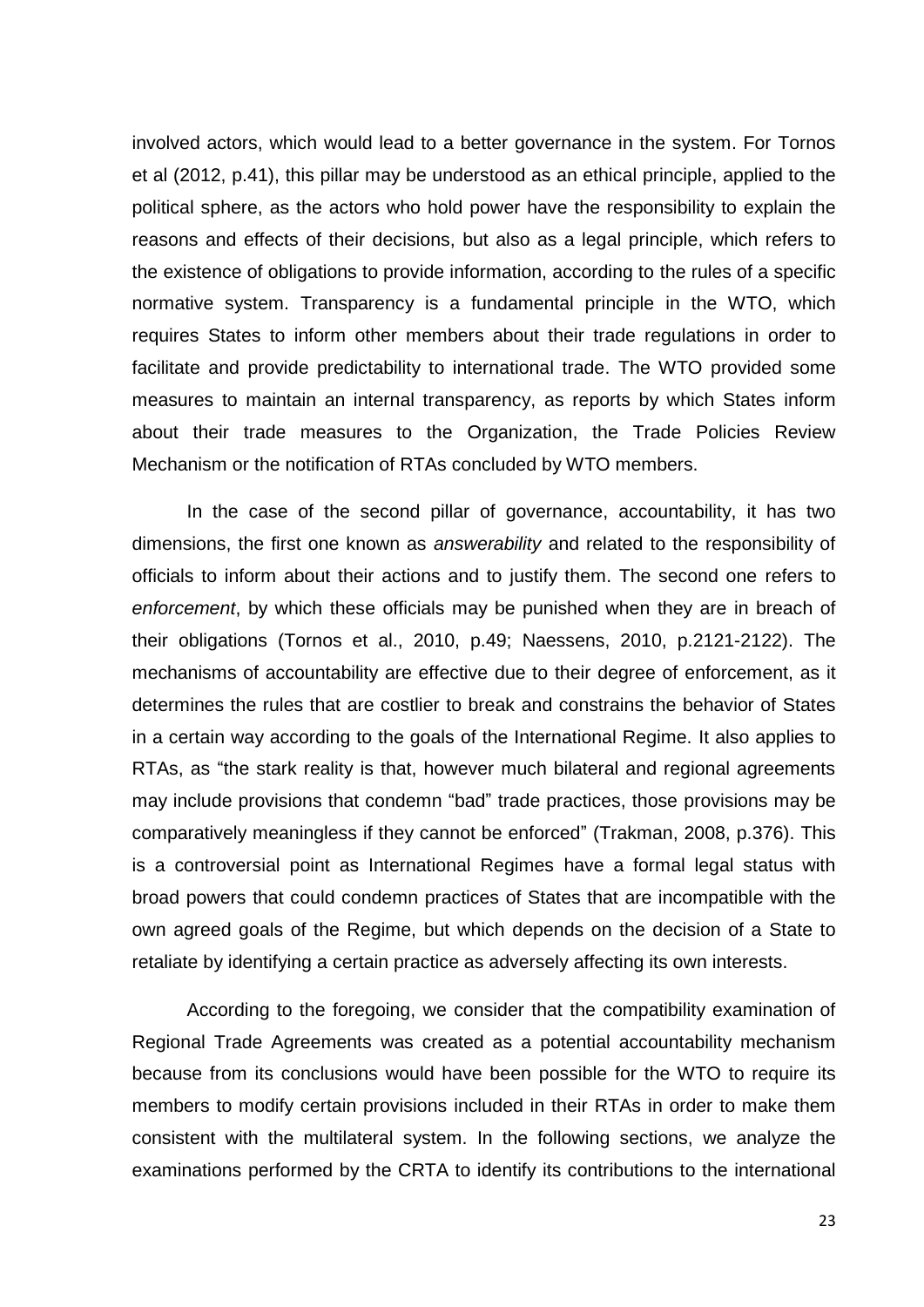trade governance and the reasons for its failure in fulfilling its mandate in the middle of a context of proliferation of RTAs.

# <span id="page-25-0"></span>**2.2. Regulation of the Most Favored Nation Principle and its Exceptions**

The Most Favored Nation (MFN) principle is part of the broad principle of Non-Discrimination, which is one of the most important governing the trade relations among States. Under this principle, the State members are not able to discriminate among their trading partners, that is, advantages granted to a country must be extended to all the other WTO members<sup>9</sup>. This principle is applicable in virtue of Article I GATT to trade in goods, by article II GATS to trade in services, and by article IV TRIPS in the case of Intellectual Property Rights. In this sense, this is a fundamental principle of the Multilateral System as a whole, insofar as it is the main instrument for achieving the goal of global trade liberalization.

We focus on the application of this principle to trade in goods and services, as the examination of each RTA begins by its notification to the WTO, which could only be underpinned on the exceptions to the MFN principle for the case of trade in goods and services, including article XXIV GATT and article V GATS, as well as the Enabling Clause, whose innovation lies in the most favorable treatment granted to developing countries to conclude RTAs.

#### <span id="page-25-1"></span>**2.2.1. The MFN Principle on Trade in Goods and its Exceptions**

**.** 

According to the WTO (2014, p.52), this principle would guarantee three situations. In first place, it would promote the efficient assignment of global production as it allows all WTO members to accede under the same conditions to the trade relations with another member. In second place, it would minimize the transaction costs to the extent that the regulations of WTO members do not change depending on the origin of the product, allowing trade partners to accede to cheaper

<sup>&</sup>lt;sup>9</sup> This principle is applicable to trade in goods, services, investment, intellectual property rights, currency exchange, diplomatic immunities and recognition of foreign judgements, with some exceptions.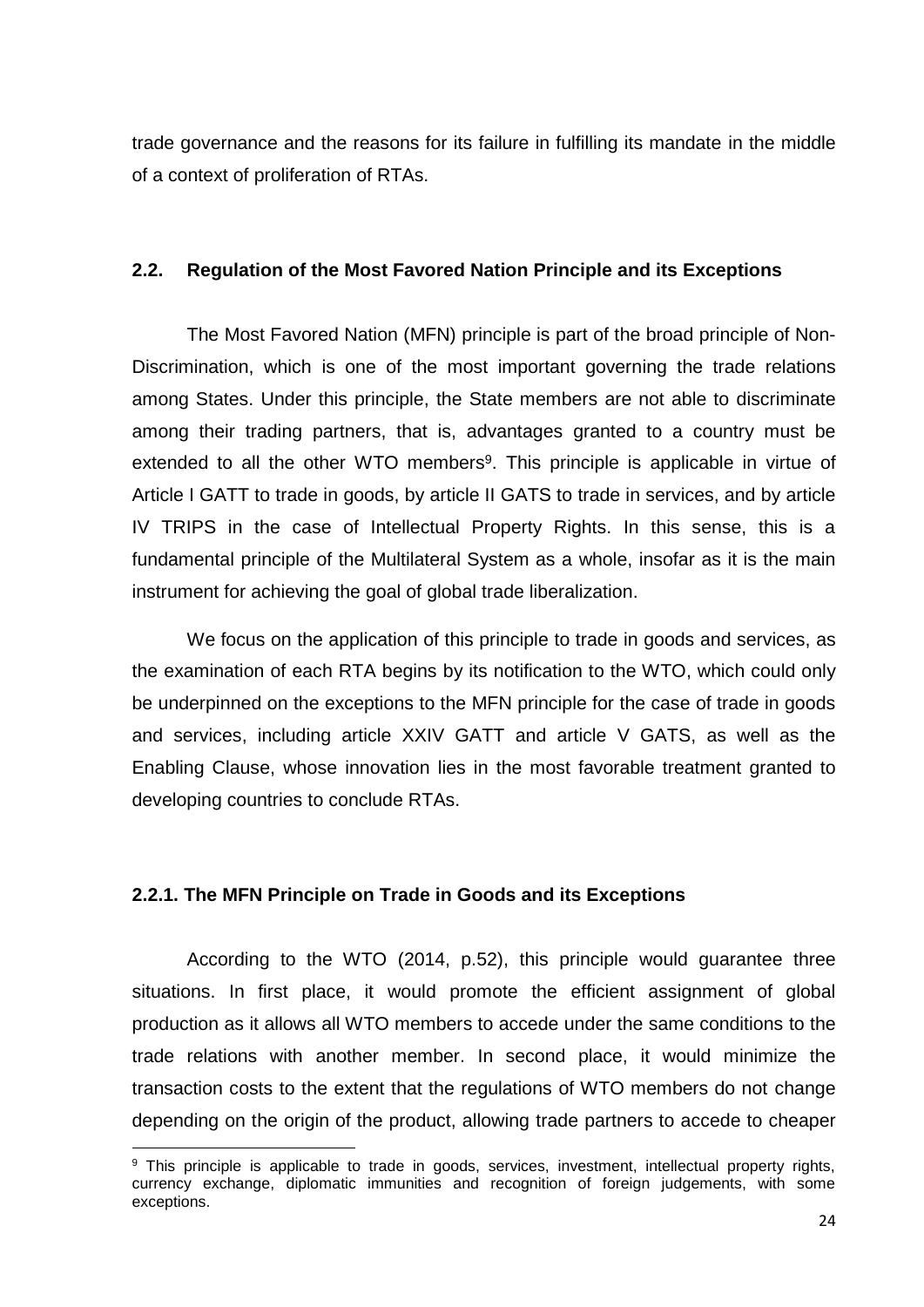information for determining the applicable rights for their transactions. In third place, this principle would multilateralize the preferential treatment that a WTO member grant to another, as it would be extended to the rest of the WTO members. Therefore, further liberalization occurs via the MFN principle.

We should stress that these provisions pursue an ideal situation of absolute gains, which States may consider as difficult to attend, as they are rational egoists attending their own interests, that privilege their own benefits above those of other States, and government officials are accountable to their own population about the advantages or disadvantages negotiated in the international level, in accordance with the relative gains' problem, by which States would not cooperate if the division of gains do not satisfy them. Therefore, granting the same conditions to all WTO members would only be possible in very favorable situations, where the mutual adjustments for granting a MFN treatment between States ensure benefits for all the States involved, and only to the extent that such benefits do not concern the actors involved about the relative gains of their partners. For these reasons, a MFN treatment would be difficult, if not impossible, to achieve. Additionally, in case a MFN treatment is granted during a period, it is possible that the balance among both situations will be broken at some point of the trade relations among those actors.

The precedent case law of the WTO identified that States could provide measures against this principle that are not readily identified as discriminatory treatment, as they may be on a "de jure" or "de facto" basis<sup>10</sup>. In the first case, the discrimination could be identified through the analysis of the rule. However, a *"de facto"* discrimination is possible even under non-discriminatory rules, and it is only identified by its application, once a preferential treatment has already been granted to certain actors that creates disadvantages to others. This detail will be important later, during our analysis of deep integration agreements.

The exceptions to the MFN principle in the case of trade in goods allow the conclusion of RTAs and are the legal underpinnings for their notification to the WTO. In the one hand, Article XXIV and the 1996's Understanding of article XXIV set forth

1

 $10$  These types of discrimination have already been analyzed by the Appellate Body in the case Canada- Certain Measures Affecting the Automotive Industry. Complainants: Japan and European Communities. Report of the Appellate Body. Document WT/DS139/AB/R, WT/DS142/AB/R. Paragraph 78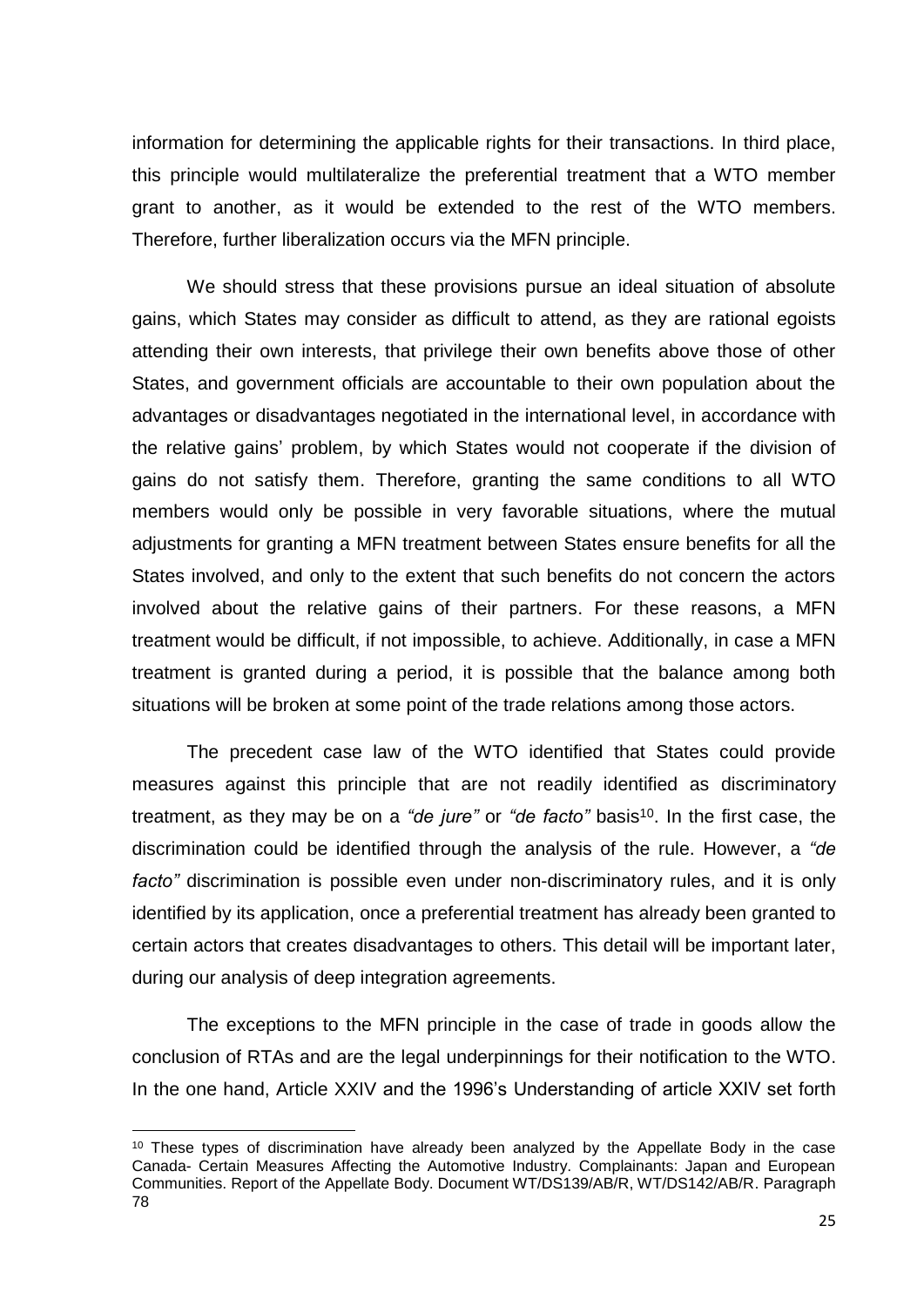the conditions to be fulfilled by WTO members to grant a MFN treatment to their partners within a Customs Union (CU), Free Trade Area (FTA) or provisional agreement, without extending this treatment to the other WTO members. In the other hand, under the Enabling Clause, developing countries are subject to more favorable conditions to conclude RTAs than under article XXIV.

CU, FTAs<sup>11</sup> or their Provisional Agreements aim to eliminate customs duties and other restrictive regulations on substantially all the trade between the parties (paragraph 8, art. XXIV GATT). Regarding their restrictive measures in relation with third parties (paragraph 5, art. XXIV GATT), the new duties and other measures related to trade shall not be more restrictive to third parties than the regulations of both countries on the whole before the formation of the CU or, in the case of a FTA, these measures shall not be more restrictive than the regulations each party previously applied to third parties. Thus, the goal of regional integration is liberalizing trade between the parties of the agreement while avoiding the establishment of new barriers to trade with non-parties which are members of the WTO. The agreement shall be notified to the GATT for its examination or possible recommendations in order to determine whether a RTA fulfills the conditions of Article XXIV and, pursuant to paragraph 10 of the Understanding of Article XXIV, the parties shall not maintain or put into force an agreement if they are not prepared to modify the agreement in accordance with these recommendations. Finally, paragraph 13 of the Understanding establishes that each party is fully responsible for the observance of the GATT provisions.

Additionally, the Decision "Differential and more favorable treatment, reciprocity and fuller participation of developing countries", namely the Enabling Clause, establishes that developing countries may benefit from a preferential treatment in spite of the MFN principle, thus, the RTAs concluded among developing countries are subject to less restrictive requirements, which may only reduce and not eliminate the tariffs or non-tariff restrictions applied to products imported in their mutual trade. In Latin America, the Enabling Clause was the legal basis to conclude the LAIA and Partial Agreements signed within the framework of LAIA as well as

 $11$  Customs Unions are defined as the substitution of a single customs territory for two or more customs territories where duties and restrictive regulations are eliminated on substantially all the trade. Meanwhile, in FTAs, each customs territory maintains its individuality but the elimination of duties and restrictive regulation occurs as well.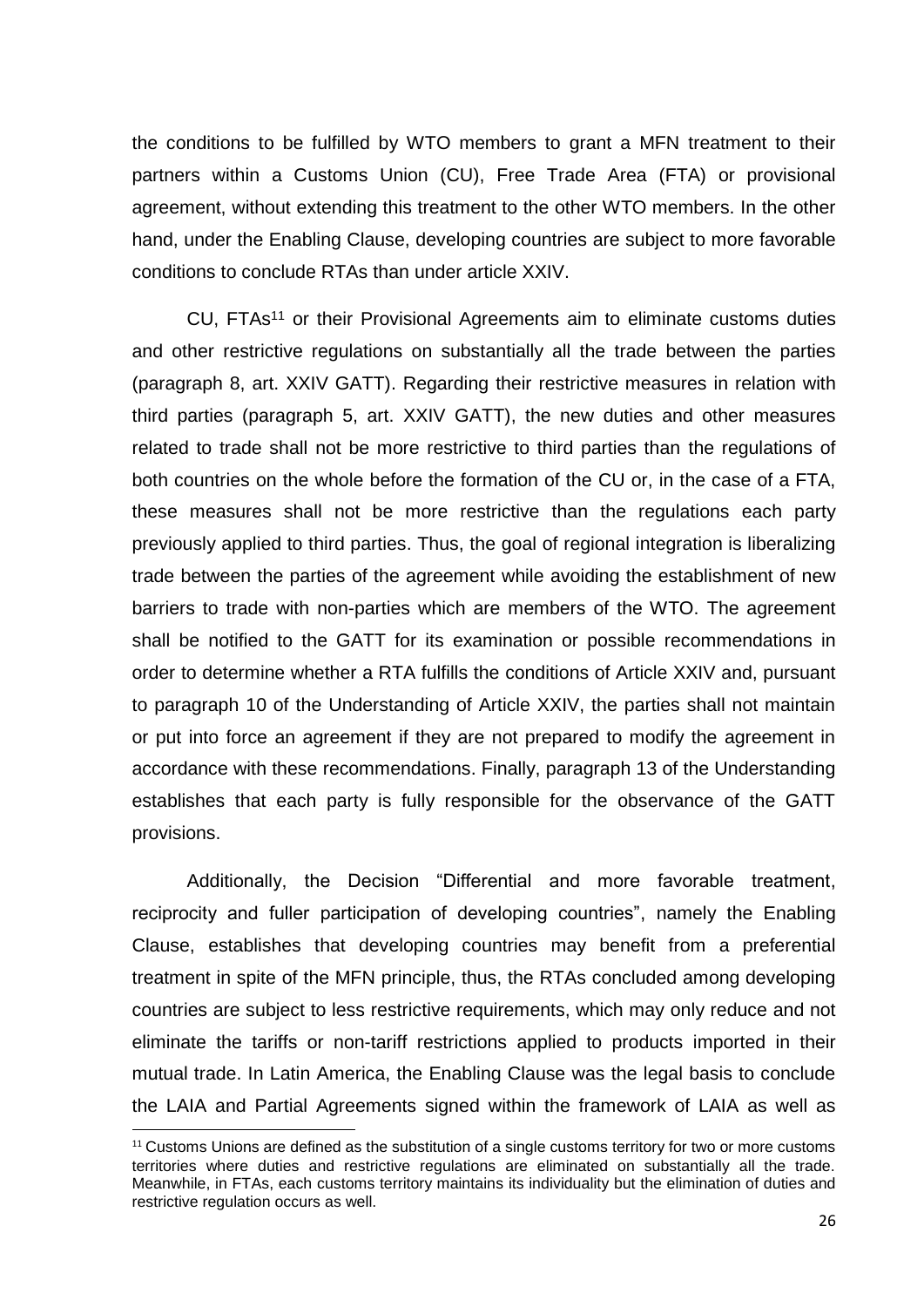MERCOSUR. In the nineties, many agreements were concluded with the aim of forming Free Trade Areas<sup>12</sup>.

The Enabling Clause is intended to facilitate and promote trade among developing countries, which should not result in trade barriers against other WTO members or in impediment to the reduction or elimination of tariffs and other trade restrictions under the MFN principle. It is allowed that countries only reduce, and not eliminate, the barriers to trade and it has not been specified that the tariff reduction should be done in "substantially all the trade". However, regarding non-tariff measures, the Ministerial Conference has not adopted criteria for their reduction.

As these provisions are focused in promoting and enhancing the participation of developing countries in international trade, they also led the WTO to deviate from the general goals of trade liberalization in a non-discriminatory basis. It complicates the work of the WTO as its initial goals, which were already focused in absolute gains, are relativized even more, toward equitable development goals of its members, which could make it more difficult to adopt mutual adjustments considering the problem of cheating and, specially, of relative gains. In that sense, it becomes harder for the goals of the WTO to be supported by its developed members as they may have to deal with a difficult scenario to obtain the benefits from their participation in the WTO.

#### <span id="page-28-0"></span>**2.2.2. The MFN Principle on Trade in Services**

1

The GATS governs trade in services, including four types of provision as defined in its article I.2, which differ according to the movement of the services supplier or receiver or the commercial presence of the provider. The MFN principle covers any measure affecting trade in services in any sector included by the Agreement, and also includes *de jure* and *de facto* discrimination as described in the case of trade in goods. Any member's requirement to exempt a measure from MFN treatment should have been notified as such at the time the GATS came into force

 $12$  This information was obtained from the RTA database. Available at <http://rtais.wto.org/UI/PublicShowMemberRTAIDCard.aspx?rtaid=135>. [Accessed on May 13<sup>th</sup>, 2016]. Any information of subsequent RTA analyzed in this research has been obtained from that database.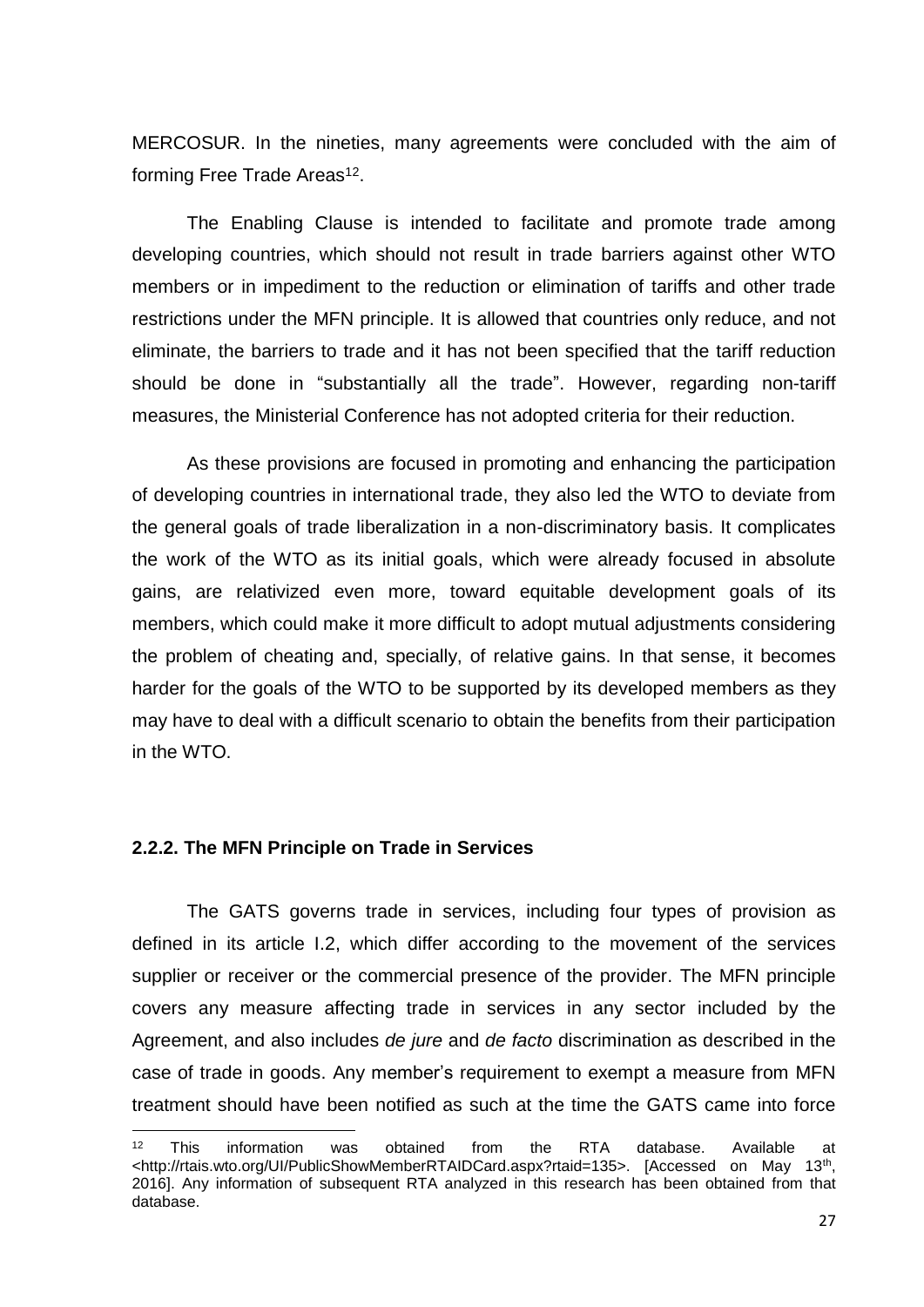and new exemptions may only be included at the time of accession of a country to the GATS or through specific procedure defined in article IX:3 of the Marrakesh Agreement.

The conclusion of RTAs in trade in services is allowed by article V which provides that GATS should not be an impediment for the conclusion of an Agreement for liberalization of trade in services. Its paragraph 4 provides that a RTA should facilitate trade among its parties and shall not increase the overall level of barriers to trade regarding third parties compared to the level prior to the RTA. Therefore, some specific conditions shall be fulfilled, which would be verified by the Council for trade in services. These conditions, pursuant to paragraph 1 of art. V GATS, require a substantial coverage measured by number of sectors, volume of trade affected and the non-exclusion of any mode of supply. Meanwhile, discriminatory measures should be eliminated and new ones should be forbidden. A preferential and differentiated treatment for developing countries is also allowed in paragraph 3, regarding the elimination and prohibition of new discriminatory measures, through a variable geometry logic, depending on the level of development of countries. This scenario shows the same problems observed for the case of GATT about the importance in pursuing the trade liberalization goals of the GATS, as well as an equitable development of WTO members in the area of services at the expense of absolute gains from trade liberalization goals.

# <span id="page-29-0"></span>**2.3. Regionalism and Proliferation of Regional Trade Agreements**

As we noted, RTAs have currently proliferated in such a manner that they seem to represent the new strategy of States in international trade. For Zalduendo (2010, p.4), they come under a logic of integration framed in the relations of cooperation between States, because even if it generates conflict, States decide to cooperate to get their desired goals. However, our analysis about the situation of RTAs, contrary to multilateralism, has to consider that countries are moved not by concerns in cheating, but also in relative gains problems.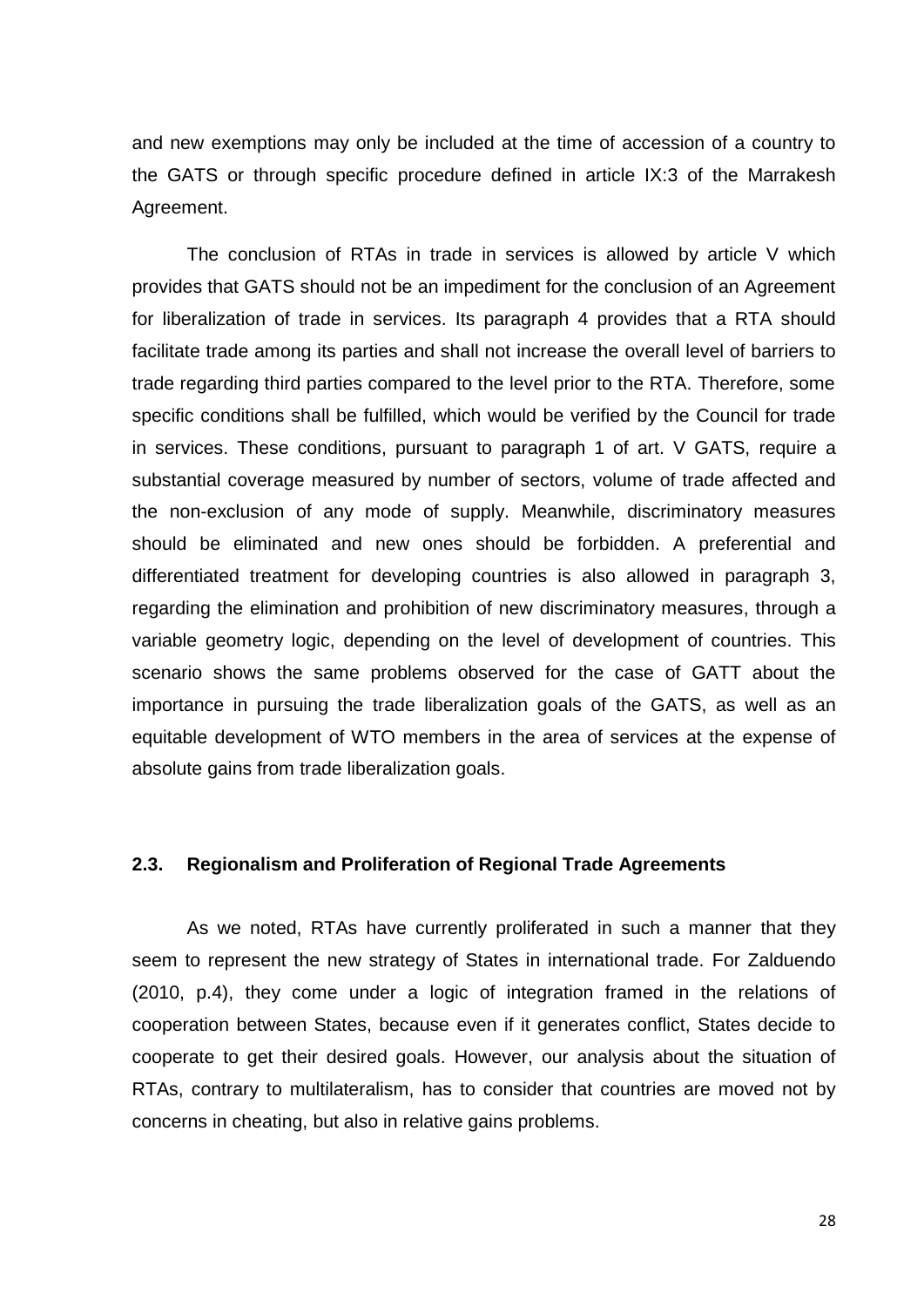Even though the WTO was created attending to the goal of getting an international trade on a non-discriminatory basis, the number of RTAs concluded has steadily increased since its creation. The WTO data shows that until July 2005, 330 RTAs had been notified since the GATT period, even with some Agreements that were in force but without notification to the WTO. Eight years later, as of July 31, 2013, 575 more Agreements were notified to the WTO and 379 were operational<sup>13</sup>. From these numbers, we notice that the percentage of RTAs notified increased over 50% and this trend seems to continue in the following years. In this context, Crawford and Fiorentino found that RTAs are being adopted by many WTO members as trade policy instruments and, in the best case, as complementary to the MFN clause (Crawford; Fiorentino, p.2005). Baldwin proposed the *domino theory* to explain the proliferation, pointing out that this phenomenon is the result of an equilibrium of forces in international politics between membership and non-membership in RTAs, as the non-members of a specific RTA seek to participate therein, in order to maintain its position in international trade (Baldwin, 1993, p.18).

The World Trade Report of 2011 listed several causes, from political and economic theories, for the conclusion of RTAs. Among the economic ones, RTAs would be a way of neutralizing the beggar-thy-neighbor policies, which benefits the country adopting them, but with negative effects in the multilateral level. A RTA may also include provisions preventing countries from making future inefficient short-term political decisions and its conclusion represent the possibility for a country to accede in preferential conditions to economies of scale, which would be an advantage over countries not participating in them. RTAs would attract investments by granting stability to the policies of the participant countries against possible modifications. Finally, RTAs would allow negotiation of deep integration provisions that favor the insertion in Global Value Chains (WTO, 2011, p.94).

Among the political reasons, the Report pointed out that RTAs perform a fundamental role for regional political integration, as the case of the European Community. Regarding minor States, it was stressed that RTAs help them to pool resources in order to gain influence in broader international negotiations or to counter the influence of others RTAs. However, about this point, Trakman (2008, p.385)

 $13$  How many regional trade agreements have been notified to the WTO? Available at: [<https://www.wto.org/english/tratop\\_e/region\\_e/regfac\\_e.htm>](https://www.wto.org/english/tratop_e/region_e/regfac_e.htm) [Accessed on June, 2016]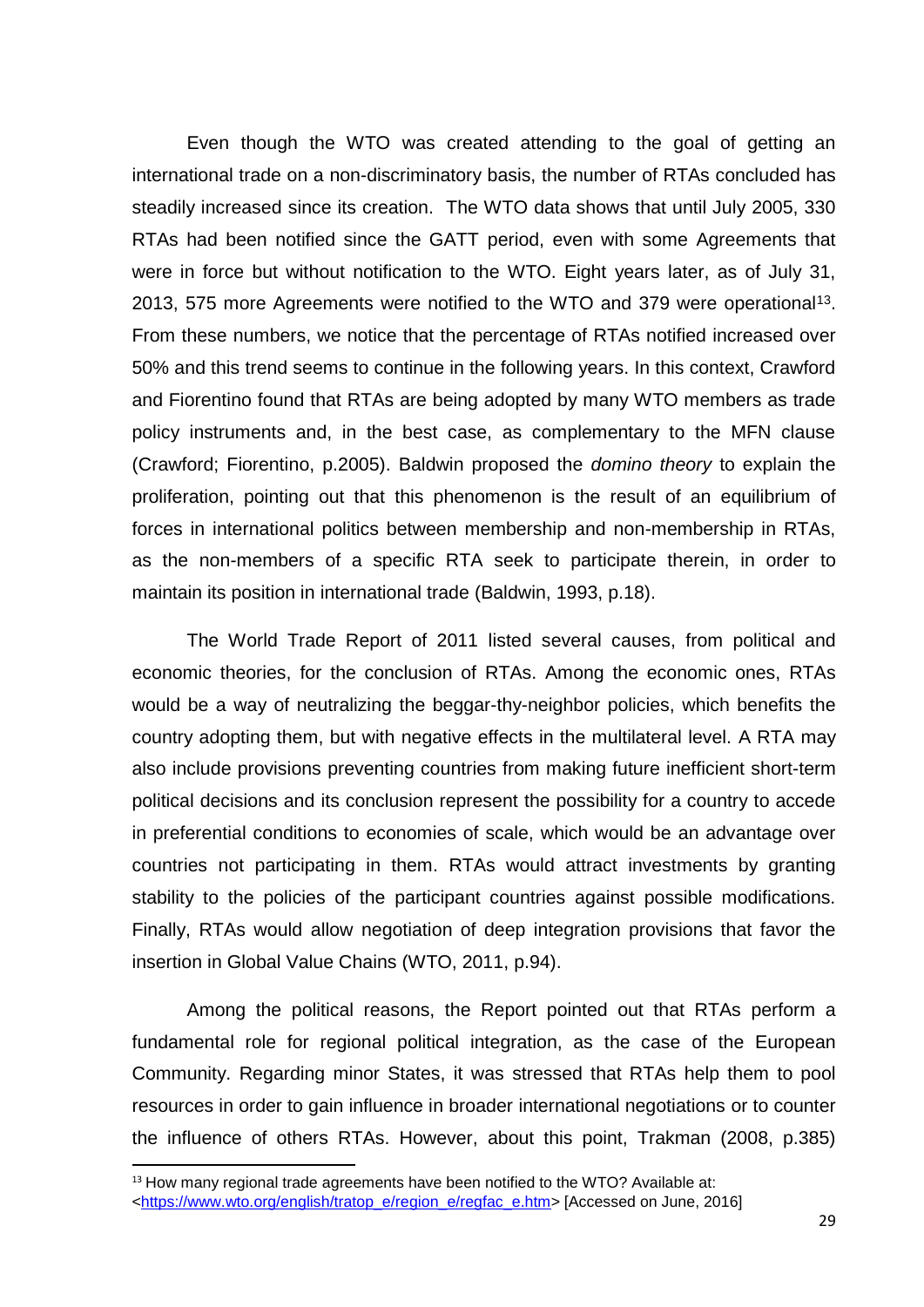asserts that developed States might do the same, in favor of their own interests, which would become a disadvantage for developing countries. The Report also noted that RTAs are more likely to be concluded among democracies as these have more possibilities to be ratified and represent a sure sign for the voters about the trade goals that their governments would be pursuing. On the other hand, RTAs could be used by strongest States to strengthen their power relations, so they are capable of shaping provisions according to their own interests. In the same way, countries that are outside of a preferential trade relationship could seek to conclude RTAs to keep their position in trade or to avoid the exclusion from the process of trade liberalization<sup>14</sup>. Finally, regionalism has been seen as an alternative stemming from the stagnation of the multilateral system (WTO, 2011, p.95).

Positions have been adopted for and against the proliferation of RTAs according to their convenience for the multilateral trade system. Favorably, and in line with the foregoing reasons, it has been stressed that preferential trade can help developing economies to implement domestic reforms and to sustainably open up to world markets, which would improve their performance in the multilateral system (Crawford; Fiorentino, 2005, p.16). In this sense, RTAs regulate issues which are still not included in the multilateral system, known as WTO-extra<sup>15</sup> and there is the possibility of being incorporated later in the multilateral system. Thus, a RTA could be seen as an intermediate stage for trade liberalization (Thorstensen, 2002, p.166).

In the other hand, it has been pointed out against proliferation that RTAs are undermining the transparency and predictability of regulations on world trade, which are pillars that guide the activity in the WTO (Crawford; Fiorentino, 2005, p.1). Thorstensen consider that including new issues in RTAs would produce uncertainty about rights and obligations that correspond to each Party, or create dual systems of rules or dispute settlement mechanisms for the same issues, what would be threatening the governance in the international trade (Thorstensen, 2002, p.165).

1

<sup>&</sup>lt;sup>14</sup> This was called by Baldwin as "defensive RTAs", which are signed by States to reduce the discrimination created by other RTAs. See Baldwin and Jaimovich 2010.

<sup>&</sup>lt;sup>15</sup> WTO-extra provisions are RTAs' commitments not previously provided under the WTO mandate, and go beyond the competence of this Organization (for instance, labor standards). Different from WTO-plus provisions, which cover commitments already provided by the WTO, but furthering them in a more stringent way (for instance, the further reduction of tariffs).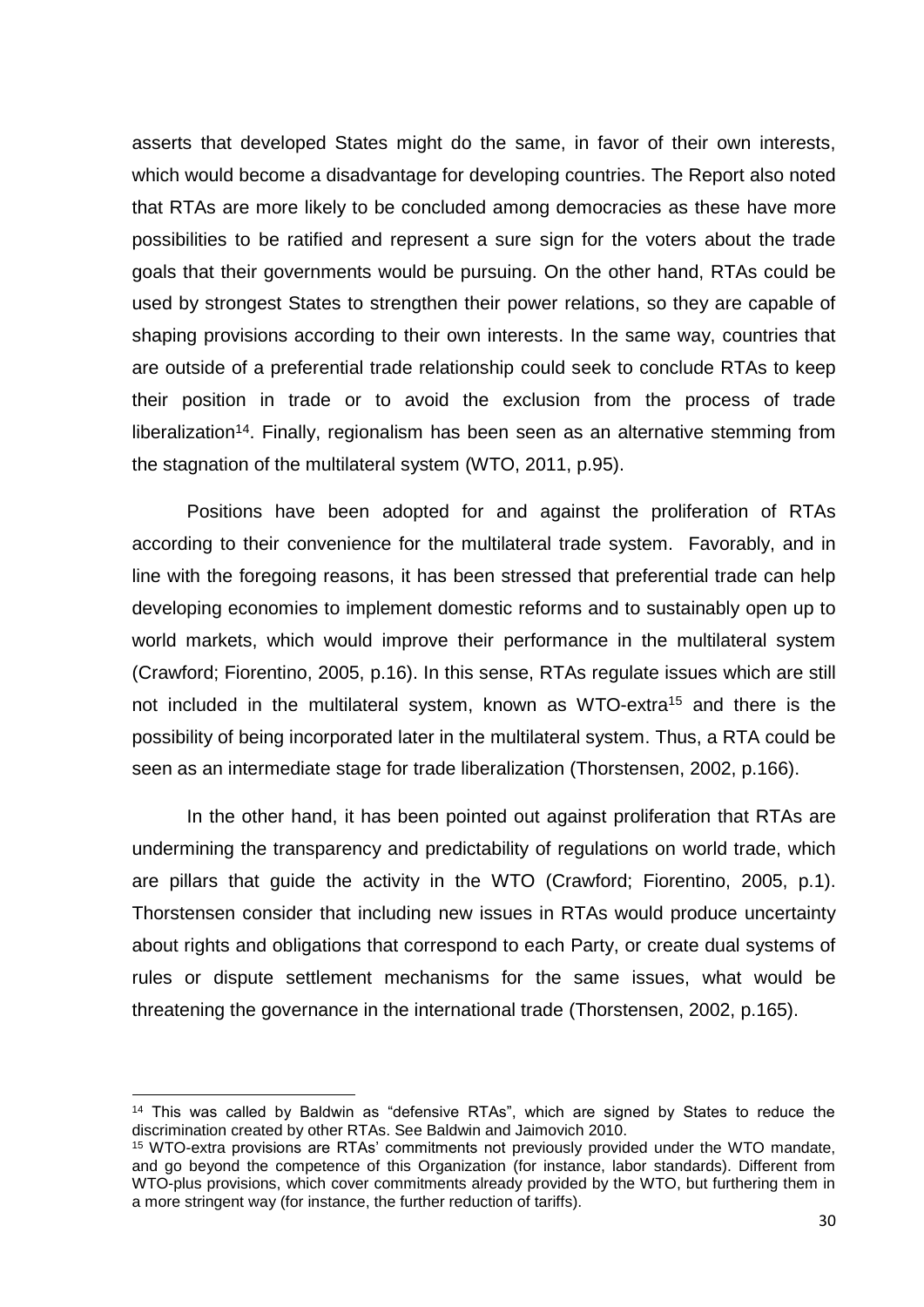Bhagwati (1993, p.4) illustrates concerns about proliferation of RTAs through the "spaguetti bowl" expression, which refers to the complex network arising from relations among countries that concluded RTAs. The legal difficulty is the wide range of regulations to be fulfilled by countries with their trade partners as they would have to comply with opposite obligations corresponding to different RTAs or incompatible with the multilateral system. This author also observed that regionalism could generate inefficiencies due to trade diversion and become a threat to global free trade (Bhagwati, 2005, p.6). For Antimiani, Small-Think Regionalism is the one focused on trade creation, trade diversion and terms of trade effects. Meanwhile Big-Think- Regionalism would be focused on the systemic implications of regionalism, such as the formation of Stumbling-Blocks through trade blocks, where States raise their collective welfare above the free trade level at the cost of achieving Global Free Trade (Antimiani; Salvatici, 2015, p.261).

Given the plurality of regulations due to the RTAs' proliferation, International Law provides that in case of incompatibility and subordination of rules, their application should consider the normative hierarchy or the temporary application of norms or other specific ways as provided in the Vienna Convention of the Law of Treaties (Zalduendo, 2010, p.22). However, it remains to determine the compatibility between the RTAs and the Multilateral Trade System, taking into account the accountability mechanism of the WTO. The legal status of RTAs would be in doubt insofar as the compatibility is not established, and their application may be subject to the possibility of being contrary to the non-discrimination principle. This could produce a governance crisis, which has been warned for some time in the trade regime. Discussions on the proliferation have already taken place in the WTO, as in the II Ministerial Conference in Geneva of 1998, where members expressed their concerns about the proliferation and the need to strengthen the Multilateral Trade System (Thorstensen 2002, p.200). A year later, during the preparatory works for the II Ministerial Conference of Seattle, the proliferation of RTAs, the lack of clarity of rules and the need for compatibility examinations were included in the agenda for further discussion<sup>16</sup>.

<sup>&</sup>lt;sup>16</sup> Preparations for the 1999 Seattle Ministerial Conference. Compilations of proposals presented in the 2<sup>nd</sup> stage of the preparatory process. Topics proposed by Australia, Hungary, Japan and Turkey. Document JOB(99)/4797/Rev.3. Issued on November 18th, 1999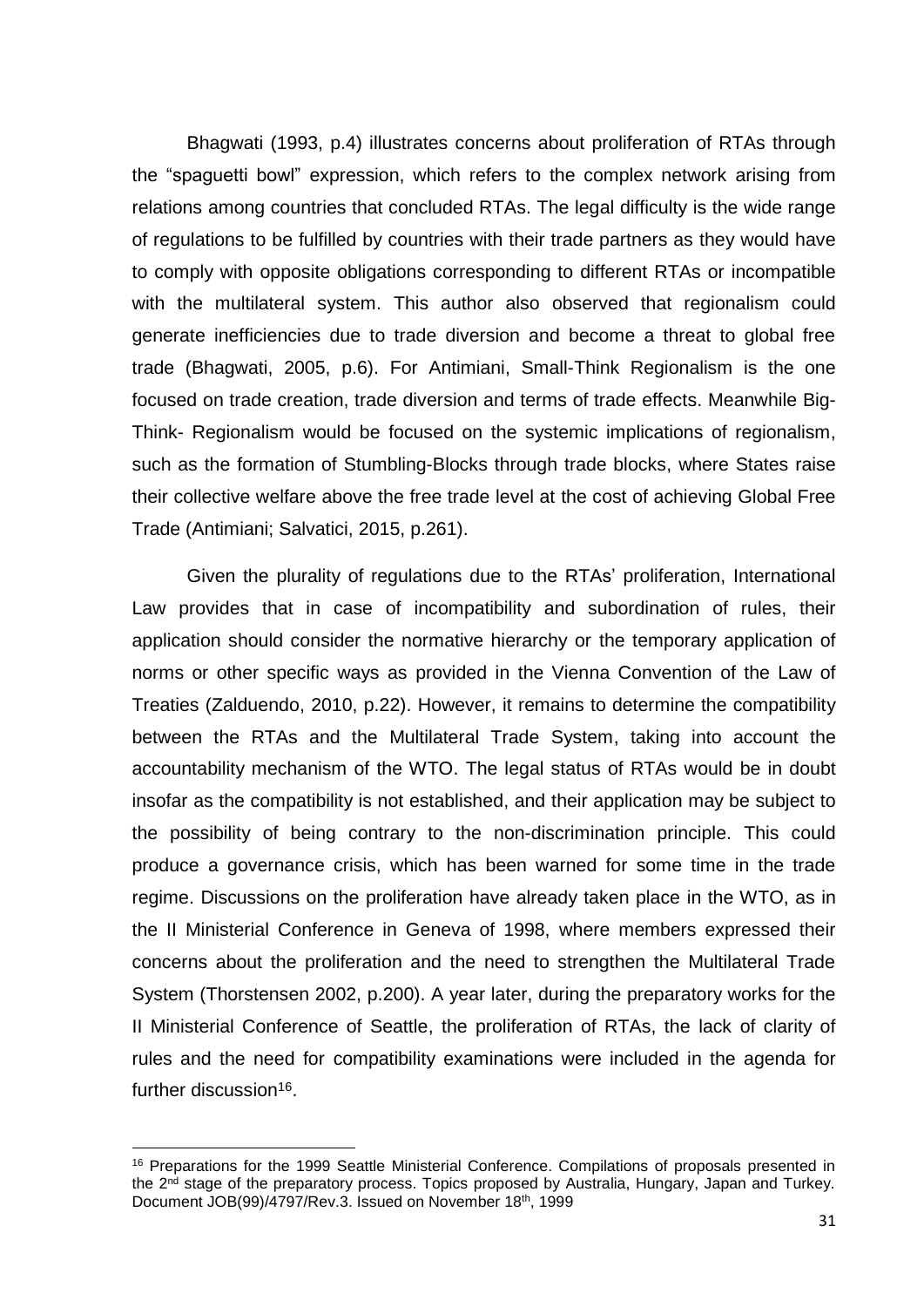Since the GATT period, the compatibility examination of RTAs has been supported, which would allow the consistency of the new rules with the multilateral system. This examination would verify if any RTA provides preferences that should have been granted to the rest of WTO members in a MFN basis. However, although the compatibility examination is one of the most important multilateral instruments to solve the governance problem related to RTAs, it is also crucial to analyze the causes and effects of RTAs, as these might be the reason of the stagnation of the issuance of reports on compatibility, along with institutional problems of the WTO.

According to the neoliberal institutionalism school and the goals provided in the Marrakesh Agreement, the WTO's role would be intended to ensure that the multilateral trade system works consistently and to reduce the level of conflict. Nonetheless, as Hafner pointed out, the fragmentation of international law, as materialized through RTAs, has positive effects as it would raise the degree of allegiance to the rules by its specificity, what fits the neorealist theory presented hereinbefore. However, the negative effects would be the incompatible obligations contained in contradictory regulatory processes (Hafner, 2004 *apud* Amaral, 2008, p.39), which would represent the most important concerns related to proliferation of trade agreements. In the following sections, we analyze the mechanisms of compatibility examination created and modified along the years by the GATT or the WTO, considering the waves of regionalism and the political economy behind these changes, in order to identify the reasons behind the problems of those mechanisms.

# <span id="page-33-0"></span>**3. The Mechanisms of Compatibility Examination**

#### <span id="page-33-1"></span>**3.1. Background**

As noted hereinabove, we consider that the WTO's mechanism of compatibility examination, as initially configured, is a mechanism of accountability and, in that sense, it would be an essential component in the structure of governance within the regime of international trade. Several compatibility examinations have already taken place since the GATT period, performed by working groups or ad-hoc committees, whose work we will briefly analyze as we consider that some of the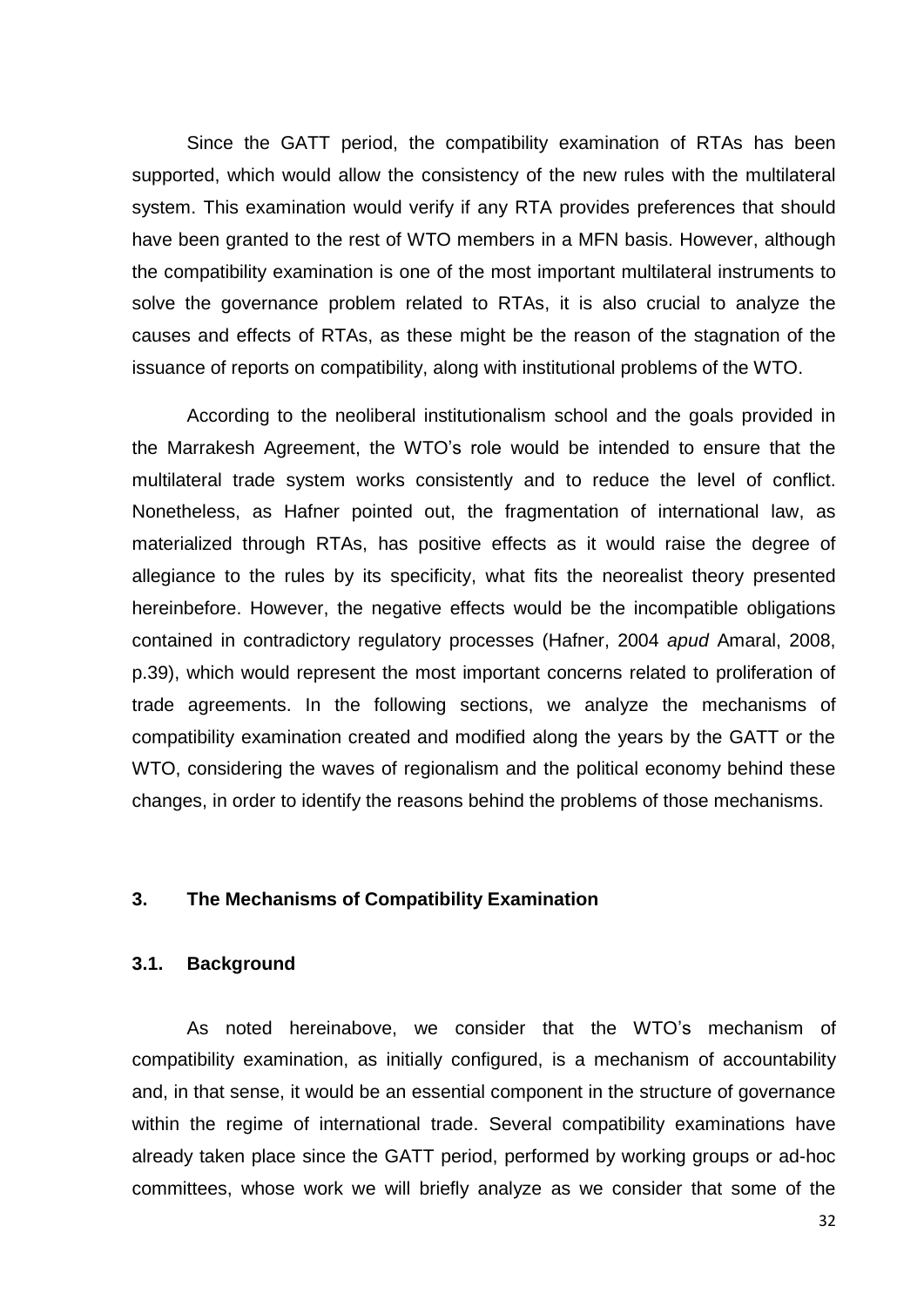problems found in their evaluations of RTAs at that time were taken up later by the Committee on Regional Trade Agreements, what will provide us with some evidence about the reasons behind the deficiencies in the work of the CRTA.

Since the beginning of the GATT, even without an agreed procedure, the GATT members notified their RTAs to the GATT Council<sup>17</sup> for examination. Thereby, an ad-hoc Working Group was established for a specific RTA, and this one was distributed among the GATT members, inviting them to submit written questions to the RTA members, whose answers were sent to the Working Group. Once the Working Group received the document with questions and replies, their members examined it during meetings, where more questions, replies and information were submitted by the GATT members and the report of the examination was finally sent to the Council. However, the Workings Groups generally issued reports without a conclusion about compatibility due to either disagreement on the interpretation of GATT provisions or difficulties on reaching a consensus about the compatibility, as the RTA members were members of the Working Group at the same time, leading them to a conflict of interests during the examination. From this situation, we observe that the interpretation of material rules about RTAs and the procedural rules especially related to the consensus decision making were obstacles against the adoption of conclusions on RTAs' compatibility. As we analyze further below, the rules on the aforementioned issues were poorly drafted, even when they were negotiated by the members who also approved the multilateral provisions concerning the MFN principle. We will discuss how the lack of accuracy in rules related to RTAs is due to the lack of willingness of States to strengthen the multilateral system at the expense of a wide-open possibility to bargain tailor-made agreements.

As an example of the situation described, the Working Group on the European Free Trade Association (EFTA) reported that the information and time available for the examination of compatibility were insufficient<sup>18</sup>. What is more, there was no consensus about the interpretation of "substantially all the trade" because the

<sup>17</sup> As described in the WTO Document TN/RL/W/8/Rev.1. This is a compendium of issues related to Regional Trade agreements prepared by the Secretariat in response to a request from the Negotiating Group of Rules, aimed to assist delegations in the preparation of submissions and proposals regarding paragraph 29<sup>th</sup> of the Doha Declaration.

<sup>&</sup>lt;sup>18</sup> Report of the Working Party of the European Free Trade Association, issued in June  $4<sup>th</sup>$ , 1960. Document L/1235.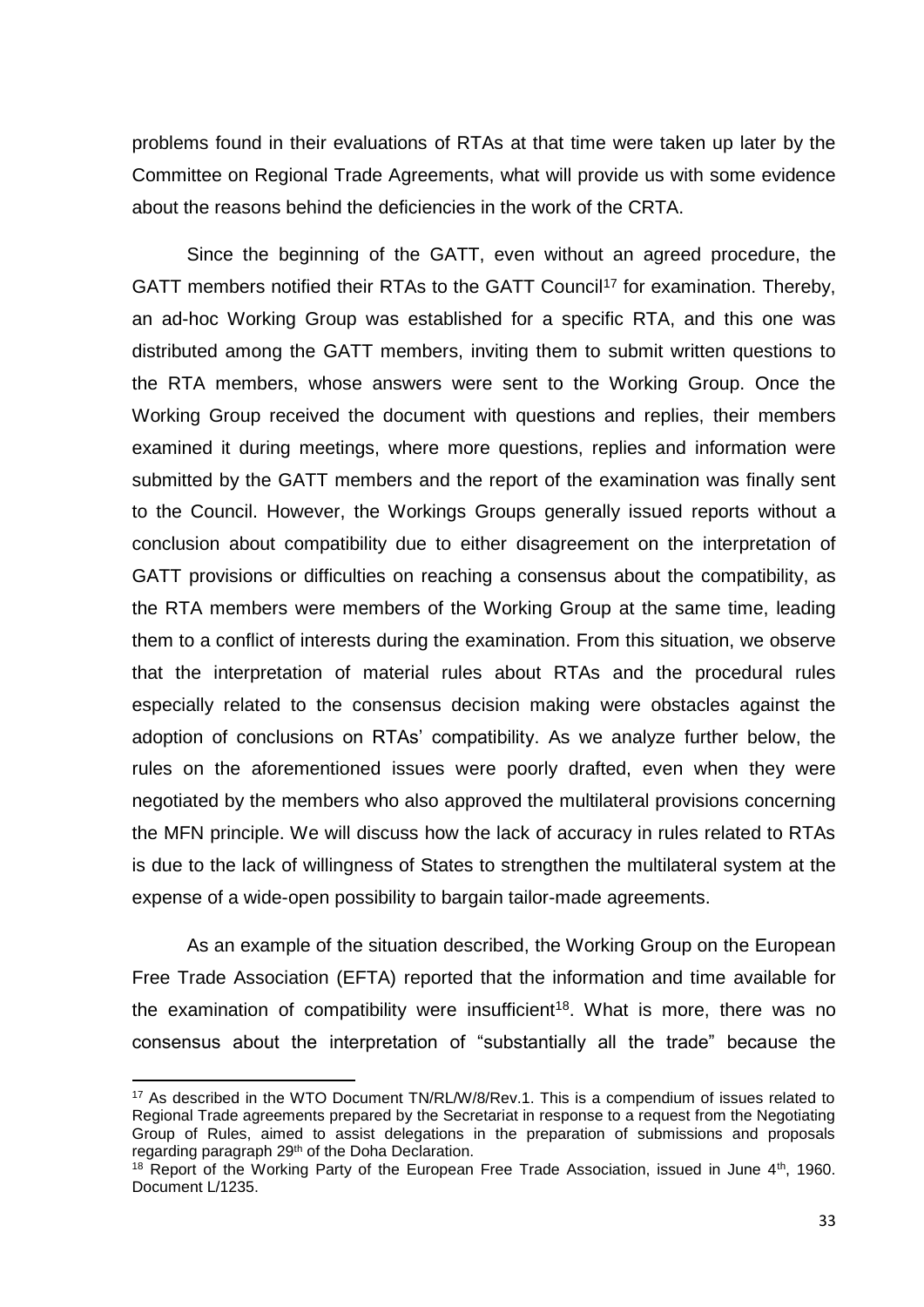Working Group and the RTA members had different constructions about the quantitative and qualitative aspects of the removal of trade barriers. Thus, the RTA members, contrary to the Working Group, considered that the trade in agricultural products freed only by one member through previous bilateral agreements should be included in the estimation of the total trade freed. Accordingly, the Working Group, opposed to it, was unable to reach an agreement concerning the interpretation that should be given to the relevant material and procedural provisions of article XXIV.

The examination of the Treaty of Rome in the fifties had also no concluding results and this situation was maintained over the years throughout the examination of the subsequent agreements where additional members were included. In that occasion, the Report<sup>19</sup> informed that four sub-groups were established to consider a) Tariffs, Plan and Schedule b) Quantitative Restrictions c) Trade in Agricultural Products and d) Association of Overseas Territories. In the tariff examination, the subgroup could not get a decision about the application of a mathematical formula to determine the consistency of the rates of the Common Tariff with paragraph 5a) of article XXIV GATT, which provided about the level of the "general incidence of duties". Regarding the examination on restrictions, the subgroup did not get a consensus about the measures that are included in the "regulations" that cannot be more restrictive, which are provided in the same paragraph 5a). In this sense, it was not agreed if these "regulations" included quantitative restrictions for Balance of Payment reasons and were not protective measures, or if they were protective measures and subject to article XII GATT. Additionally, some GATT members were concerned that quantitative restrictions were adopted by RTAs members not based on the situation of their own balance of payments, but on those of other RTA members. Finally, regarding the examination on agriculture, the subgroup noted that there was not a precise plan about how the agricultural provisions would be applied to third party countries and between the members of the Treaty, even more when there was a presumption of "increased external barriers and a substitution of new internal barriers in place of existing barriers and other measures"<sup>20</sup> . In general, the partial reports of the sub-groups submitted to the Committee did not contain definite conclusions because either "the time at the disposal of the subgroups or the

<sup>&</sup>lt;sup>19</sup> Report submitted by the Committee on the Rome Treaty to the Contracting Parties in December 10th, 1957. Document L/778

<sup>&</sup>lt;sup>20</sup> Report on the Rome Treaty. Annex III: Trade in Agricultural Products.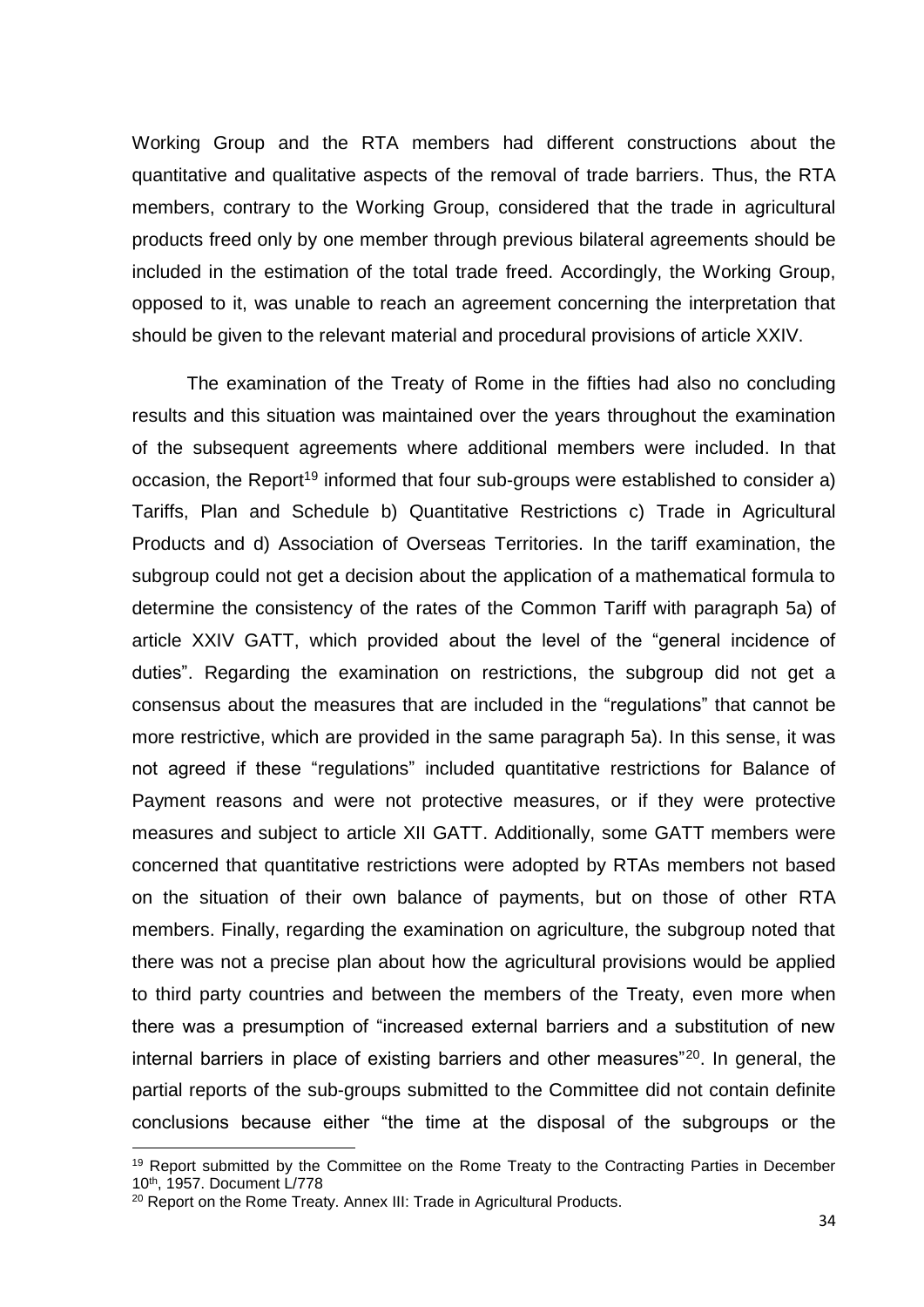information now available did not permit such conclusions to be drawn". In face of this situation, the Working Group just took note and submitted the partial conclusions for consideration of the Contracting Parties. Furthermore, some subgroups suggested that there was no need to take a formal decision, but should be arranged a closest cooperation between the European Community and the Contracting Parties for the attainment of the objectives of the Common Market and the GATT. These first results suggest that the GATT was not able for the control of governance in the case of regionalism, even when the proliferation had not yet begun.

Another Agreement still in force since the GATT period is the United States-Israel Free Trade Agreement, which was examined by a Working Party that did not reach any conclusion about its compatibility<sup>21</sup>. It was noted that the agreement was clear about elimination of tariffs, but not of other restrictive regulations of commerce, as the FTA allowed import restrictions based on agricultural policy considerations. The members of the FTA justified this situation alleging that the elimination of barriers and other restrictive practices was going to be accomplished within a reasonable term. However, in this case the Working Group concluded that these restrictions made it difficult to reach a judgment about the consistency of the FTA with the GATT. For this reason, the Working Party suggested the FTA members to inform about the operation of the agreement until the end of the transitional period, even more when the compatibility of provisions could only be determined by their application, this being the case of a *de facto* discrimination. According to the foregoing, the WTO members reserved their rights under the GATT, as a sort of not validating the controversial measures on agricultural products of the agreement and in order to have the possibility to contradict them before the GATT.

Schmid (2010, p.48) found that during the GATT period, 98 RTAs were notified but a consensus about their compatibility was only reached in four of them, which were the "South Africa- Southern Rhodesia Customs Union Agreement", the "Caribbean Free Trade Agreement" (CARIFTA), the "Caribbean Community and Common Market" (CARICOM) and the "Czech Republic- Slovak Republic Customs Union". Furthermore, there was no report concluding about the incompatibility of a

<sup>&</sup>lt;sup>21</sup> Report of the Working Party on the Free Trade Area Agreement between Israel and The United States, issued in March 19<sup>th</sup>, 1987. Document L/6140.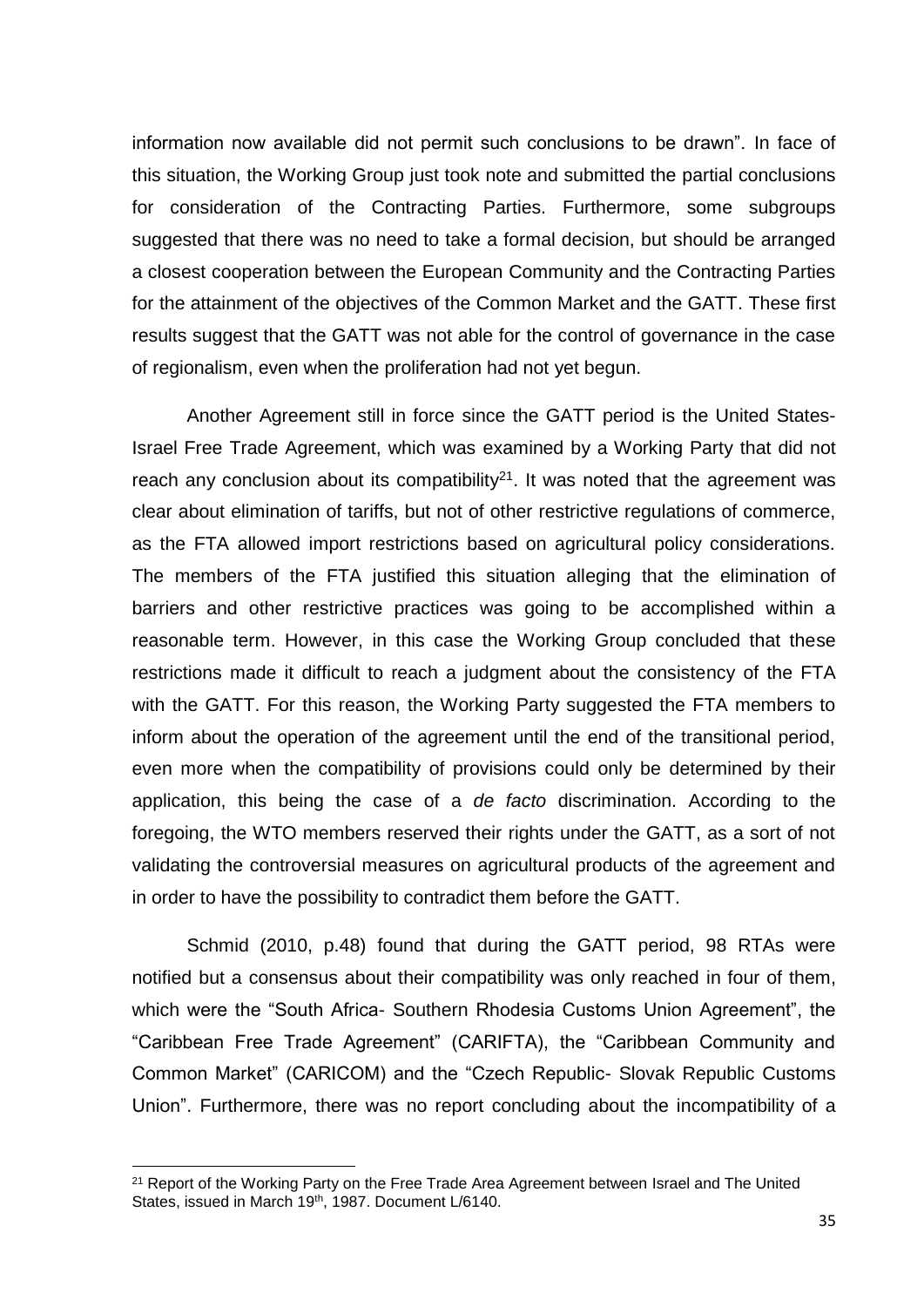specific RTA, and the vast majority included no conclusion at all and was limited to report shortcomings or facts of the deliberation. 22

From the Agreements listed above, we found the Caribbean Community & Common Market available at the RTAs database<sup>23</sup>, as the other RTAs listed are not more in force or have been replaced for new ones. This agreement has two parts, one regarding trade in goods dated of October 14th, 1974, and other regarding trade in services that was signed more recently, in 2001. The examination of the Treaty establishing the Caribbean Community of 1974 concluded that it was compatible under the provisions of the GATT of 1947<sup>24</sup>, even when the agreement included differentiated provisions for its developed members and for the least developed ones, as, for instance, the term for application of the Common External Tariff. In the examination, several members considered that the RTA covered substantially all the trade and its provisions were not more restrictive than the ones existing prior to the establishment of the Agreement. It was also noted that the quantitative restrictions provided in the RTA could be incompatible; however, a RTA member that no conclusion about this issue could be accepted as the rationalization of the restrictions was still being analyzed by a CARICOM's working group at the time of the examination. Furthermore, marketing arrangements provided in the RTA were observed as incompatible as they could cause discrimination against third parties; however, the representative of CARICOM explained that the arrangements were administrative measures aiming to facilitate an increase in production for the less developed members. The representative also asserted that these measures had to be analyzed against the "handicaps faced by these small island States", which had to deal with transport problems within the region that made almost impossible to dispose of their surplus production that formed the base of their economies. Thus, the removal of these marketing arrangements could give an insignificant gain to third countries but a serious adverse effect to the economies of CARICOM's less developed members. Thus, CARICOM "would in no way be considered as affecting

 $22$  Schmid also found that the literature considers that there were six cases, including "El Salvador-Nicaragua FTA" and the accession of Nicaragua to the CAFTA. But they were conceded with a waiver according to paragraph 10<sup>th</sup> of art. XXIV GATT, as not all RTAs members were Contracting Parties of the WTO.

<sup>23</sup> RTAs database homesite:

[<sup>&</sup>lt;https://www.wto.org/english/tratop\\_e/region\\_e/rta\\_participation\\_map\\_e.htm>](https://www.wto.org/english/tratop_e/region_e/rta_participation_map_e.htm)

<sup>&</sup>lt;sup>24</sup> Report of the Working Party on the Caribbean Community and Common Market, issued in February 19th, 1977. Document L/4470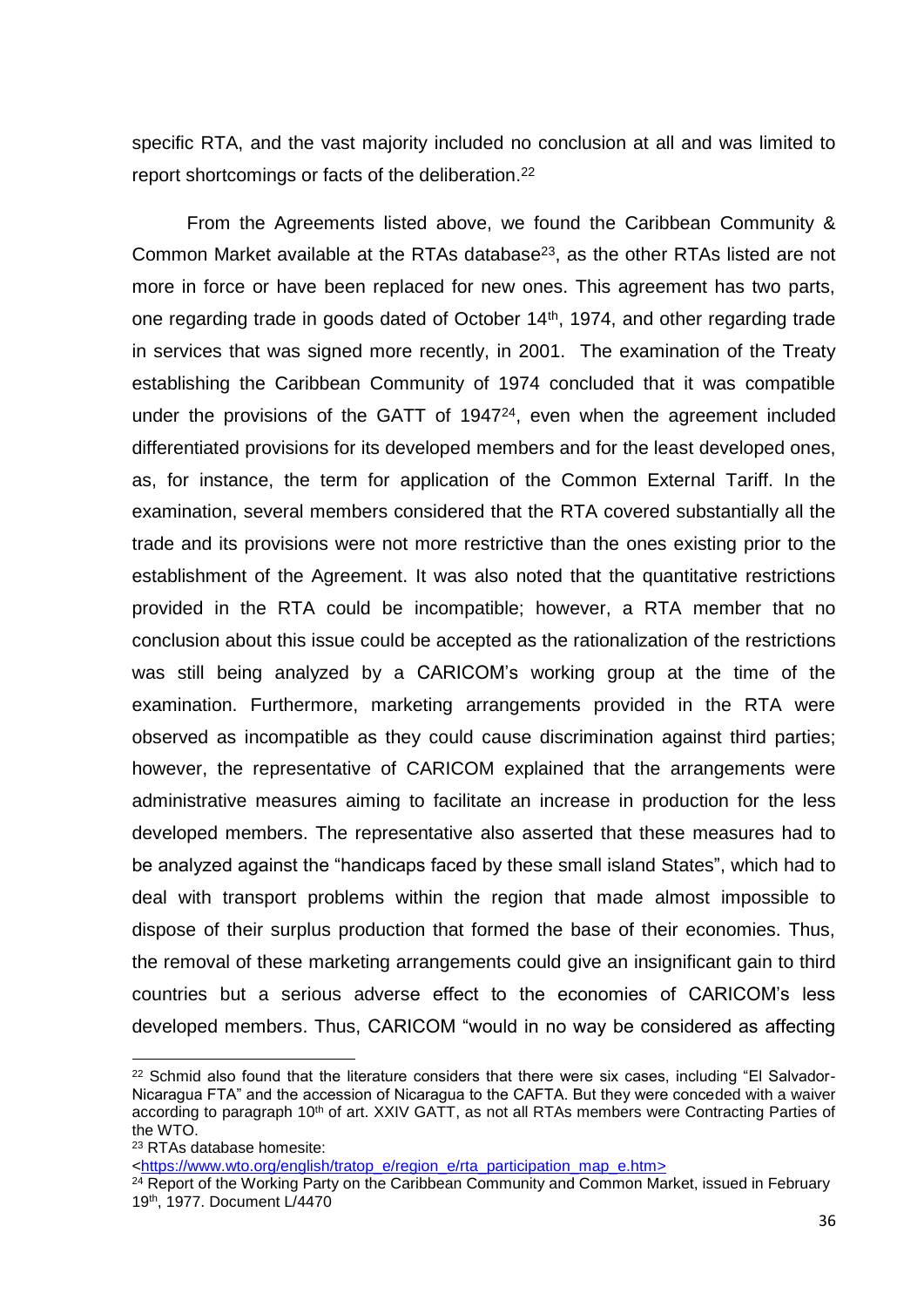the legal rights of contracting parties under the GATT"<sup>25</sup> , as these marketing provisions did not constitute a barrier to trade with third countries, nor were discriminatory in their effect. In this examination, we should note the relevance of the participation of less developed countries in the analysis of developmental provisions, and the different standards adopted due to the brittle situation of those economies, as the Working Group did not require regular communication on the progress in the application of provisions of the RTA until its full implementation, which was required in the case of the FTA between United States and Israel analyzed above.

In 1971, the Contracting Parties adopted a Decision to standardize the procedures related to periodical reports issued by RTAs members regarding the evolution of their Customs Unions or Free Trade Areas. The Decision instructed the Council for the adoption of a calendar for the evaluation of Reports, which would be carried out every two years. However, these reports lost importance as the countries were no longer issuing them when the Uruguay Round was launched.

In 1979, when the Enabling Clause was adopted, it was also provided that the Agreements among developing countries should be notified to the Committee on Trade and Development (CTD), but a compatibility examination was not provided. Then, without a procedure, these RTAs were scheduled for the CTD meeting and an oral declaration was done. The CTD included its observations in its annual report, but never performed a compatibility test. The only exception was MERCOSUR, for which was created a special Working Group and its compatibility was examined under the Enabling Clause and article XXIV GATT (Schmid, 2010, p.50).

Divergence of opinions regarding the benefits of regionalism among the WTO members before the Uruguay Round led the WTO to analyze its rules on customs unions and free trade zones in order to remove their ambiguities for a tighter application. Therefore, in the Uruguay Round was adopted the Understanding on the Interpretation of Article XXIV and the General Agreement on Trade in Services. The final text of the Understanding was not consensual, with many reservations concerning paragraphs 6 and 12 of article XXIV, due to the lack of measures to counter the trend of regionalism; however, both agreements finally took effect. The paragraph 7 of the Understanding provided the examination of RTAs on trade in

 $\overline{a}$ 

<sup>&</sup>lt;sup>25</sup> Report of the Working Party on the Caribbean Community and Common Market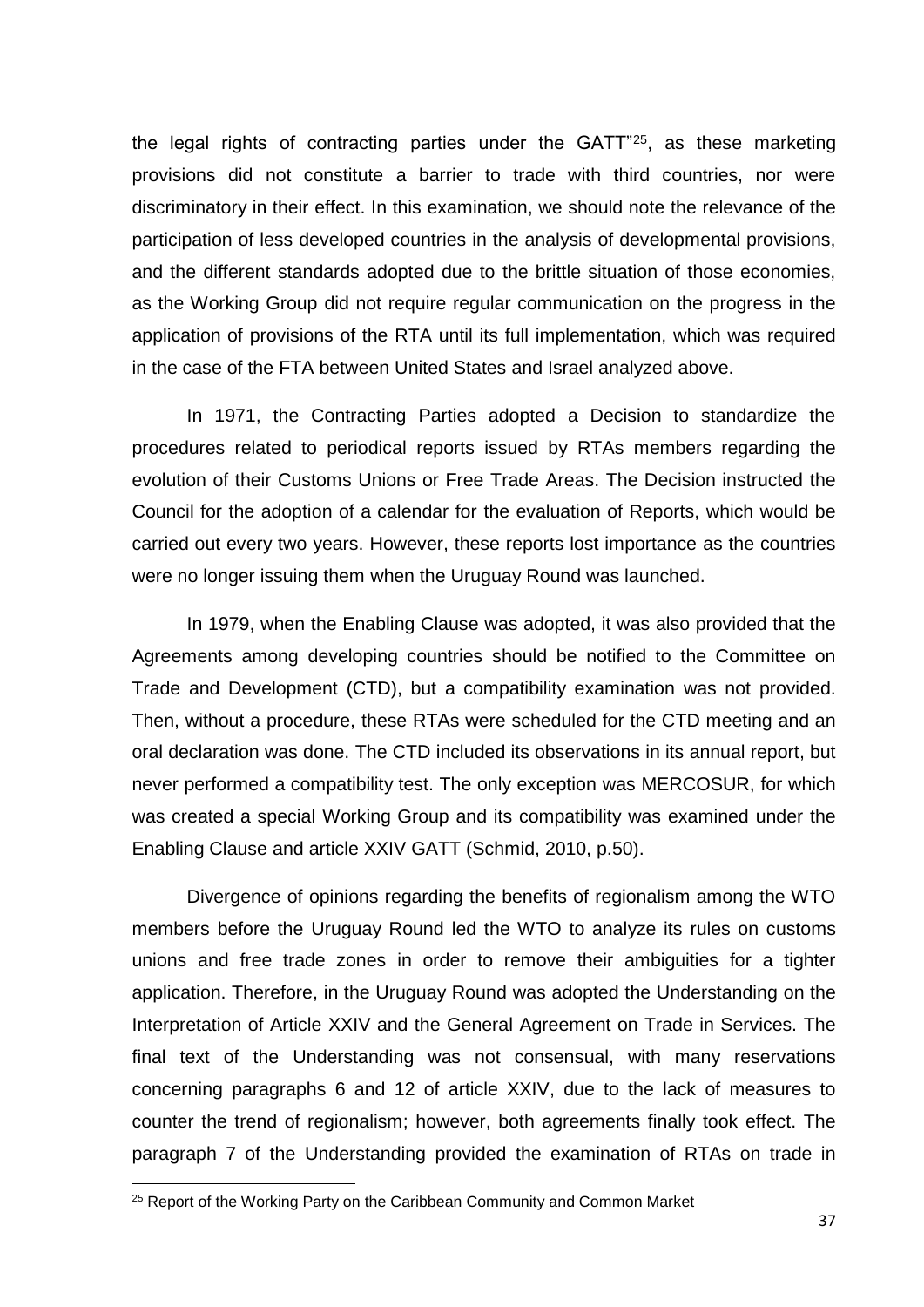goods by a working party, which should submit a report to the Council of Trade in Goods on its findings. This was also required in the case of RTAs on services, which should be notified to the Council of Trade in Services for examination. However, the lack of accuracy of article XXIV GATT continued as noted by Gupta<sup>26</sup>, who considered the text of paragraph 4 the most critical of the entire article XXIV GATT as it would not outline an obligation but rather an objective (Gupta 2008, p.267).

### <span id="page-39-0"></span>**3.2. The Committee on Regional Trade Agreements**

In February, 1996, due to a proposal submitted by Canada, the Committee on Regional Trade Agreements (CRTA) was created<sup>27</sup>, aiming the examination of RTAs concluded under Article XXIV GATT, Article V GATS and the Enabling Clause, which by that year were only 38 RTAs<sup>28</sup> due to their replacement by modern ones or by their consolidation in broader agreements. In practice, the CRTA was only responsible for the RTAs notified under articles XXIV GATT and V GATS, meanwhile, the RTAs notified under the Enabling Clause were still considered by the Committee on Trade and Development. Moreover, the examination of RTAs in services was optional; however, in the vast majority of cases, the RTAs in services were submitted to the CRTA. The CRTA also had to rationalize the procedures for the examination of RTAs, as there was not a common procedure in the GATT period and each Working Group carried out their examinations according to their own rules (Schmid 2010, p.51). The CRTA also had to receive the biennial Reports about the evolution of RTAs and act as a forum for the analysis of the systemic consequences of RTAs.

A Decision regarding rules of procedure for meetings of the CRTA<sup>29</sup> was adopted on July, 1996. This established that the decision-making had to be done in a

<sup>&</sup>lt;sup>26</sup> Article XXIV. Paragraph 4. "The contracting parties recognize the desirability of increasing freedom of trade by the development, through voluntary agreements, of closer integration between the economies of the countries parties to such agreements. They also recognize that the purpose of a customs union or of a free-trade area should be to facilitate trade between the constituent territories and not to raise barriers to the trade of other contracting parties with such territories".

<sup>&</sup>lt;sup>27</sup> Document WT/L/127. Decision the General Council, adopted on February  $6<sup>th</sup>$ , 1996, which establishes the Committee on Regional Trade Agreements.

<sup>28</sup> Out of a total of 124 RTAs notified under GATT 1947.

<sup>&</sup>lt;sup>29</sup> Document WT/REG/1 issued by the CRTA. Rules of Procedure for Meetings of the Committee on Regional Trade Agreements adopted on August 14th, 1996.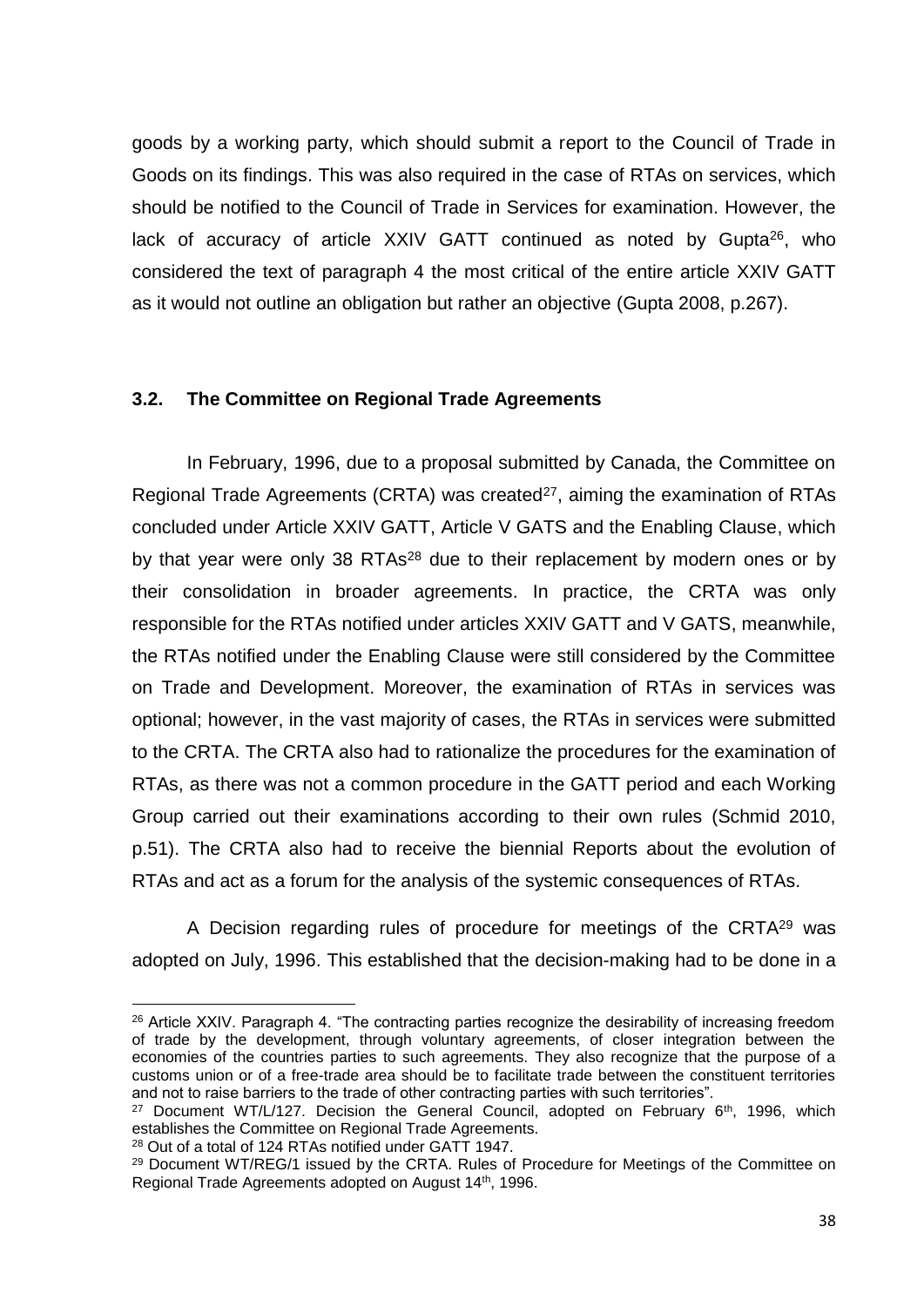consensus basis and its Rule 33 provided that when it is not possible to reach a Decision by consensus "the matter at issue shall be referred, as appropriate, for the General Council, the Council for Trade in Goods, the Council for Trade in Services or the Committee on Trade and Development". Thus, in practice, not only the decision about compatibility continued to be adopted on a consensus basis, but also the CRTA decided to issue its Reports only when they were consensual. This complicated the situation of the examination, as it was "in contrast to the inconclusive working party reports of the GATT years" (Crawford 2007, p.135), which were at least issued, even without definite conclusions. Thereby, the lack of conclusions about compatibility continued, but also no Report was adopted since the creation of the CRTA. For instance, the NAFTA, the Enlargement of the European Union by the accession of the Czech Republic, the Republic of Estonia, Cyprus, Latvia and others in 2004, or the Thailand- Australia FTA, do not properly have a Report in the database of the WTO consideration process, where only Notes on the Meetings of the CRTA are shown, which included discussions among the members' representatives without definite conclusions on the examination.

The configuration of these rules shows that States were unwilling to solve the problems arising from the compatibility examination as the rule of consensus continued to be applied and the lack of accuracy in material rules about RTAs continued to exist. This situation is observed from the analysis of several discussions held in a meeting of the General Council in 1995<sup>30</sup>, where the creation of a Committee on Regional Trade Agreements was discussed. We observed that the issue directly addressed during that meeting was the rationalization of procedures related to the compatibility examination. Therefore, as the Canada representatives pointed out, at that time there were more than twenty active working groups, which demanded more than 100 meetings and the election of a Chairman for each of them, resulting in several costs for the Organization and the countries themselves. Thus, this problem was effectively solved through the creation of the CRTA. However, those issues dealing with material questions, which would have solved the RTAs' examination problems, as well as the broader issue of regionalism and multilateralism, were not solved. The main interests of States during these

1

<sup>&</sup>lt;sup>30</sup> WTO Document WT/GC/M/8 of November 15<sup>th</sup>, 1995. Minutes of the Meeting of the General Council held in the Centre William Rappard.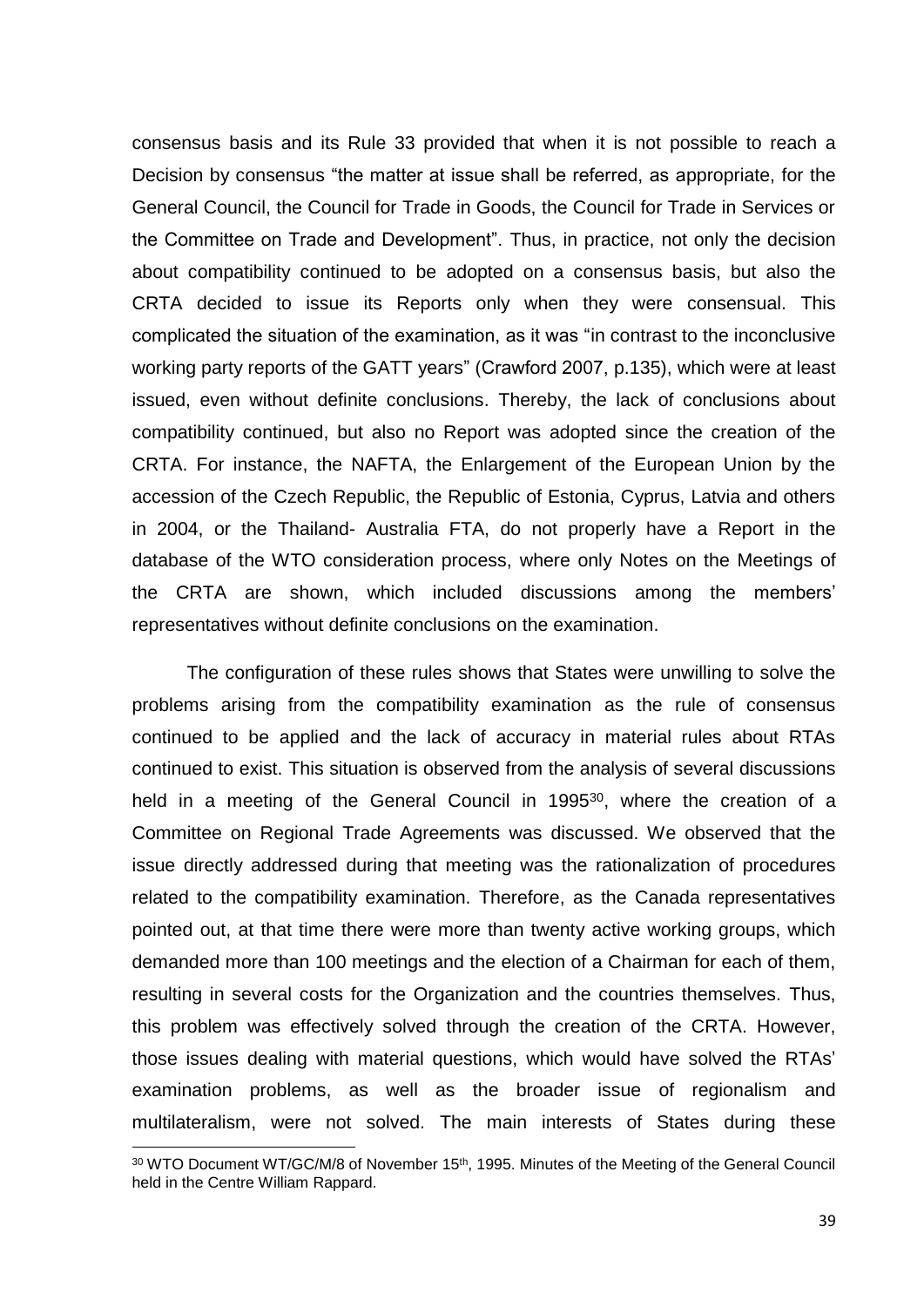discussions were not aimed at finding solutions to difficulties in the examination of compatibility, but at saving resources. We are going to observe that although some WTO members' statements in favor of solving these issues, these were never addressed with effective measures.

According to the foregoing, despite the creation of the CRTA in 1996, the examination of RTAs did not emerge from its stagnation and the CRTA adopted in 1997 some guidelines on procedures to improve and facilitate the examination process. <sup>31</sup> The procedure was performed in four phases: Beginning with the RTA's notification to the WTO, and followed by a Factual Examination, where the RTA members provided information on the agreement and other WTO members had the opportunity to submit questions to be answered by those members. All that information was distributed to the WTO members before the meeting of the CRTA, where the factual examination continued with two rounds of questions, and the conclusions were included in a Report prepared by the WTO Secretariat. Afterwards, the compatibility examination was performed by all WTO members and the conclusions of the discussion were included in a report prepared by the CRTA. Finally, the Council on Trade in goods, the Council on Trade in Services or the Council on Trade and Development decided about the measures included there.

The World Trade Report of 2011 pointed out that the lack of Reports since 1996 was due to some common factors as the ambiguity of interpretation of article XXIV, the lack of consensus regarding the format and content of the Reports, the lack of information provided by the RTAs members, and the fact that all WTO members were part of the examination, even those whose RTA was being examined, which was an impediment for the adoption of a consensual decision (WTO, 2011, p.185). We should observe that the examinations of compatibility by the CRTA had the same deficiencies as the ones presented in the examinations carried out by Working Groups at the GATT period.

We have selected four RTAs signed and submitted for examination to the CRTA from 1996 until 2006, when the examination process was changed. In none of them a conclusion about their compatibility was reached, however we can identify the

<sup>&</sup>lt;sup>31</sup> Document WT/REG/W/15 issued by the CRTA. Guidelines on Procedures to Improve and Facilitate the Examination Process adopted on May 6<sup>th</sup>, 1997.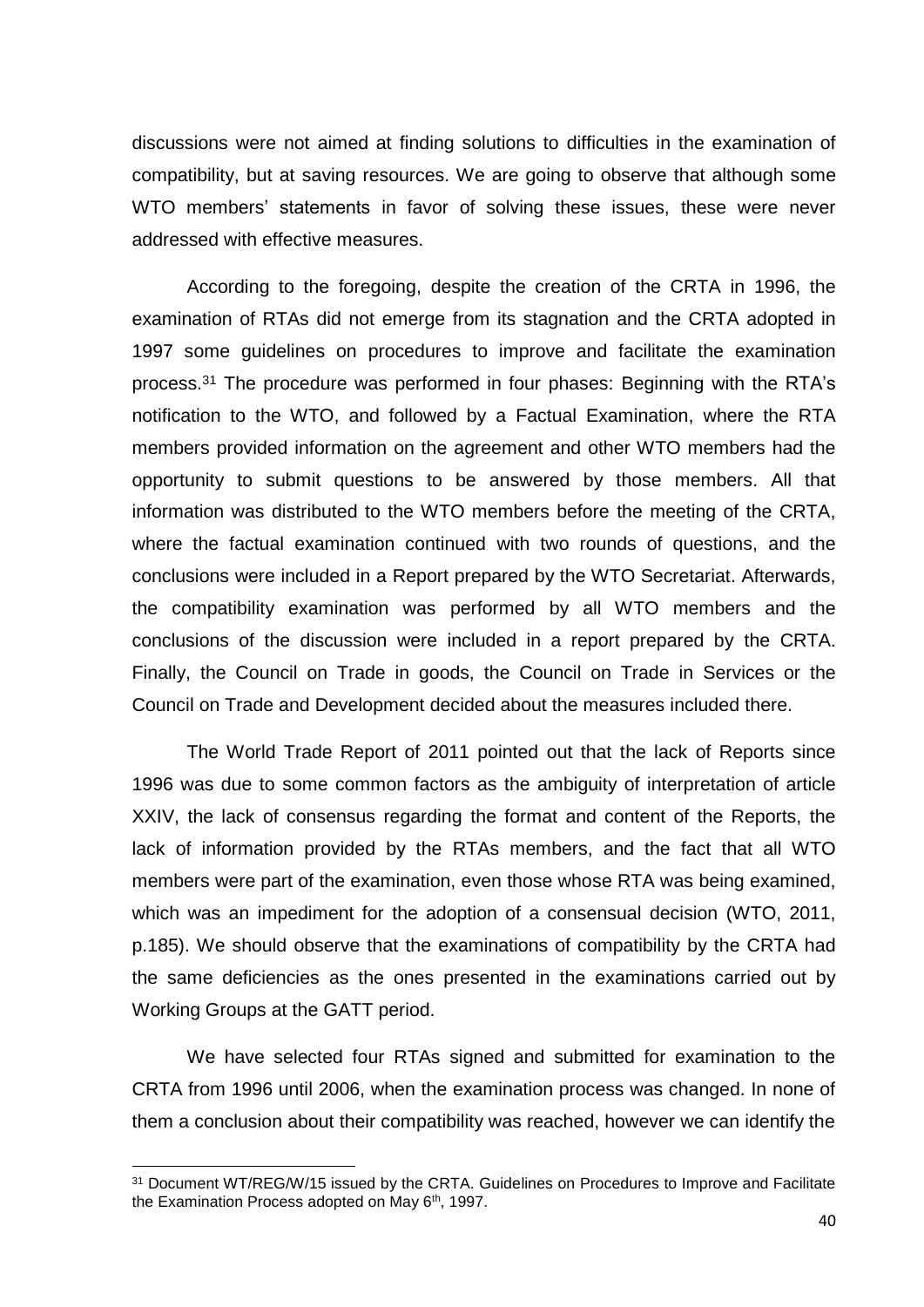factors exposed above and obtain detailed information about them. These agreements are the North American Free Trade Agreement (NAFTA), the United States- Chile Free Trade Agreement, the Chile- Mexico Free Trade Agreement and the Japan- Singapore Free Trade Agreement.

The Notes of the meetings for examination of NAFTA<sup>32</sup> show that the trade diversion effects were discussed and some countries as Switzerland claimed that the terms of access to the North American market had deteriorated. However, the representative of NAFTA alleged that the creation of a common external tariff would have increased the tariff in some of the members in order to adequate to the conditions of the rest of the members. There was also a discussion about customs procedures, regarding the application of CIF for valuation of non-NAFTA members and FOB for NAFTA members, which could be unfavorable for third countries. Mexico replied that the CRTA had to examine the compatibility of NAFTA with article XXIV, but "not the economic impact on WTO members", thus, that system was applied even before the NAFTA. Regarding this issue, the Chairman of the CRTA considered such situation intriguing, as that suggested that the matter at hand was an MFN issue, rather than an article XXIV. In other words, Mexico was unilaterally in breach of its multilateral obligations, even before the signature of NAFTA. NAFTA was also questioned by Japan regarding the calculation method of value content set up for industries that would become a great burden on industry. In this regard, the NAFTA representatives recognized that matter and informed that they were looking at ways for simplifying the tracing functions. A second meeting was scheduled for the discussion of the remaining issues, such as the concern of countries outside NAFTA about the unfavorable position in which they remained due to the preferential treatment conducted through the NAFTA. Meanwhile, other countries insisted in the existing burden arising from rules of origin within the NAFTA that would prevent the development of full trade creation benefits of the liberalization process. In the case of trade in services, the Swiss delegation said in a later meeting that it could not be determined if NAFTA was complying with the requirements of article V GATS relating to the "substantial sectoral coverage" and the elimination or prohibition of new discriminatory measures. One member of NAFTA noted that the difficulties in

<sup>&</sup>lt;sup>32</sup> Examination of the North American Free Trade Agreement. Documents WT/REG4/M/1, WT/REG4/M/2, WT/REG4/M/3, WT/REG4/M/4 issued by the Committee on Regional Trade Agreements.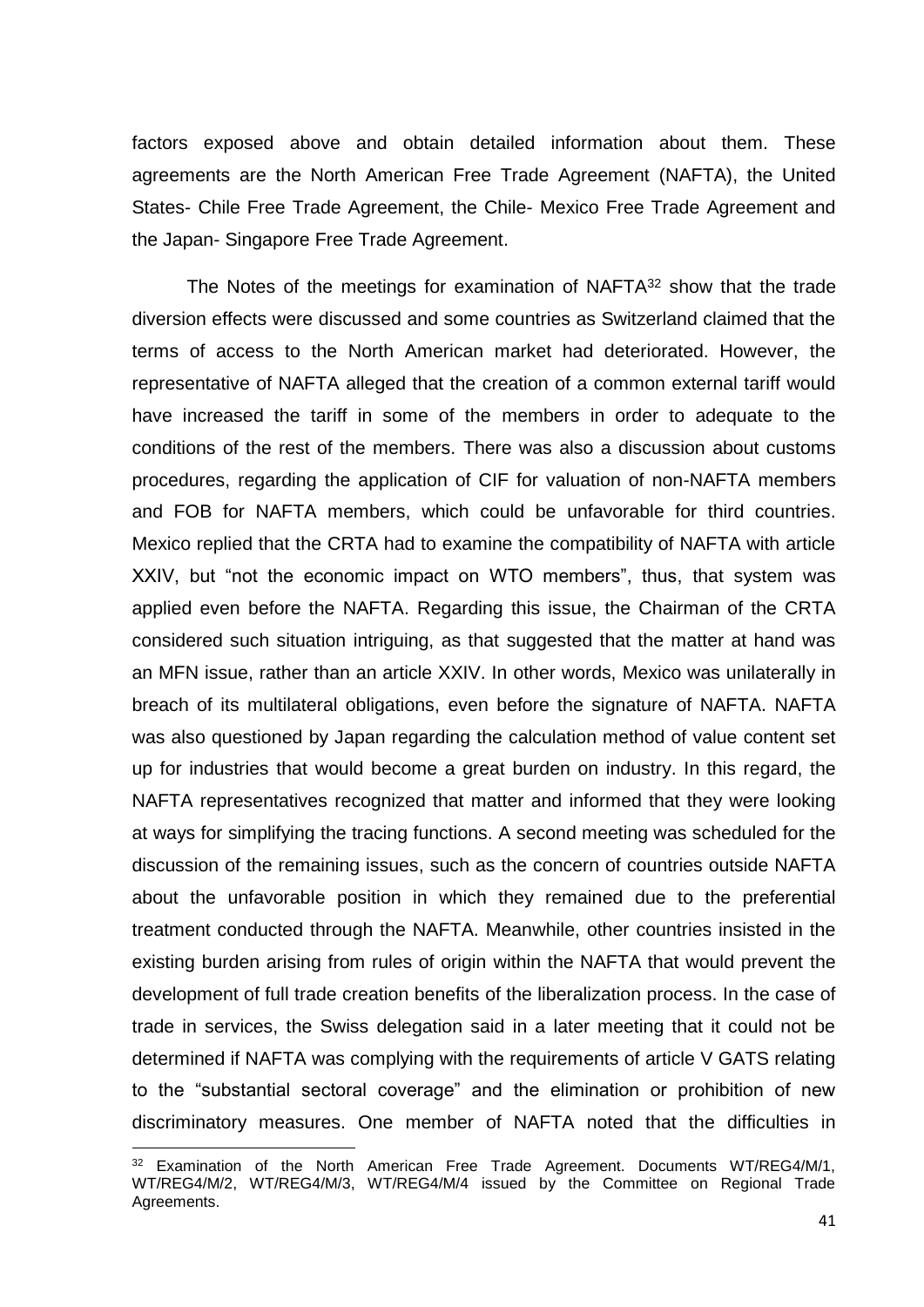determining this did not mean that the NAFTA did not cover the measures required. According to the foregoing, the members of the CRTA, acting as representatives of their own countries, considered that the NAFTA was affecting their national interests. As the members of NAFTA could not reliably determine the consistency of the rules of the agreement, it was not possible to draw a definite conclusion about how those provisions would be affecting third countries, as for example regarding the application of FOB or CIF for customs valuation, measure that could even be compatible if we consider that the GATT not only prohibits discriminatory trade measures but also allows members of a RTA to provide among them a preferential treatment in order to move towards free trade. For these reasons, although all allegations presented in the CRTA meeting, which covered four dates, there is no further information submitted about any change in the provisions of NAFTA that would have been affecting the rights of WTO members.

The USA- Chile Free Trade Agreement was examined by the CRTA during three meetings<sup>33</sup>. We observed the same concern that WTO members showed at NAFTA, regarding their unfavorable condition as third parties with respect to the FTA. For example, in this case, the European Communities alleged that USA eliminated its merchandise processing fee for products from Chile but maintained it for the rest of WTO members, so the European representatives questioned how this fulfilled the MFN principle related to the obligation of other regulations not to be higher or more restrictive. The representative of USA replied that, *vis à vis* third parties, the FTA did not raise the level of barriers, as required by article XXIV. This suggests that USA was not concerned by the trade diversion effects against third parties, and the net trade creation arising from this FTA would remain in doubt as this could be a result of the trade diverted from other countries. Thus, even if the multilateral provisions had been met, the goals of the WTO would have been disregarded by the WTO members that concluded RTAs. It was also noticed a different level of commitments between the members of the RTA in the case of agricultural safeguards, which were applied over 52 items of USA and 15 of Chile. Regarding this issue, USA only alleged that the scope of the safeguards did not affect the overall coverage of the agreement. We consider that this issue confirms the theory of power games in the negotiation of

<sup>&</sup>lt;sup>33</sup> Examination of the Free Trade Agreement between the United States and Chile. Documents WT/REG160/M/1, WT/REG160/M/2, WT/REG160/M/3 issued by the CRTA.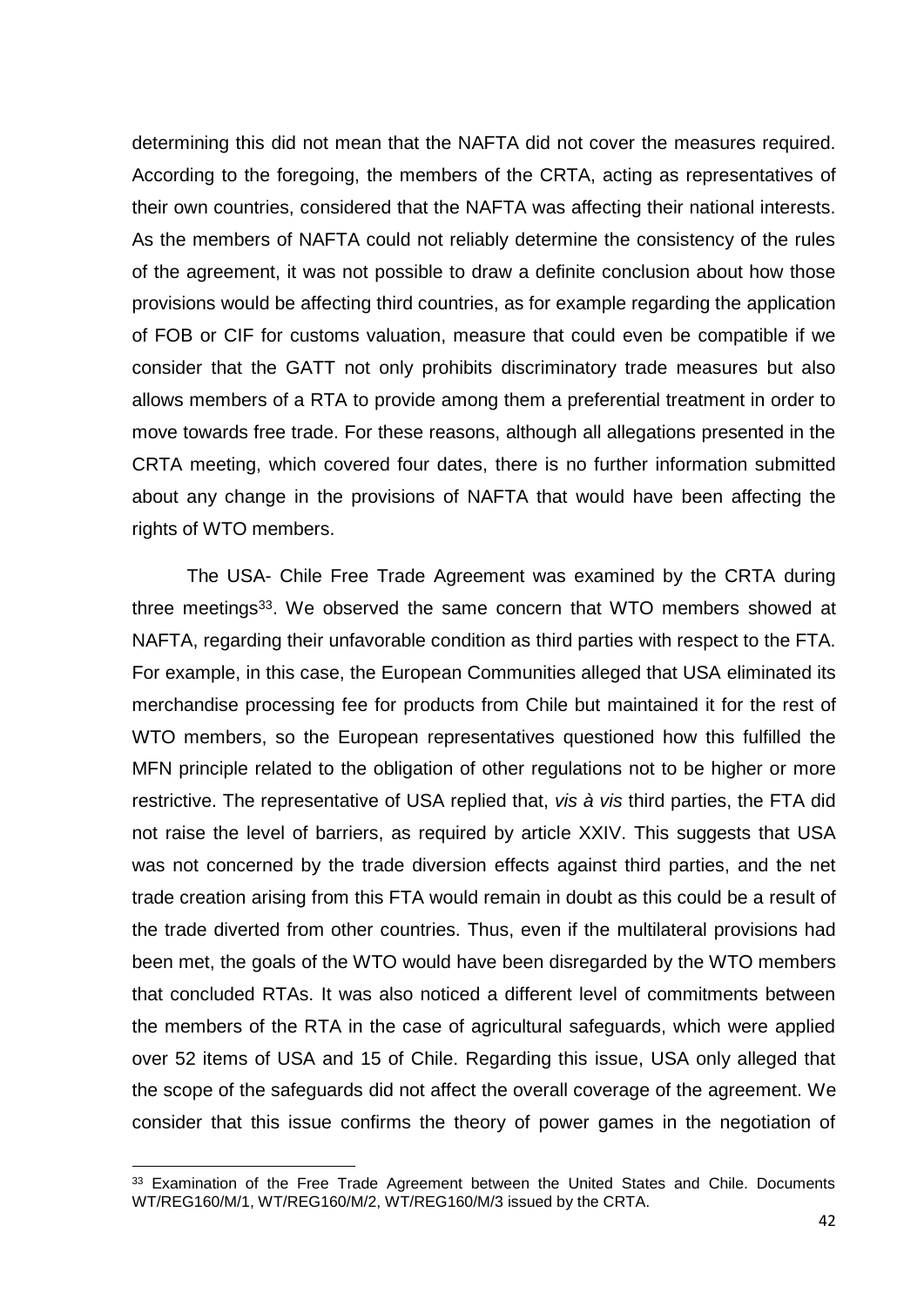agreements, where stronger States can get better deals in the negotiation of RTAs provisions<sup>34</sup>. Finally, we should stress that China referred to the examination as a simple "Transparency Process" during this meeting, even before the changes in the procedure provided in 2006, which turned the examination into a transparency mechanism. This might be due to the fact that examinations only got the distribution of information among WTO members and there was no formal request from the WTO to the RTAs members for an adaptation of the provisions of those agreements to the multilateral rules in order to make them compatible, nor an effective clarification of doubts from WTO members. Finally, once the points presented by the WTO members were clarified, the Chairman requested the Secretariat to draft the Report. In spite of this request, no Report with definite conclusions was submitted, but just a Note on the meeting of the CRTA regarding the examination is shown in the database, which has been a pattern for every examination during this period.

The third agreement under analysis is the Chile- Mexico Free Trade Agreement and Economic Integration Agreement<sup>35</sup>. Although this agreement was concluded among developing countries, its members were especially ambitious as they notified the RTA under article XXIV GATT because they considered that it complied with the requirements of that article. In the examination, the FTA members explained the measures included in the agreement, which liberalized over 99% of bilateral trade. The agreement added some new disciplines as services, investment, Intellectual Property Rights and improvements in the dispute settlement mechanism. It was reported that the restrictions to imports and exports were maintained only if they were consistent with article XXIV GATT, and that technical regulations were harmonized. The only controversial measure was the exclusion of sixty items from liberalization; however, the members reported that they had adopted a commitment to liberalize those products. Regarding trade in services the members adopted a negative list approach, according to which all the services were liberalized, except for those listed. Other questions were related to the definition of terms and, finally, the Chairman requested the Secretariat to draft the Report; however, it was never

1

<sup>&</sup>lt;sup>34</sup> This situation was noticed by the WTO in the World Trade Report 2011. p.96

<sup>35</sup> Examination of the Free Trade Agreement between Chile and Mexico. Notes on the Meetings issued by the Committee on Regional Trade Agreements. Documents WT/REG125/M/1, WT/REG/125/M/2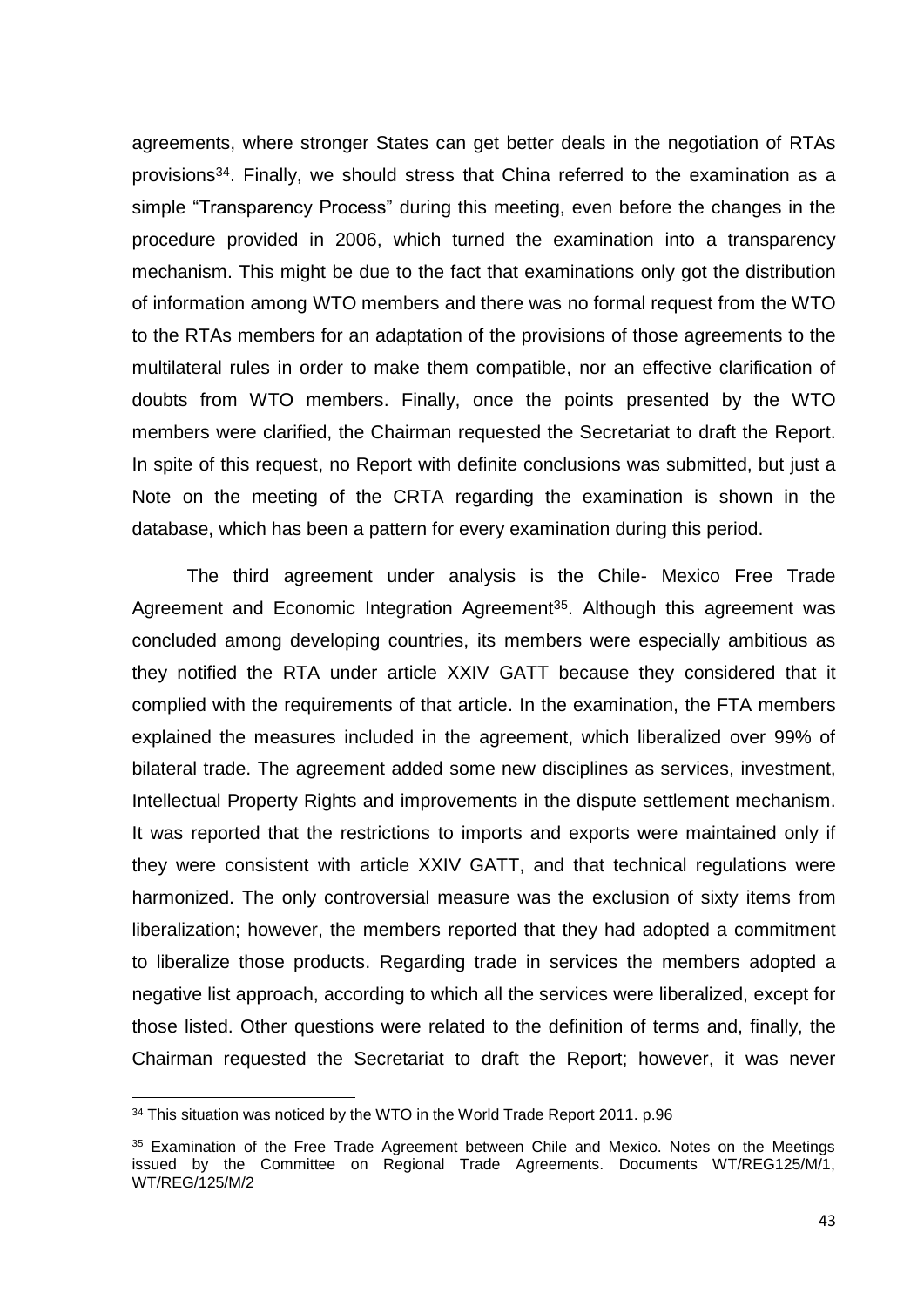submitted. We observe that no significant remarks or requirements were made in the examination process of this RTA among developing countries, even when it was submitted under article XXIV.

The last examination we analyzed is for the case of the Japan-Singapore FTA and Economic Integration Agreement<sup>36</sup>. Regarding this RTA, some countries like USA and Australia questioned the carve-outs provided for exports to Japan for most of agricultural tariff lines, even more when four chapters of the Harmonized system were not included in the liberalization. USA considered that this measure would not lead to significant trade expansion as this exclusion would not change the patterns of trade existing at that time. Japan replied that the tariff elimination would occur gradually and subsequent negotiations about tariff elimination and other types of cooperation had to be dealt by Japan taking into account the impact they would have on Japanese society and economy. Another measure discussed for clarification were the Procedures of Mutual Recognition applied to conformity assessment related to the issuance of testing results according to the regulations of the importing party, which also allowed the mutual registration of conformity assessment bodies from both countries. This provision is important for the purposes of our current analysis as it represents a new trend in the issues covered by RTAs that we are going to examine hereinafter. There was no additional discussion regarding these issues and the Chairman requested the Secretariat to draft the Report; however, no final report was submitted. According to the information detailed hereinbefore, we found one of the most important conclusions of this section, considering the statement of a developed country such as Japan in the meeting of the CRTA, according to which the Japanese negotiations, more than taking into account the compliance of the multilateral rules or the systemic implications of the provisions included in the RTA, envisaged the national interest of that country. This is in accordance with our assumptions in the theoretical part of this analysis about the self-interest basis (egoism) on which the States act and the difficulty of reaching mutual adjustments as each actor is aiming to obtain its own benefits. Furthermore, if a developed country such as Japan is not willing to fulfill multilateral provisions in favor of absolute gains and according to the rules of the WTO, it would be very difficult for all WTO members

<sup>&</sup>lt;sup>36</sup> Examination of the Agreement for a New-Age Economic Partnership between Japan and Singapore issued by the Committee on Regional Trade Agreements. Documents WT/REG140/M/1, WT/REG/M/2, WT/REG/M/3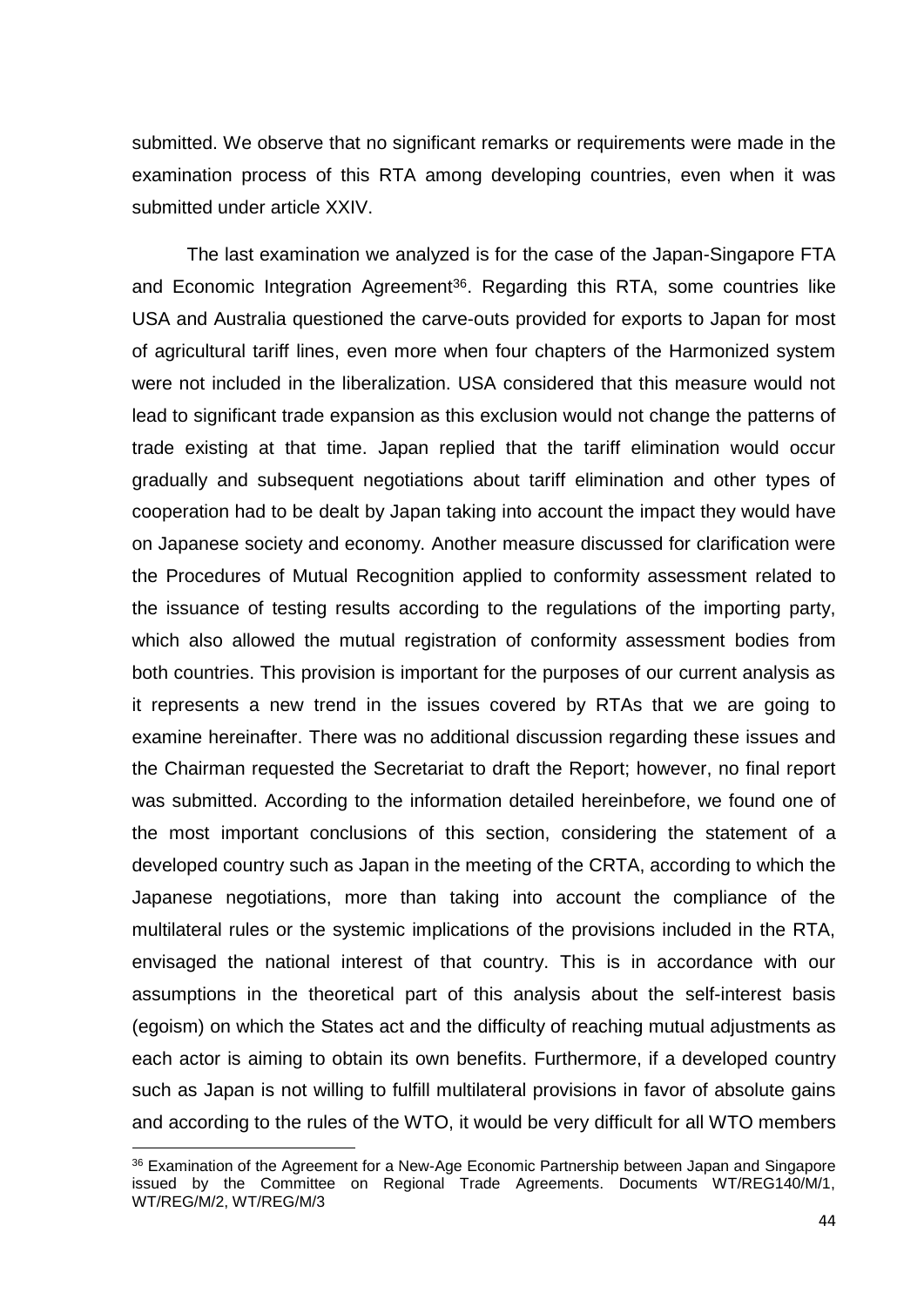to decide to negotiate more effective provisions that cannot enhance their relative gains.

#### <span id="page-46-0"></span>**3.3. The Doha Negotiation and Changes in Examination Procedures**

In December 2001, the Declaration of the Fourth Ministerial Conference in Doha provided the mandate for negotiations in some issues that were going to be discussed in the Trade Negotiations Committee. The 29th paragraph of the Declaration contained the mandate for negotiations, which were aimed at "clarifying and improving disciplines and procedures under the existing WTO provisions applying to regional trade agreements". Those negotiations should take into account the developmental aspects of RTAs, that is, to consider special conditions for developing countries. Negotiations took place in the Rules Negotiating Group, a body of the Trade Negotiations Committee established in the Doha Round.

The compendium of issues elaborated by the CRTA<sup>37</sup> identified two main problems: the procedures and transparency of RTAs and some systemic issues, such as the ones relating to the difficulty of definition of specific conditions for the conclusion of RTAs, to the new trade preferences of these Agreements that should be included by "substantially all the trade", to the duration of the transition period, to the criteria for the measurement of incidence of "other trade regulation" in third parties, to the preferential rules of origin, to the flexibility for developing countries (special and differential treatment) and to the coherence of rules regarding RTAs between developing countries<sup>38</sup>. The Negotiating Group on Rules gave priority to the transparency and procedures for the examination of RTAs, while the systemic issues listed hereinabove were considered very controversial, as proved in the previous examinations, to reach an agreement about them. We consider that even if there had been political will among the WTO members to negotiate possible solutions to the systemic issues, it would have been very difficult to decide about them. An example of this would be the possibility of fixing a general percentage to measure the provision of "substantially all the trade", as pointed out by Gupta (2008, p. 267), for whom it would have been unrealistic, insofar as it could not have been applied to

<sup>&</sup>lt;sup>37</sup> Compendium of issues related to Regional Trade Agreements. WTO Document WT/TN/RL/W/8/Rev.1 of August 1st, 2002.

<sup>&</sup>lt;sup>38</sup> The text in quotation marks corresponds to the provisions of article XXIV.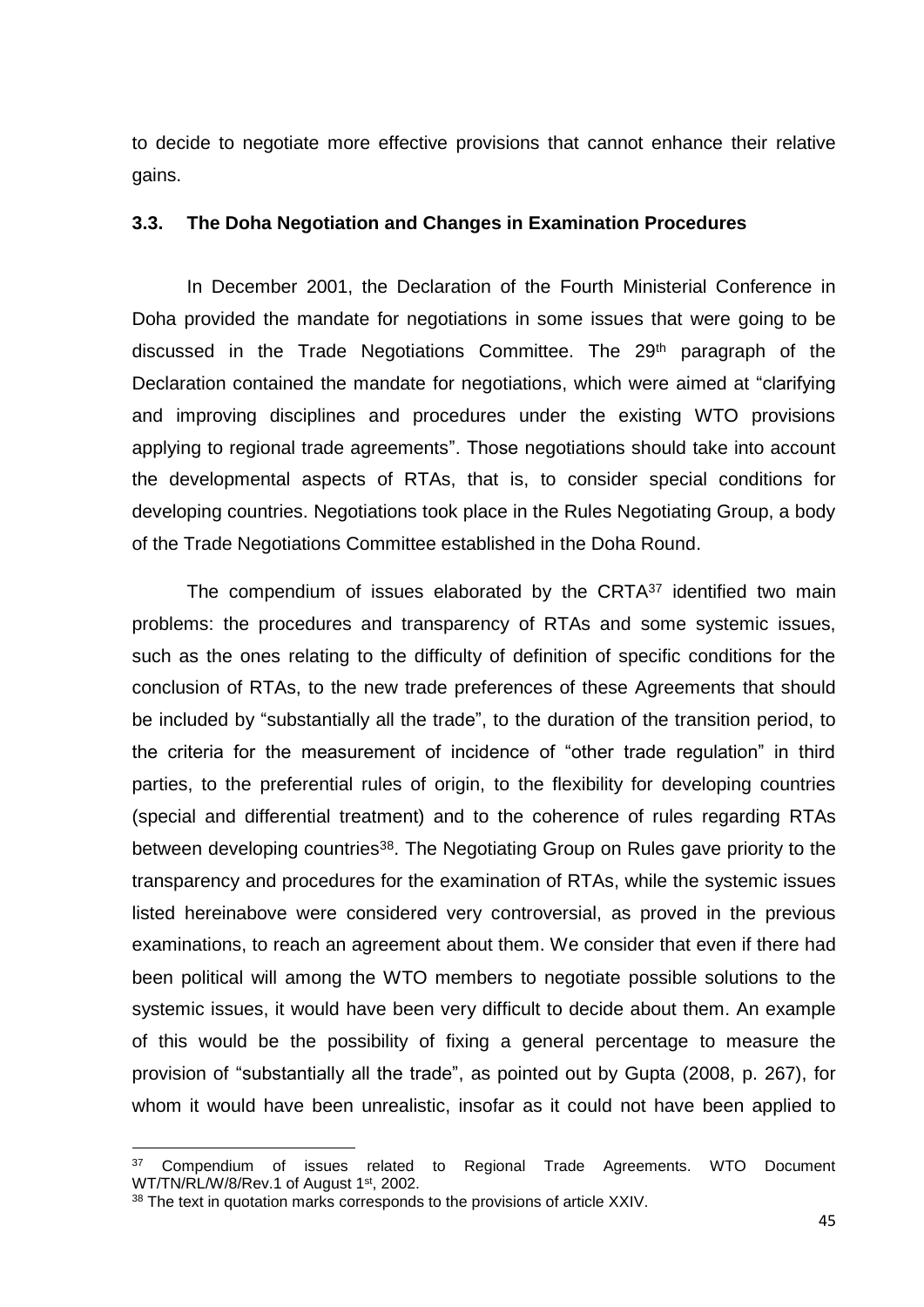each different RTA and would have been hardly accurate in practice as "such measurement is based in *ex-ante* forecast of unrealized transactions". Some of the main actors in this negotiation were the United States of America, European Union, Korea, Chile, Hong Kong China, India, Brazil, Malaysia and New Zealand. It was in December of 2006 when the General Council issued a Decision related to a new Transparency Mechanism for the RTAs<sup>39</sup>.

Regarding the Transparency of RTAs, four key issues were considered at the suggestion of the government of Chile: when to notify, where to notify, what to notify and if it was required to notify. With the Transparency Mechanism, the compatibility examination has been left aside, and a procedure has been adopted focusing on the transparency of RTAs and distribution of information among the WTO members, being required certain obligations to enhance the effectiveness of the transparency principle within the regime, as we described in a previous section of this study.

In the other hand, regarding the Transparency of the Preferential Trade Agreements (PTAs), they continued to be analyzed by the Committee on Trade and Development. However, four years later, with the creation of the Transparency Mechanism for PTAs, the same examination procedure as the one for RTAs was established, whereby the notifying member should submit detailed information about the PTA, and the WTO Secretariat should prepare a PTA's Factual Presentation. We observe that the procedures and exigencies for RTAs, concluded with the participation of developed countries, and PTAs, among developing countries, became the same, but not due to an improvement of the procedures for developing countries, but to a reduction of procedural requirements for developed ones.

The configuration of the current Transparency Mechanism includes many stages, and the activities at each stage differ from the previous procedure of examination as follows. In first place, the procedure starts when States make an early announcement to the WTO about their ongoing negotiations. The members that are already part of a RTA should report to the Secretariat the following information: RTA's official name, scope, date of signature, calendar to take effect or provisional application, the contact points or web address and any other not reserved

<sup>&</sup>lt;sup>39</sup> Transparency Mechanism for Regional Trade Agreements. Decision of December 14<sup>th</sup>, 2006 issued by the General Council. Document WT/L/671.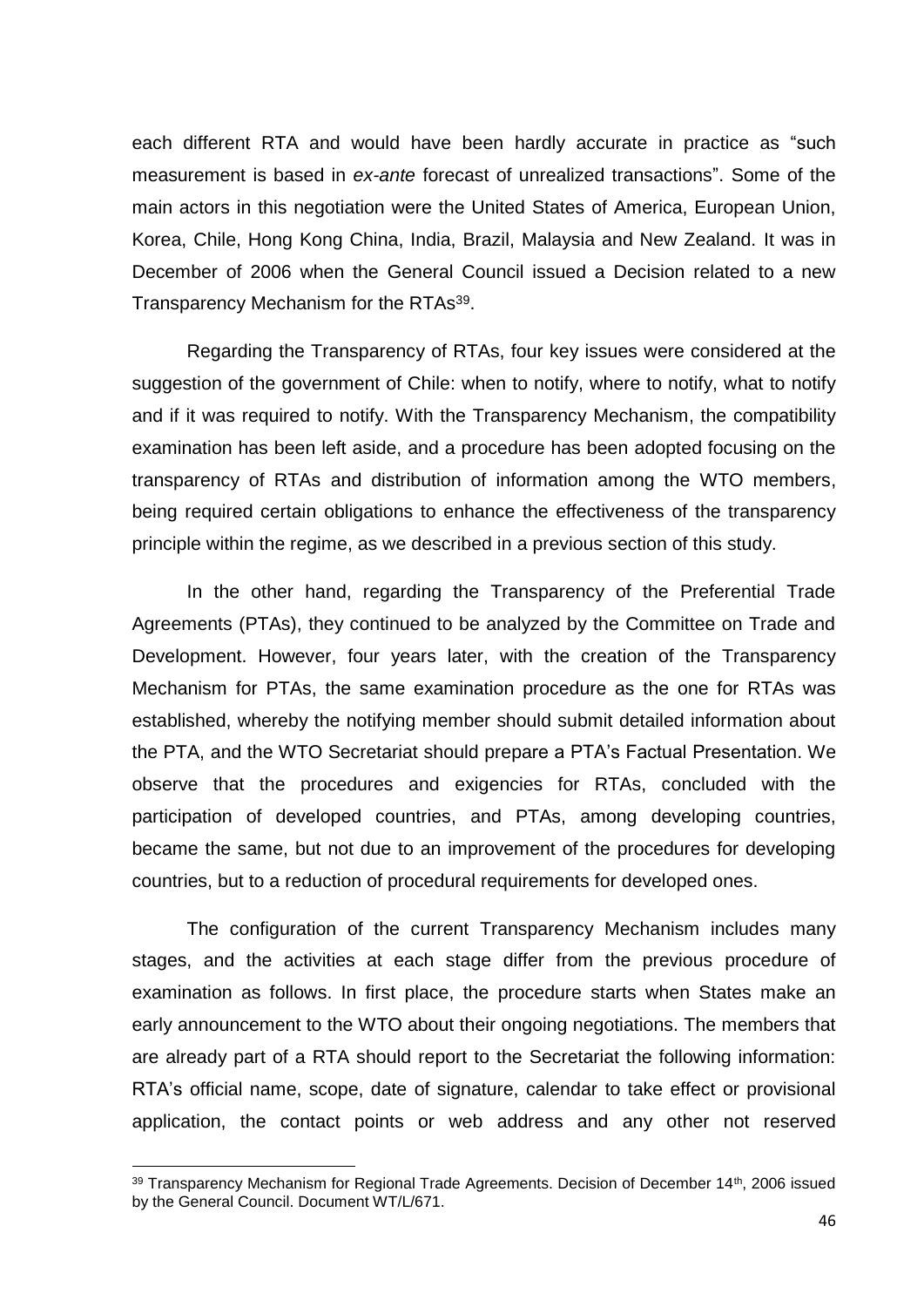information. In second place, the notification of a RTA should be done before its ratification or the application of any of its rules by its members and always before the application of preferential treatment concessions, and the text shall be reported along with the identification of the multilateral provisions under which the agreement is notified (article XXIV GATT, V GATS or the Enabling Clause), within a term of 10 weeks for developed countries and 20 weeks for developing countries, since the date of notification. Subsequently, the WTO Secretariat should draft a Factual Presentation with the available information and distribute it among the WTO members at least 10 weeks before the CRTA or CTD meetings, in order to allow WTO members to submit their questions in this regard until four weeks before the meeting. In fourth place, these questions and their corresponding answers from RTA members are distributed at least three days before the meeting for examination, which is performed at the CRTA for RTAs concluded under articles XXIV GATT and V GATS, and at the CTD for RTAs concluded under the Enabling Clause. Just one formal meeting should be held to examine the RTA and further questions may be submitted in writing, which is a crucial difference regarding the previous procedure where several meetings were held in order to get a conclusion about compatibility, as observed in the foregoing analyzed RTA's examinations. Finally, the WTO Secretariat should draw an Informal Note on the CRTA's Meeting. We selected the USA- Korea Free Trade Agreement (KORUS FTA), the China-Peru Free Trade Agreement, and the Chile- Japan Strategic Economic Partnership for analysis, insofar as they were examined under this new configuration of the mechanism.

In the first case, according to the members of the KORUS FTA<sup>40</sup>, this agreement provided for a broad market access, the liberalization of trade in services and issues such as investment, Intellectual Property Rights, government procurement, competition, SPS measures, technical regulations, customs procedures and transparency were included. Generally, the improvement of market access through RTAs is noticed by the adoption of a negative list approach, and this was the case, insofar as under this approach all sectors or sub-sectors are included for eligibility for national treatment and MFN preferences, thus, new services arising in those markets are, by default, included in the liberalization program. Concessions on

<sup>&</sup>lt;sup>40</sup> Note on the Meeting of the Committee on Regional Trade Agreements on the Free Trade Agreement between the United States and Korea (goods and services) of November 11<sup>th</sup>, 2014. Document WT/REG311/M/1.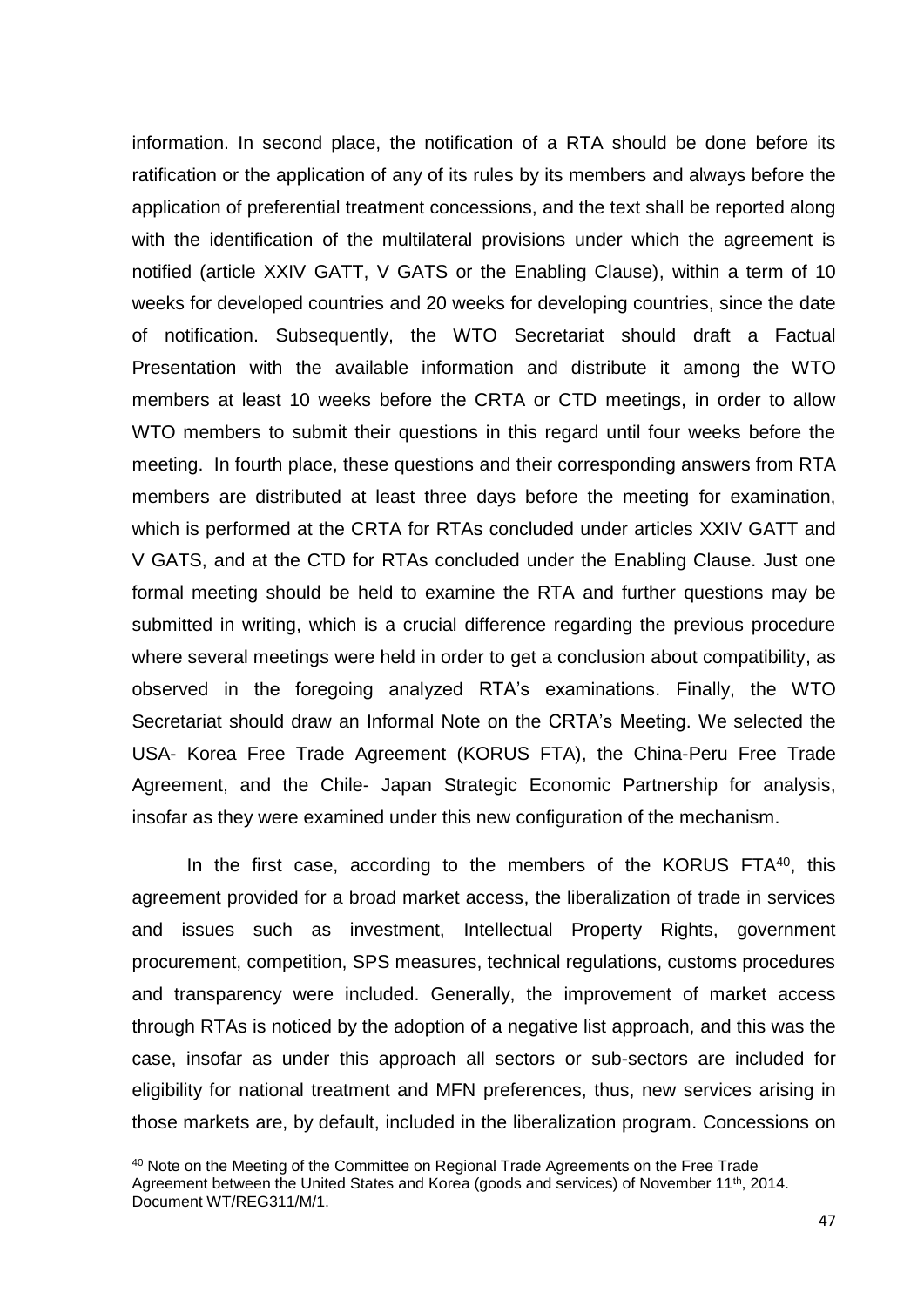market access were almost the same for each of the parties, with elimination of 82% of the USA's and 80% of Korea's tariffs lines and quotas. Many countries considered that this FTA contained high standards and enhanced WTO commitments. However, Turkey observed that the parties had agreed about exemptions regarding regulations on self-certification upon vehicle emission standards for exports under certain threshold of originating vehicles to Korea. Korea confirmed that the FTA members had negotiated that Korea would accept the equivalent standards of USA regarding motor vehicle safety instead of Korea's regulations, but only for producers with sales below certain threshold. As this would represent an advantage for USA over other WTO members, the Turkey's concern about the unfavorable position in which its trade was left is understandable. However, USA replied that the RTA was a bilateral one and the provisions regarding trade in goods were applied on that basis and, for all purposes, the FTA was consistent with the WTO. Therefore, potential trade diversion effects of the agreement were not considered.

In the examination of the China- Peru FTA<sup>41</sup>, China asserted that had participated in FTAs since 2002, considering that it was an effective approach to speed up domestic reforms, integrate into the global economy and strengthen economic cooperation with other economies. In this sense, the FTA under consideration was the first comprehensive FTA China signed with a Latin American country as it had a broad scope of issues such as trade in goods, services, investment, rules of origin, customs procedures, intellectual property rights, trade remedies, technical barriers to trade, sanitary and phytosanitary measures. For China, the FTA was evidence about the two countries commitments to open up and fight protectionism, and both members stressed the measures adopted to provide mutual cooperation in several issues. However, the European Union asked the reason why the FTA did not include provisions regarding elimination and prohibition of export duties applied to goods. Peru replied that its exports were not subject to any duty according to national legislation. In the case of China, because none of its FTAs had provided such duties. There were no further questions at that moment, but the chairman invited the WTO members to submit their questions in writing and, pursuant to paragraph 13 of the transparency mechanism, all that information would be

1

<sup>&</sup>lt;sup>41</sup> Note on the Meeting of the Committee on Regional Trade Agreements on the Free Trade Agreement between Peru and China of March, 14 and 15<sup>th</sup>, 2011. Document WT/REG281/M/1.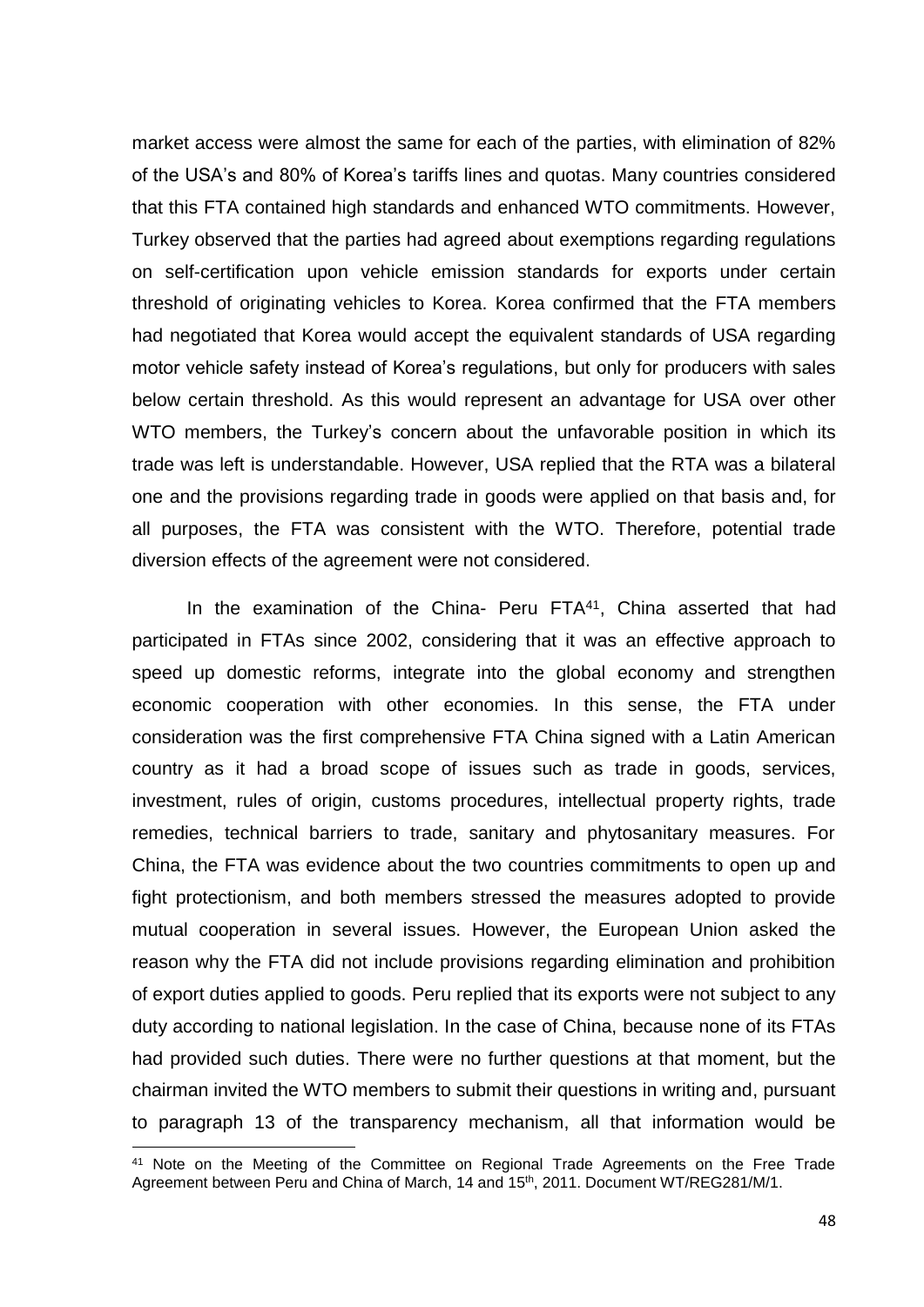circulated among them. However, pursuant to paragraph 11 of the transparency mechanism, it was not possible to convene an additional meeting to analyze new information, but just a single meeting for the examination of any RTA was allowed.

Finally, in the case of the examination of the Strategic Economic Partnership Agreement between Japan and Chile<sup>42</sup>, the members asserted that this FTA was expected to develop political and economic relations between both countries and a closer relationship between Japan and the rest of Latin America, insofar as Chile was the most successful in economic modernization. The RTAs concluded by Chile with more than 40 countries was taken as a positive sign for Japan about the open-door policies of that country. The FTA members noted that within ten years, the RTA would have eliminated 92% of tariff lines in terms of volume of trade and that it did not contain restrictions in commerce. However, in this meeting, USA questioned that Japan had undertook significant less tariff elimination than required under GATT, and also asked about the criteria to differentiate the year of negotiation of certain products, whether 2009 or 2011. Japan replied that the products were subject to different year of negotiation in accordance with the interest of each Party. USA insisted on the reservations regarding regulations in services, to which Japan replied that these reservations were adopted to provide appropriate regulations for the protection of new services arising from technological advances. Thus, regulations on those services were not included at that moment as long as they could be construed as contravening the obligations of the FTA.

In 2011, the Negotiating Group on Rules began reviewing the Transparency Mechanism<sup>43</sup>, as its 23<sup>rd</sup> paragraph required Members to "review, and if necessary modify, this Decision in light of the experience gained from its provisional operation, and replace it by a permanent mechanism adopted as part of the overall results of the Round". This Decision also provided that WTO members had to review the legal relationship between this Mechanism and relevant WTO provisions related to RTAs, which entails a nexus between the mechanism and the lack of reports about the RTA examination, but this issue was not addressed.

1

<sup>&</sup>lt;sup>42</sup> Note on the Meeting of the Committee on Regional Trade Agreements on the Strategic Economic Partnership Agreement between Japan and Chile of November 27-28<sup>th</sup>, 2008. Document WT/REG234/M/1

<sup>&</sup>lt;sup>43</sup> Negotiations on Regional Trade Agreements: Transparency Mechanism for Regional Trade Agreements. Document TN/RL/W/252 issued in April 21<sup>st</sup>, 2011, by the Negotiating Group on Rules.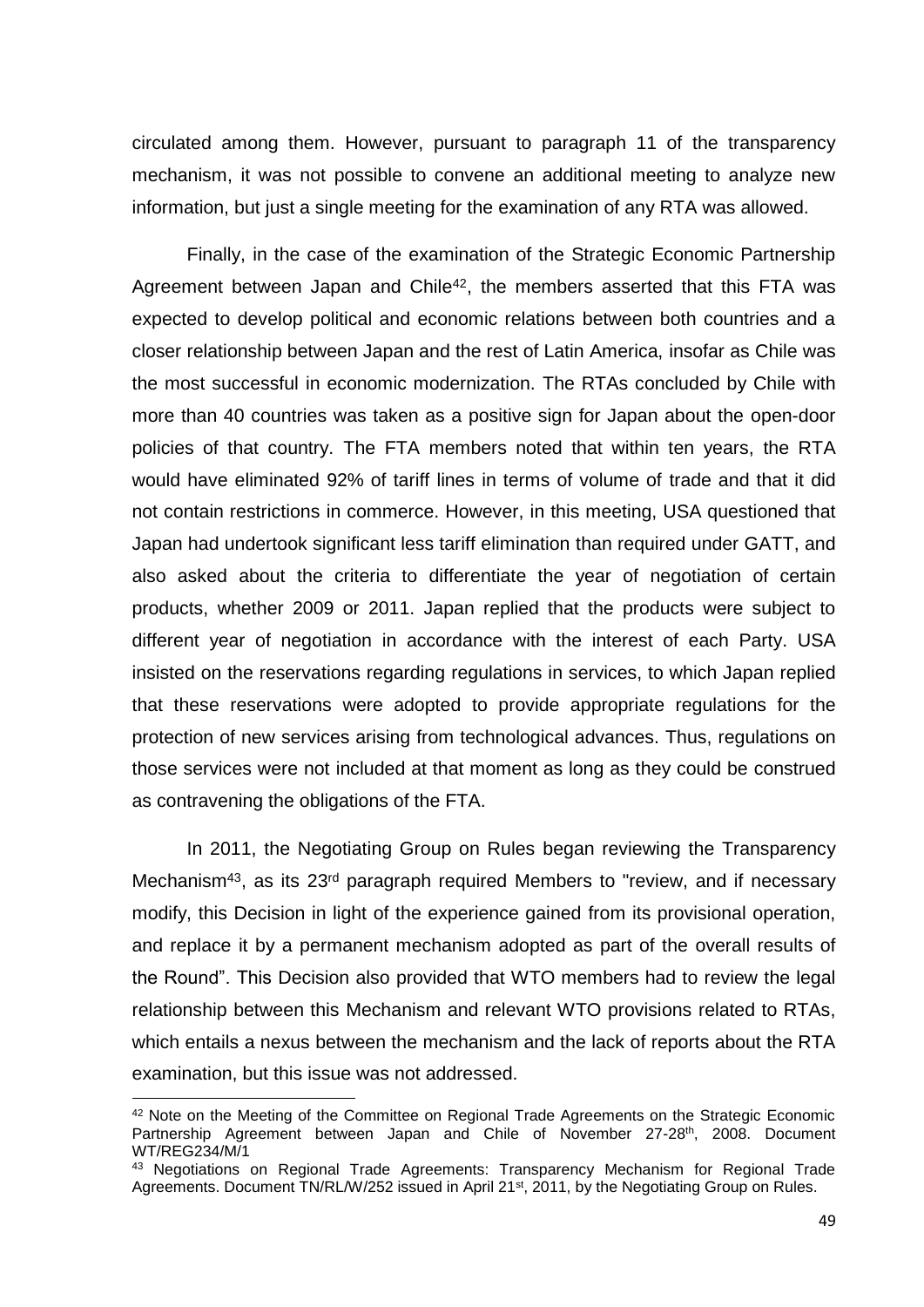Regarding the systemic issues, the debate about the interpretation of "substantially all the trade" and the special and differentiated treatment to developing countries was addressed in 2011, but there were no definite conclusions in this regard, due to divergent views among the WTO members. Thus, the Chairman at the Negotiating Group on Rules proposed to address those systemic issues together with a Post-Doha Work Program on all systemic issues; however, reactions to the proposal among the members were different and it was discarded, reflecting the disagreement on these issues at the multilateral level. This situation may be noticed from the Report of the Chairman<sup>44</sup>:

> "8. To conclude, it is clear that notwithstanding the mandate in Doha and the Ministerial Declaration in Hong Kong, China: (i) in essence, the objectives of various Members in these negotiations remain conceptually different; and (ii) gaps persist in Members positions on all elements proposed.

> 9. I reaffirm my advice to Members that unless they adopt a pragmatic, flexible and less doctrinaire approach to these negotiations it is unlikely that this impasse will be overcome".

| <b>RTA</b>                                | <b>Examination</b><br><b>Body</b> | <b>Specific issue examined</b>                                                                                                                                                               | <b>Type of</b><br>provision |
|-------------------------------------------|-----------------------------------|----------------------------------------------------------------------------------------------------------------------------------------------------------------------------------------------|-----------------------------|
| <b>EFTA</b>                               | <b>Working Group</b>              | Insufficient information and time available for the<br>examination.                                                                                                                          | procedural                  |
|                                           |                                   | Divergent interpretation of substantially all the trade:<br>inclusions of products lines freed only by one member.                                                                           | material                    |
|                                           |                                   | Interpretation about the measurement standard for "the<br>general incidence of duties".                                                                                                      | material                    |
|                                           |                                   | Type of measures that should not be more restrictive.                                                                                                                                        | material                    |
| <b>TREATY</b><br><b>OF</b><br><b>ROME</b> | <b>Working Group</b>              | Use of a mathematical formula to determine the "general<br>incidence of duties".                                                                                                             | material                    |
|                                           |                                   | No consensus about the regulations that cannot be more<br>restrictive.                                                                                                                       | material                    |
|                                           |                                   | Application of agricultural provisions to 3rd parties and<br>among members.                                                                                                                  | material                    |
|                                           |                                   | Time and information were not sufficient.                                                                                                                                                    | procedural                  |
| <b>US-ISRAEL</b>                          | <b>Working Group</b>              | Agreement was not clear about elimination of restrictive<br>regulations of commerce: non-tariff<br>barriers<br>and<br>timetable, regarding a general open-ended exception to<br>agriculture. | material                    |
| <b>CARICOM</b>                            | <b>Working Group</b>              | Different measures according to the level of development<br>of its members.                                                                                                                  | material                    |
|                                           |                                   | Substantial coverage.                                                                                                                                                                        | material                    |
|                                           |                                   | Restrictive measures that were being analyzed at that                                                                                                                                        | material                    |

#### **Summary of examinations analyzed**

<sup>44</sup> Negotiations on Regional Trade Agreements: Systemic Issues. Report by Ambassador Dennis Francis, Chairman, Negotiating Group of Rules, issues in April 21st, 2011. Document TN/RL/W/253.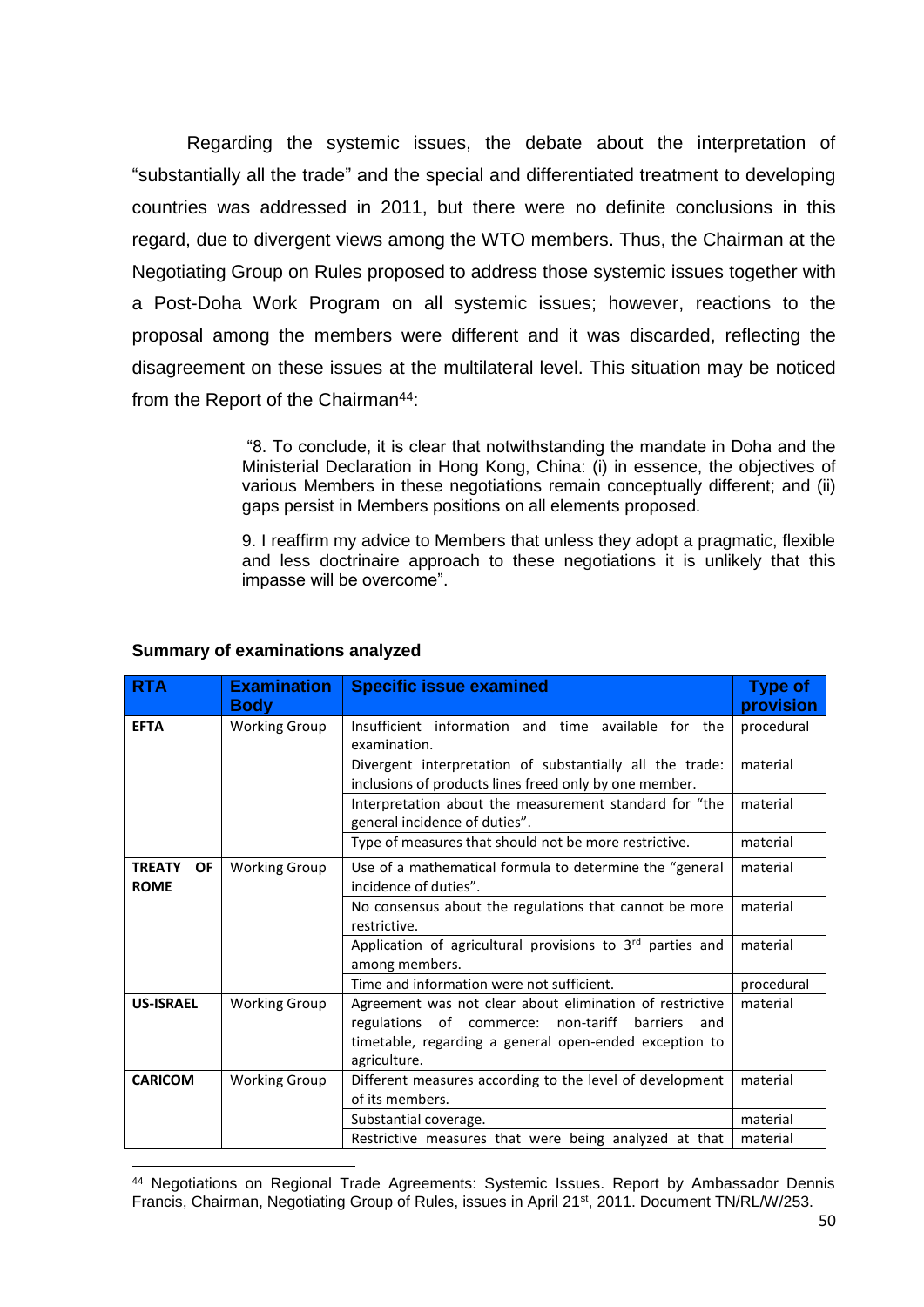|                   |              | moment: not specified.                                      |          |
|-------------------|--------------|-------------------------------------------------------------|----------|
|                   |              | Marketing arrangements that were adopted to increase        | material |
|                   |              | the production of less developed members.                   |          |
| <b>NAFTA</b>      | <b>CRTA</b>  | Deteriorated term of access for some members.               | material |
|                   |              | Different valuation using CIF or NAFTA, depending on the    | material |
|                   |              | destination.                                                |          |
|                   |              | Calculation method of local content as a burden on          | material |
|                   |              | industries.                                                 |          |
|                   |              | Unfavorable position of 3rd countries                       | material |
|                   |              | Burden in rules of origin for getting benefits from trade   | material |
|                   |              | liberalization.                                             |          |
|                   |              | Undetermined if requirements of article V GATS were         | material |
|                   |              | fulfilled by NAFTA.                                         |          |
| <b>US-CHILE</b>   | <b>CRTA</b>  | Unfavorable conditions for 3 <sup>rd</sup> party countries. | material |
|                   |              | Elimination by US of its merchandise processing fee for     | material |
|                   |              | Chilean products.                                           |          |
|                   |              | Different level of commitments: USA got more scope for      | material |
|                   |              | application of safeguards.                                  |          |
| <b>CHILE-MEX</b>  | <b>CRTA</b>  | Exclusion of 60 items from liberalization.                  | material |
| <b>JAPAN-</b>     | <b>CRTA</b>  | Carve-outs for exports to Japan.                            | material |
| <b>SINGAPURE</b>  |              | Mutual recognition for procedures of<br>conformity          | material |
|                   |              | assessment.                                                 |          |
| <b>KORUS</b>      | Transparency | Exception for exports to Korea under certain threshold      | material |
|                   | Mechanism    | regarding vehicle safety standards.                         |          |
| <b>CHINA-PERU</b> | Transparency | Provisions regarding elimination or prohibition of export   | material |
|                   | Mechanism    | duties.                                                     |          |
| CHILE-            | Transparency | Less tariff elimination by Japan.                           | material |
| <b>JAPAN</b>      | Mechanism    | Reservations regarding regulation in services.              | material |

# <span id="page-52-0"></span>**4. Current Relevance of the Compatibility Examination System**

Changes in the organization of international production have required the content of RTAs to be adapted. Thereby, the types of RTAs that have emerged throughout this evolution have been identified in accordance to the issues they covered, resulting in two differentiated categories, known as Shallow Integration Agreements and Deep Integration Agreements. It is important to consider these developments in the provisions of RTAs as the relevance of the mechanism of compatibility examination may change according to them, furthermore when new adjustments in the configuration of this mechanism have resulted in its transformation into a transparency mechanism, with less relevance if compared to its previous configurations. Accordingly, in this section, we analyze the issues provided by these categories of RTAs and the relevance of the mechanism of examination of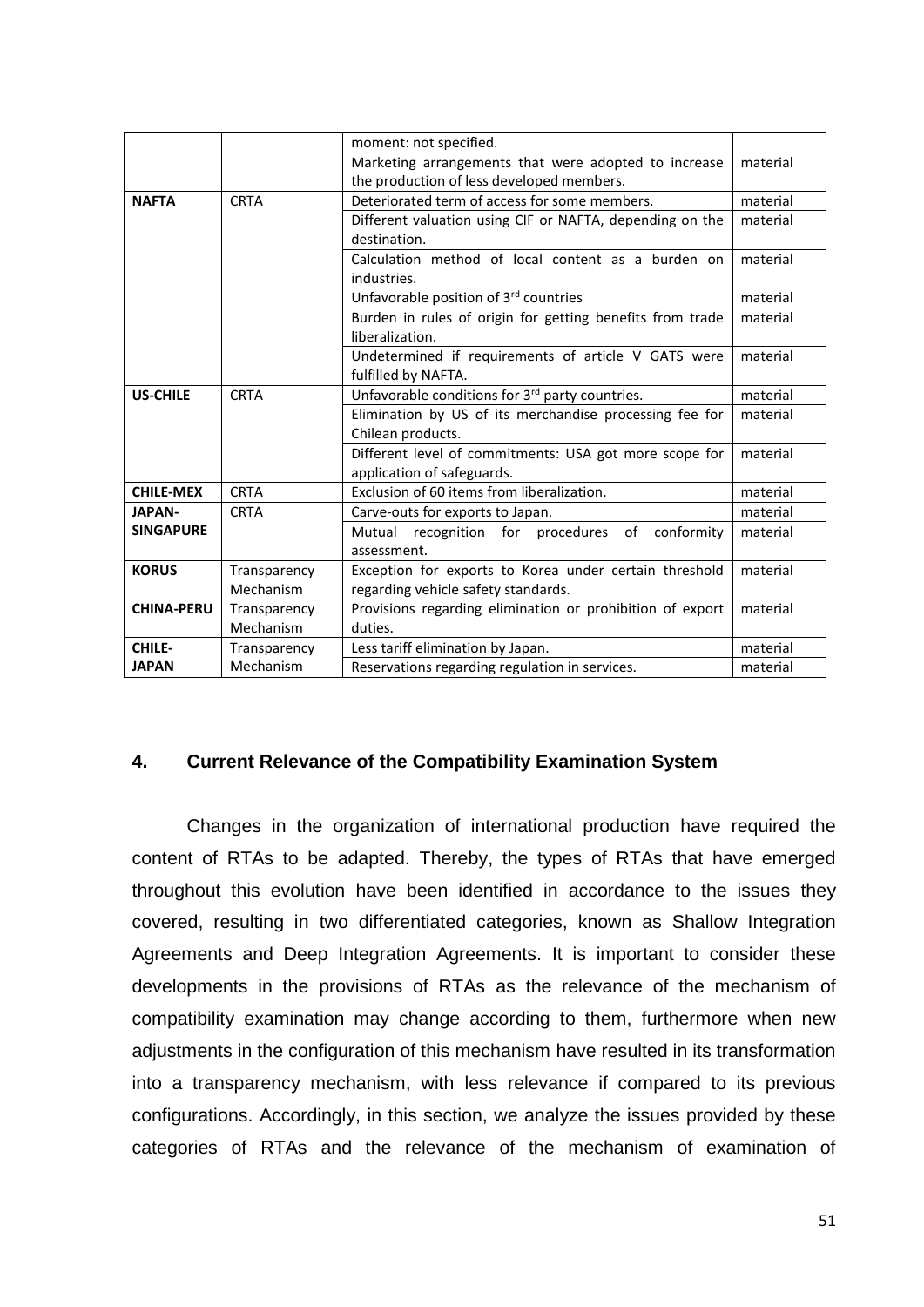agreements considering the procedural and material deficiencies in its regulation as analyzed in the previous section.

# <span id="page-53-0"></span>**4.1. Shallow Integration Agreements**

1

In first place, Shallow Integration Agreements are those negotiated since the GATT period that provided the reduction or elimination of tariffs and quantitative restrictions and prohibited tariffs above the bound level, as well as taxes created to protect the domestic industry (Kim, 2015, p.362). The RTAs herein analyzed, which may be considered under this category, are the Treaty of Rome, the CARICOM or the USA- Israel FTA. These aimed the establishment of customs unions, elimination of quantitative restrictions or reduction of rates in tariff lines. Concerning these RTAs, the examination performed by the Working Groups focused on their coverage or the nature of the restrictions allowed under article XXIV GATT.

As pointed out before, the concerns relating to RTAs under the form of shallow integration were the possible negative effects arising from discriminatory provisions that led to a second-best outcome, which may result in a stumbling block tendency<sup>45</sup> (Benini; Plummer, 2008, p.274). However, this type of discrimination is currently less important according to Baldwin, who stressed that there is evidence that little of world trade is favored by tariff preferences, which were usually considered as discriminatory if adopted in a regional basis. Furthermore, the author noted that the tariff cutting was mostly negotiated through RTAs (Baldwin, 2016, p.112). The World Trade Report of 2011 also noted that tariff reduction has lost relevance for the conclusion of RTAs due to changes in the new conditions of international trade. In line with Baldwin's position, the Report also stressed the reduction of tariff averages already made in the last years and the absence of negotiations at the regional level for further decrease of tariffs in Preferential Agreements (RTAs)

We observed the foregoing situation in some compatibility examinations as the Japan- Singapore FTA, the Japan- Chile FTA or the Mexico-Chile FTAs analyzed

<sup>45</sup> Stumbling blocks effect, as opposite to the building block one occurs, according to Baldwin, when the trade blocks, usually established through regional trade agreements, "prevent or slow multilateral tariff cutting", meanwhile, building blocks "accelerate or at least do not hinder multilateralism". In: Baldwin, R.; Seghezza, E., 2007. Accessed on [December 12<sup>th</sup>, 2016]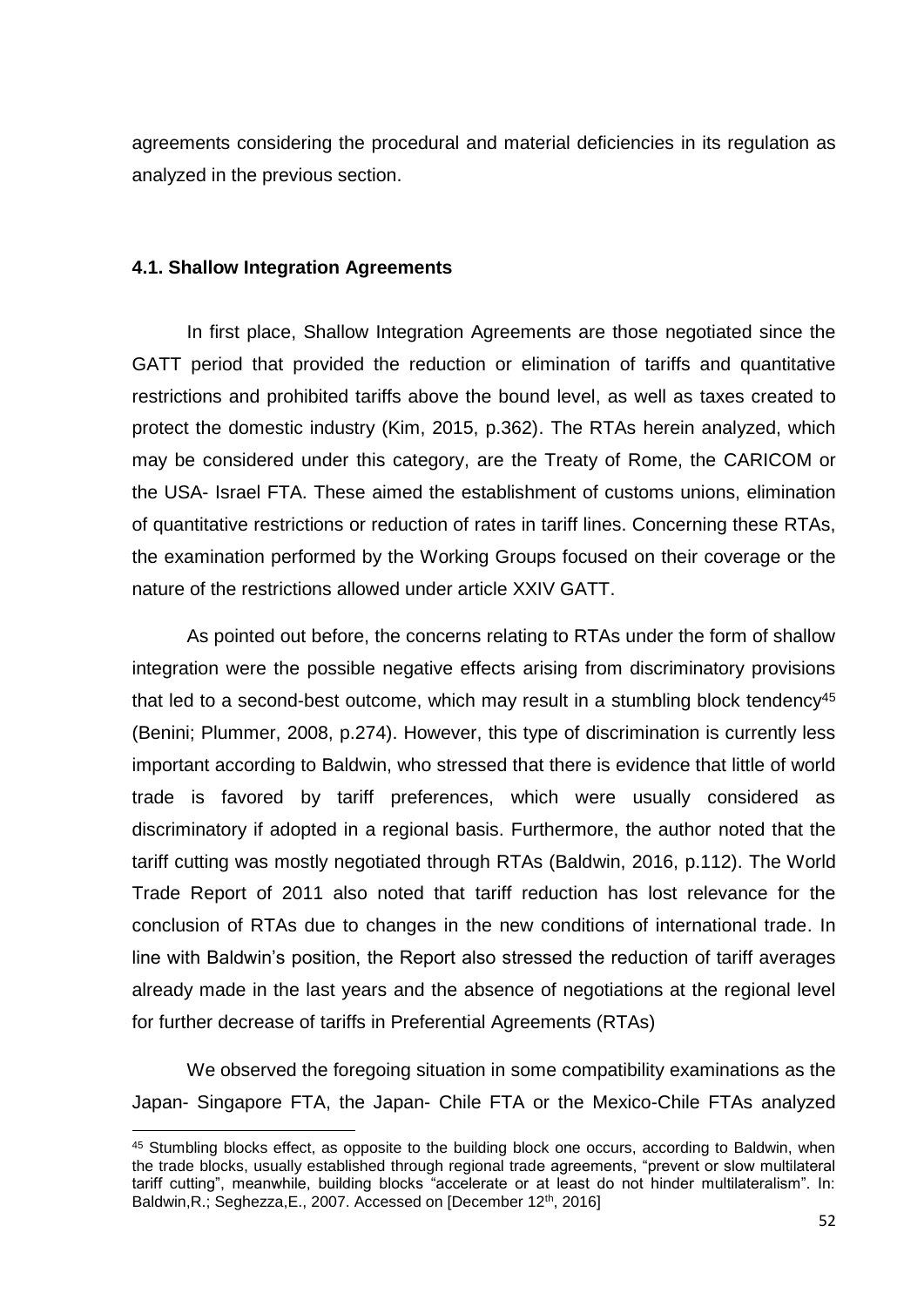herein, where the CRTA addressed the carve- outs of tariff lines in their trade liberalization programs, which proves that no further liberalization through reduction or elimination of tariffs is being done. Likewise, Herz and Wagner (2011, p.16) found that RTAs have been enhancing trade liberalization at a WTO level, even when those effects do not occur in the opposite direction, from the multilateral level to the regional one, what would be a strong reason against the stumbling block theory about regionalism. They also noted the trade enhancing effects of RTAs due to their more comprehensive scope in depth and range of topics as well as to the trade environment, which are characteristics of the latest Deep Integration Agreements.

#### <span id="page-54-0"></span>**4.2. Deep Integration Agreements**

1

Regarding the following category of RTAs known as Deep Integration Agreements, they are focused on the erosion of national policies and economic regulations and their provisions cover non-tariff measures as well as harmonization of regulations among their members. The World Trade Report highlighted that this type of agreements has become important due to provisions in market access and conditions of competition, which are useful to the current organization of international production through global value chains. We consider under this category the KORUS FTA in whose examination we noted the concern of WTO members about exemptions provided in the application of safety standards to imports to Korea in order to facilitate their bilateral trade, also involving the recognition of US standards by its partner. This is also the case of the Japan- Singapore FTA, where some WTO countries were interested in the Mutual Recognition of Conformity Assessment Procedures<sup>46</sup> provided in the agreement, which refers to the production of testing results for the safety of certain products in conformity with the regulations of the importing Party, performed by private body duly registered before a bilateral Committee, implying a certain degree of regulatory harmonization.

<sup>&</sup>lt;sup>46</sup> Korea put into question this issue. Japan replied that the Agreement was similar to the one that country have with the European Community, of which just an early announcement was made. The Mutual Recognition Chapter of the JSEPA covers telecommunications terminal equipment, radio equipment and electrical products and allowed for mutual recognition of conformity assessment procedures. Document WT /REG140/M/1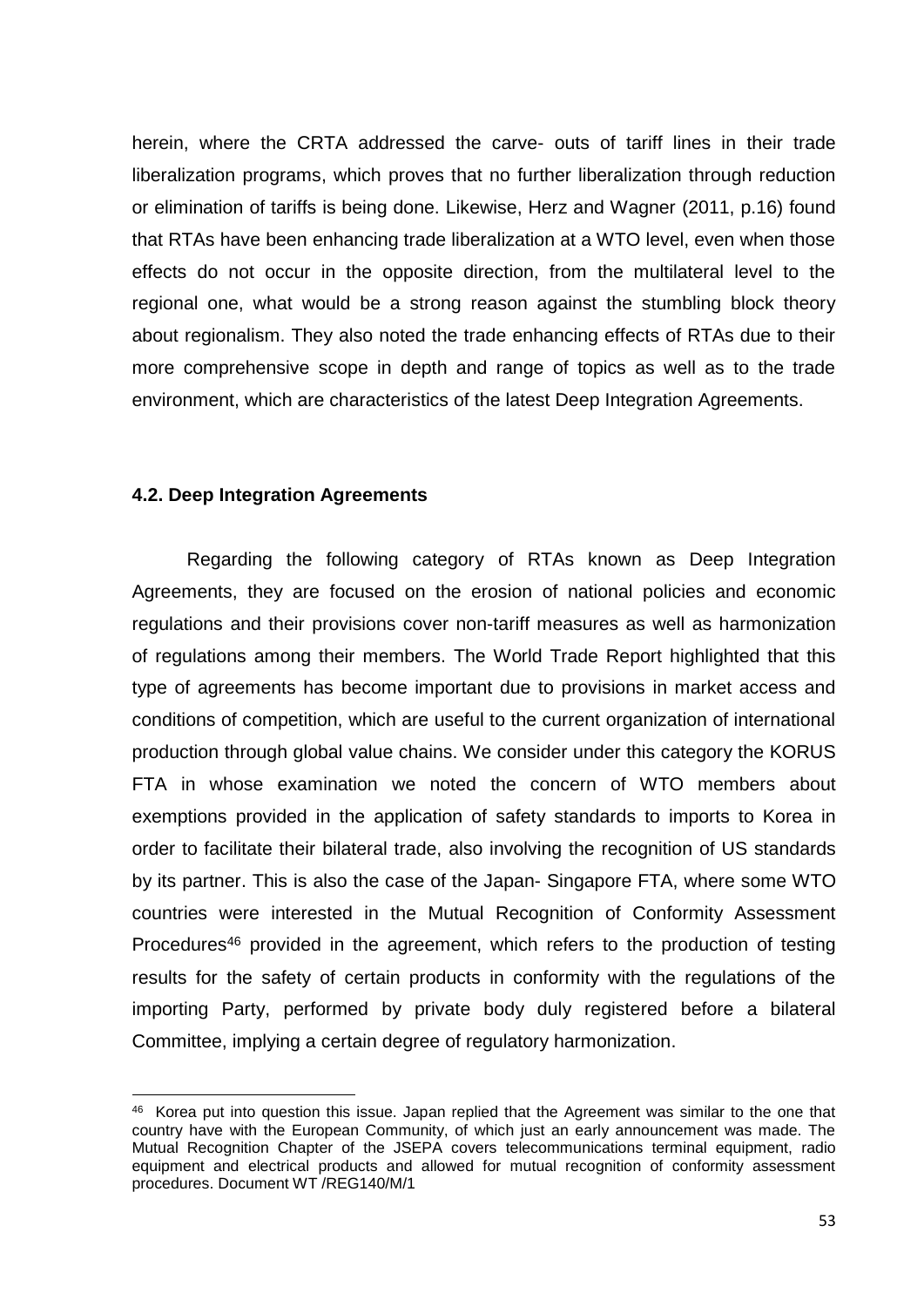The last years, deep integration agreements have intended to promote Global Value Chains through regulatory harmonization in order to implement more efficient import and export operations to deal with the rising of off-shoring of goods, services, investment, know-how among others, from high-technological nations to low-wage countries due to comparative advantages of production in each country (Kim, 2015, p.362). Thus, countries are actually seeking opportunities to be integrated into Global Value Chains, as these allow them greater participation in the global production, which includes trade in goods and services. Specifically, countries conclude Deep Integration Agreements to reduce the barriers that affect the competitiveness of suppliers and that increase costs not only in a stage of a Global Value Chain, but in all its stages (Miroudot et al, 2013, p.15). In Global Value Chains, the export competitiveness is increased as much as the producers have access to intermediate inputs with competitive prices, for this reason, tariffs or inefficient customs procedures reduce the competitiveness if the production involves crossing the borders many times (Kowalski et al, 2015, p.11). Furthermore, Kowalski and Büge (2013, p.5) support the thesis of positive links among trade and production, stressing the resulting linkage between different economic sectors and the need for broadbased approaches to facilitate integration with intermediate inputs abroad and final product markets, as well as the importance for countries to be integrated into regional and global value chains<sup>47</sup>. For this reason, these agreements include provisions related to investment not covered by GATT, competition policies, harmonization or mutual recognition of rules on products and processes, movement of capital, movement of people, intellectual property rights not covered by TRIPS, which would be WTO-extra and WTO-plus provisions with a deeper focus driven by a logic of vertically integrated structures of international production. In this sense, if countries do not conclude Deep Integrations Agreements, they would remain with low or inefficient participation in Global Value Chains.

Kowalski et al (2015, p.19) noted that countries are going to include specific provisions in their deep integration agreements depending on the backward and forward linkages they maintain in the Global Value Chains in order to enhance their

1

 $47$  For the case of gains for developing countries, Lamy pointed out that "the deeper the level of integration, the more potential benefits there may be. Obviously, combining classical FTAs in goods with liberalized trade in services and efforts to tackle regulatory trade barriers are more likely to generate welfare gains" (Lamy, 2002, p.1406)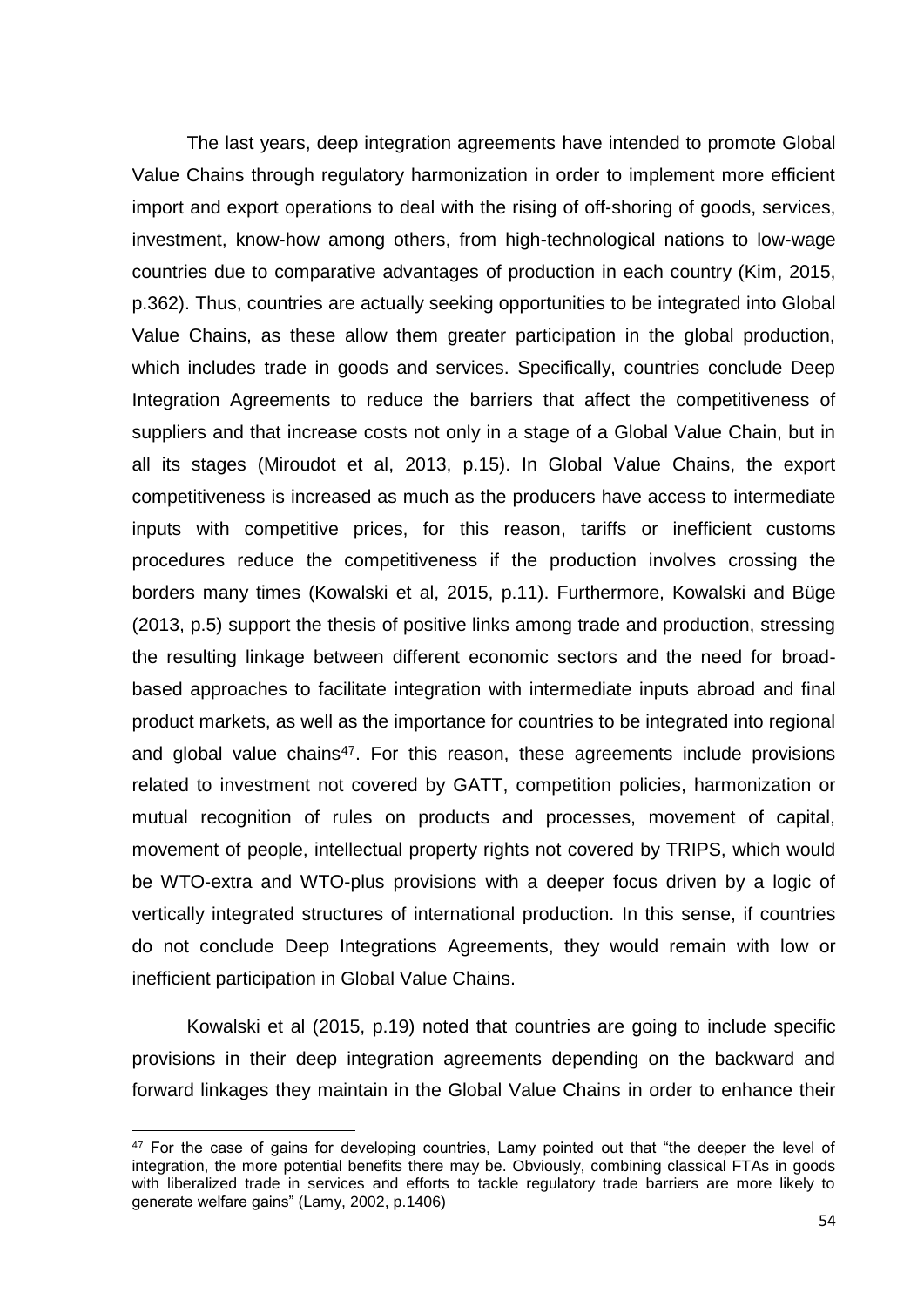integration. Thus, backward participation, involving integration with the previous stages of a Value Chain and a reduction of barriers to imports into the country, will depend on the country own policy. Meanwhile, forward participation, involving integration with the later stages of a Value Chain and a reduction of barriers to exports to other countries, will also confront producers with barriers of export markets. However, the author also asserts that the conclusion of Deep Integration Agreements may not result in an enhancing effect on Global Value Chains as they may just consolidate the already existing Global Value Chains. For example, the author stressed that in East Asia, the Global Value Chain phenomenon may have predated the already existing regional integration.

Regarding the degree of enforcement of provisions on deep integration, which may show the relevance of possible discriminatory provisions included in these agreements, some distinctive features in some agreements concluded by two of the major RTA's hubs, the European Union and the United States, have been identified by Mavroidis et al (2009). These scholars found that agreements concluded by the European Union contains more WTO-extra provisions than agreements concluded by USA, but it would only be legal inflation as those provisions include obligations that are not enforceable. Furthermore, most part of legal enforceable provisions are related to areas already regulated by the WTO, known as WTO-plus provisions, such as investment, capital movement and intellectual property rights. The provisions that are actually ground-breaking are few and in areas related to environment, labor standards (for the case of USA) and competition policy (for the case of the European Union), and they would be dealing with regulatory issues. The study concludes that RTAs would be a means for the export of regulations from these two RTA's hubs. Concerning these provisions on labor, environment and competition policies identified by Mavroidis, which by dealing with regulatory issues would be areas of regulatory harmonization, Baldwin (2016, p.96) observed that, different from the case of shallow integration agreements, discriminatory purposes are less likely under regulatory harmonization, as rules that identify origin in this regard are difficult to write, thus, regulations are applied to any trade partner, not just to RTA members.

Additionally, the potential multilateralization of the WTO-extra and WTO-plus provisions was analyzed, considering their degree of similarity, measured by the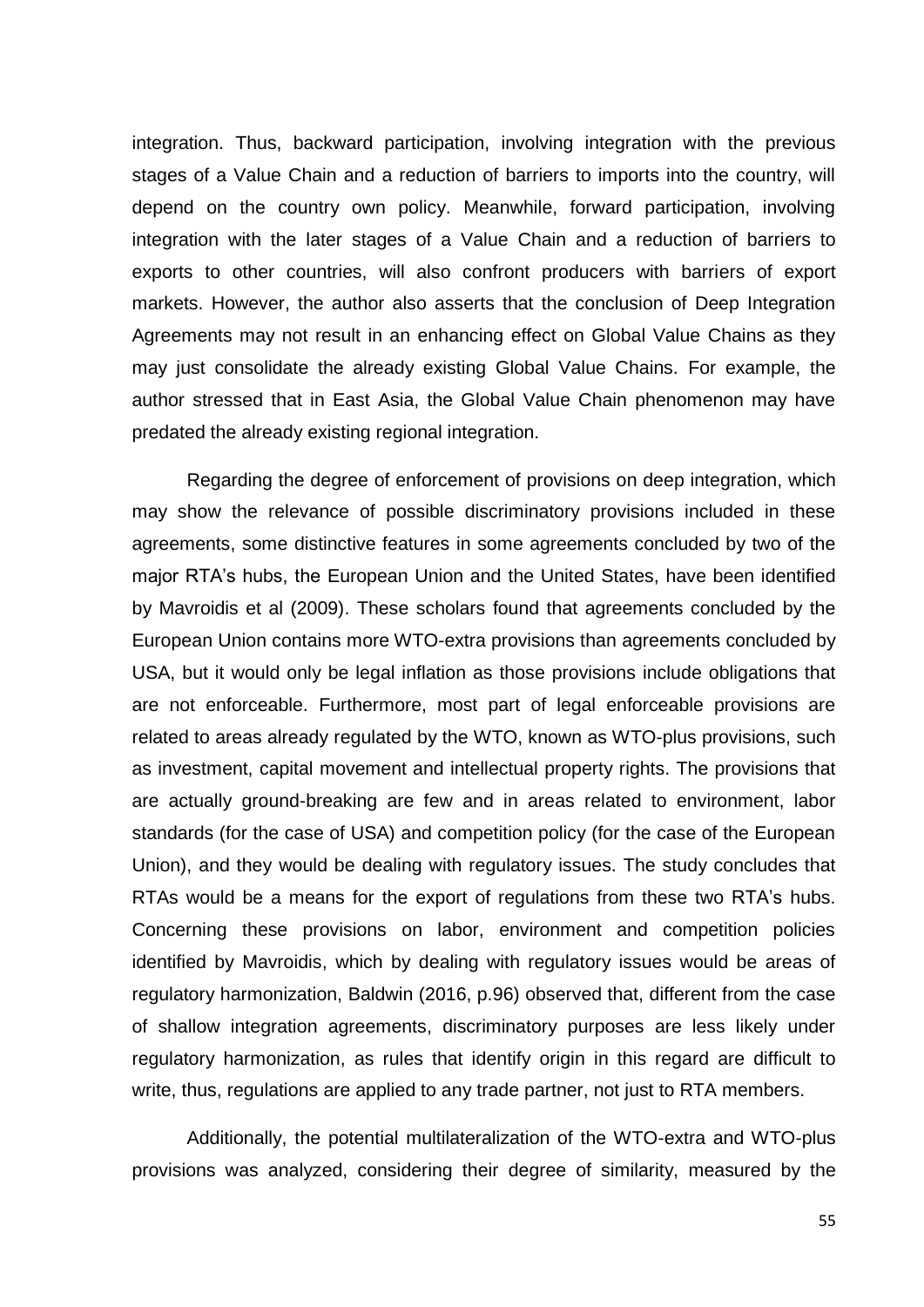attributes of RTA's representativeness, such as the number of WTO members in the RTA, the homogeneity of measures, the level of discrimination between parties and non-parties of the RTA, the level of enforcement by dispute settlement procedures, predictability, transparency and economic gains and political economic conditions, concluding that they are significantly similar, and more when negotiated by the same trading partners (Lejárraga, 2014, p.5). Similarly, the transparency mechanisms included in RTAs are applied in a MFN basis, what would provide a considerable level of homogeneity across a critical mass of RTAs, "which may facilitate their convergence and adoption at the multilateral level" (Lejárraga 2013, p.3). According to this, we observe that since USA and the European Union are two hubs for the conclusion of RTAs, the degree of multilateralization of regulations provided in RTAs is high, thus, they would be building blocks for trade liberalization.

The interest of countries regarding the negotiation of Deep Integration Agreements such as the Transpacific Partnership Agreement (TPP) or the Regional Comprehensive Economic Partnership (RCEP), shows the importance for countries to be integrated into this new type of international production. The negotiation of these mega-regional agreements reflected the already identified interest regarding the greater gains that larger membership generates for each participant, the growth interest in supply chains based in the fragmentation of production, the growth complexity arising from bilateral trade agreements for doing business, the desire on making greater progress on new issues as traditional barriers decline over time and, finally, the increased negotiating costs when going to the WTO (Findlay, 2013, p.2).

However, in spite of the foregoing, Baldwin (2011, p.3) suggested that Deep Integration Agreements may represent a new threat against the WTO, as these instruments would be assuming the WTO role as rule writers. In this regard, Hearn and Myers (2015) stressed that the principal issue was the two current hubs of these kind of agreements, United States and China, and the normative war between them that relied in the intention of both countries to set the rules of world trade, as well as to determine the ways to manage the economy, either through state intervention or not. For these scholars, the Chinese officials were concerned that the TPP could create divisions within the RCEP by making some of its members favorable to the interests of USA. According to this, China had denounced the TPP as a strategy to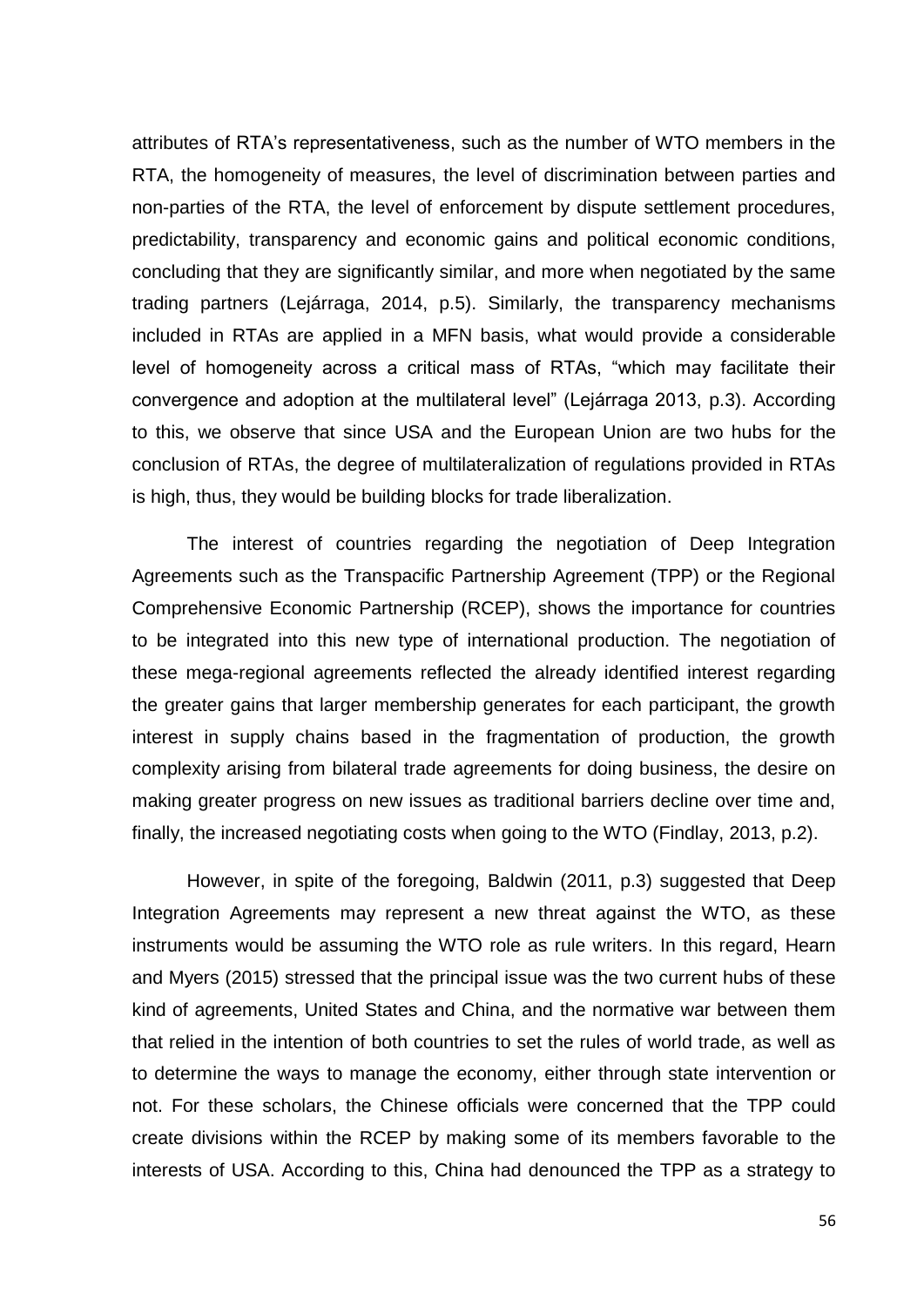contain China, and even if this country had shown interest in joining the TPP, it would have required many market adjustments for doing so. Therefore, the TPP was increasing the pressures on the Chinese government for economic reforms through more opening measures (Naughton et al, 2015). In the other hand, the current Xi-Li administration has already been seeking the introduction of market reforms as the representative of that country pointed out during the aforementioned examination of the China- Peru FTA, and for this reason the pressure of TPP over China did not seem entirely problematic to them (Hearn; Myers 2015, p.3).

#### <span id="page-58-0"></span>**4.3. Current Relevance**

According to our analysis hereinabove, we consider that a conclusive report issued by the CRTA about the compatibility of RTAs notified to the WTO is not currently relevant according to the current configuration of international production through Global Value Chains. Accordingly, the first wave of RTAs known as Shallow Integration Agreements showed more explicit discrimination as they addressed a regional elimination of border restrictions, which could have produced stumbling blocks by identifying origin, or a phenomenon of trade diversion, turning it into an inefficient trade policy. However, deep integration agreements represent a different strategy as they intend regulatory harmonization as a form of export of regulations, under which protectionist measures may be adopted, but driven by the logic of integration into global value chains, the trend is for these provisions to be applied on a MFN basis. Furthermore, as these protectionist measures through deep integration are not border measures, they would only be identified through an *ex-post* examination as they would be *de facto* discriminative measures, and an examination by the CRTA could be fruitless. For Reza (2015, p.199), some decisive factors to be deemed for the evaluation of RTAs should be the feasibility of regionalism for the thematic renewal and deepening of commitments at higher levels than in multilateralism, and the current little importance of tariff protection and the effect of non-tariff barriers, which may be better controlled at the regional level.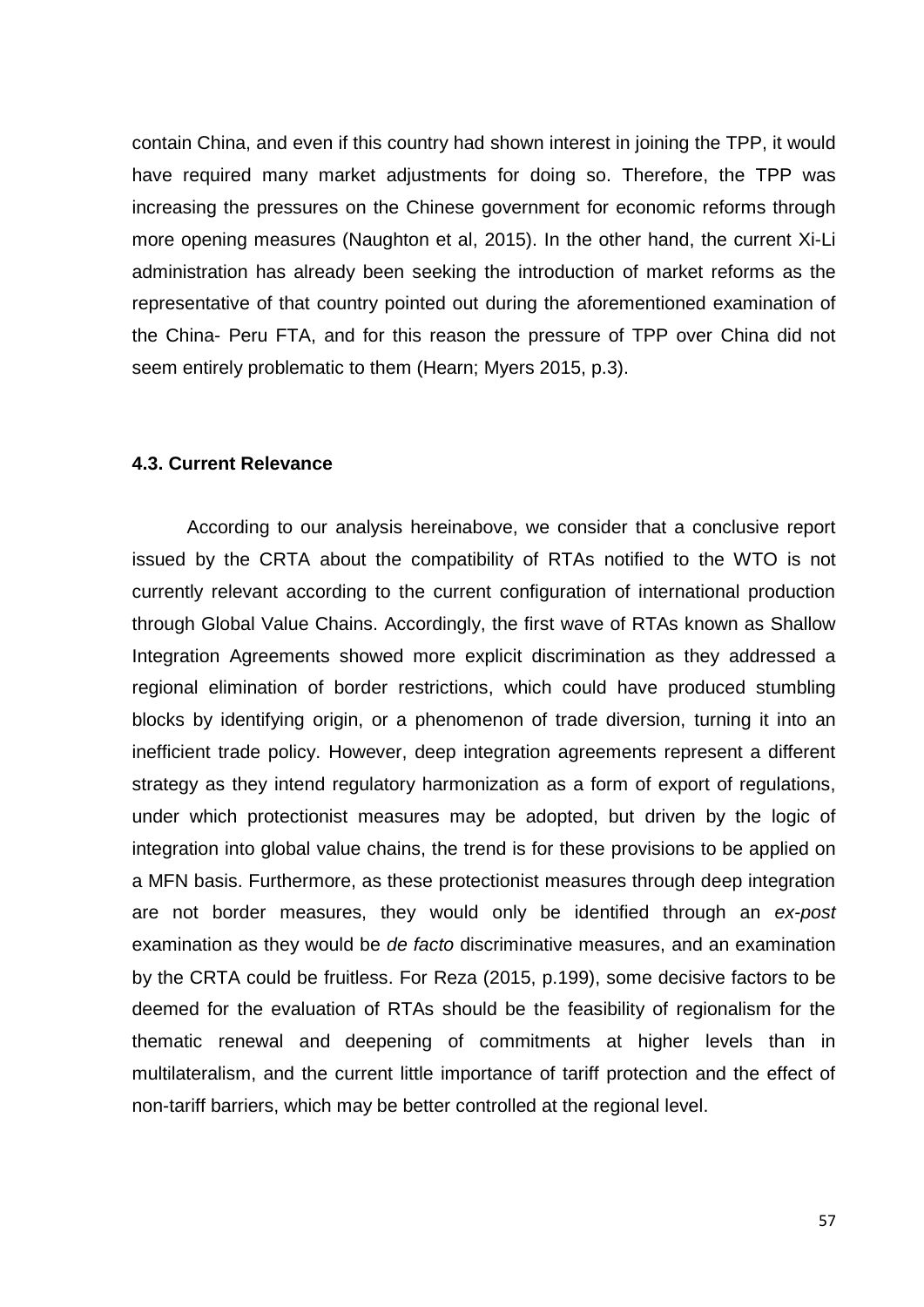#### <span id="page-59-0"></span>**5. Concluding Remarks**

**.** 

Regarding the governance question, we previously noted that governance requires institutions that guide the activity of groups and these structures in International Organizations require to be well articulated. However, some structures at the multilateral level of international trade have not been performing well, as evidenced in the CRTA work, which never demanded changes in the agreements examined in order to make them compatible with the WTO. Furthermore, considering that some WTO members expressed a strong concern during the examination regarding measures that were openly discriminatory, but those issues were not the object of a deeper analysis<sup>48</sup>.

According to our analysis herein, we conclude that the CRTA has not been allowed to carry out an efficient examination of compatibility due to inaccuracies in the disciplines related to RTAs, including the WTO rules. The lack of political will to improve these disciplines were due, in turn, to the WTO members' concerns regarding relative gains of other countries that resulted in actual little control power entrusted to the WTO. Therefore, this situation resulted in the stagnation in the issuance of CRTA's reports. In this regard, the theory of Institutional Neoliberalism stresses that conflict within a regime could prevail and, under this scenario, States would use Institutions to protect their own interest rather than to achieve the goals expected from the establishment of those Institutions, then, an International regime would only be useful for distribution of information. This happened at the multilateral trade system with the transformation of the mechanism of compatibility examination, which could have worked as a mechanism of accountability, into one of transparency. The political will of WTO members in this sense could have been determined since the GATT years, as the Article XXIV included conditions for the creation of RTAs that are broad and difficult of conclusive interpretation. Thus, at the time of negotiation of the GATT, it could have been easily predicted that the examination of RTAs was going to be a difficult work in the future (Benini; Plummer 2008, p.272). Therefore, difficulties in the work of the CRTA were more than an expectation. However, an important and fundamental explanation for this behavior of WTO members is not

<sup>48</sup> As observed in the compatibility examination of NAFTA, regarding the application of CIF or FOB by Mexico depending on the origin of the good.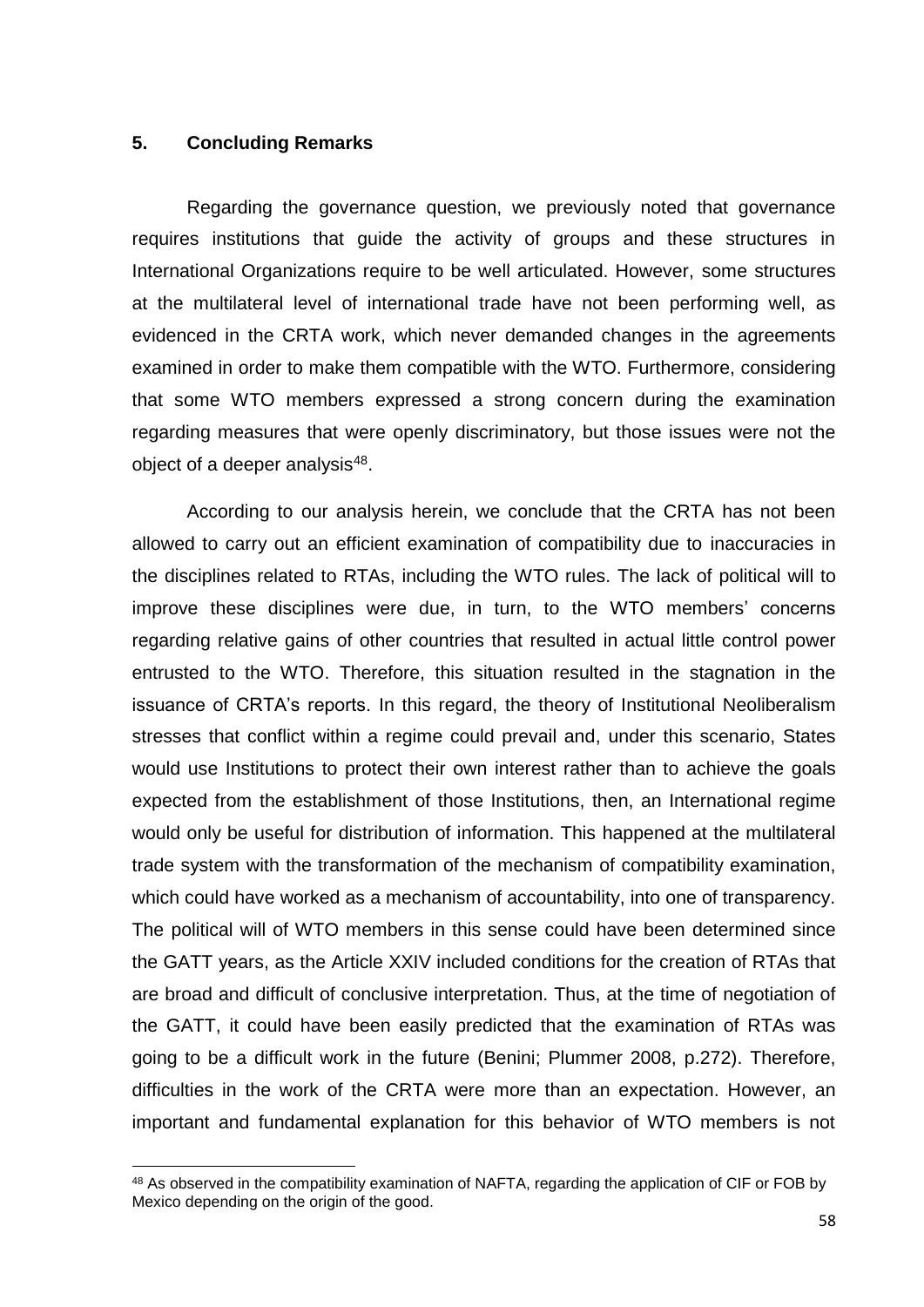provided by the neoliberal institutionalist theory, but by the realist school, according to which States behavior is subject to concerns on relative gains from other countries, what would have been playing a negative role against the consecution of the multilateral goals provided in the Marrakesh Agreement, which mainly attend to absolute gains; meanwhile, RTAs would have shaped better provisions in attention to the specific interests of countries and to the relative gains matter.

Accordingly, the conditions are different at the regional level, where these structures are shaped by the political will of States to act efficiently and take decisions that favor their international insertion, as well as to the feasibility to adapt provisions to deal with the concern of relative gains. However, Benini and Plummer (2008, p.278) pointed out in this regard that, as institutionalized Agreements can ensure a coherent background at a regional level, Institutions may represent a condition for trade liberalization. We observed this with some reservations, as we consider that even if institutions may be useful to avoid inconsistencies at the international level, it could only be a matter of time until the domestic interests urge their government officials to change the game rules. This could produce conflicts due to the lack of compromise of certain members regarding compliance with regional governance mechanisms due to their domestic demands. So, in the regional case it could happen what Gonzalez pointed out for the case of multilateral accountability mechanisms, relating to the fact that, currently, the multilateral system does not comply with the promoted global values of post II World Ward period, such as human rights, poverty reduction, governance, and there is a resistance by States to act in a multilateral manner, prioritizing their welfare and security interest (Gonzalez, 2013, p.77). Thus, the regional level is not prevented from this, and States may end up not complying with regional governance mechanisms in order to pursue their national interests.

Regarding the configuration of the mechanism of compatibility examination, we consider that the WTO members' decision about transforming this mechanism into a mechanism of transparency that only improve the distribution of information regarding RTAs notified to the WTO, while maintaining a procedure that is unable for issuing conclusive Reports about the compatibility of the notified RTAs, has been a manner of putting their true expectations regarding this mechanism in the text of the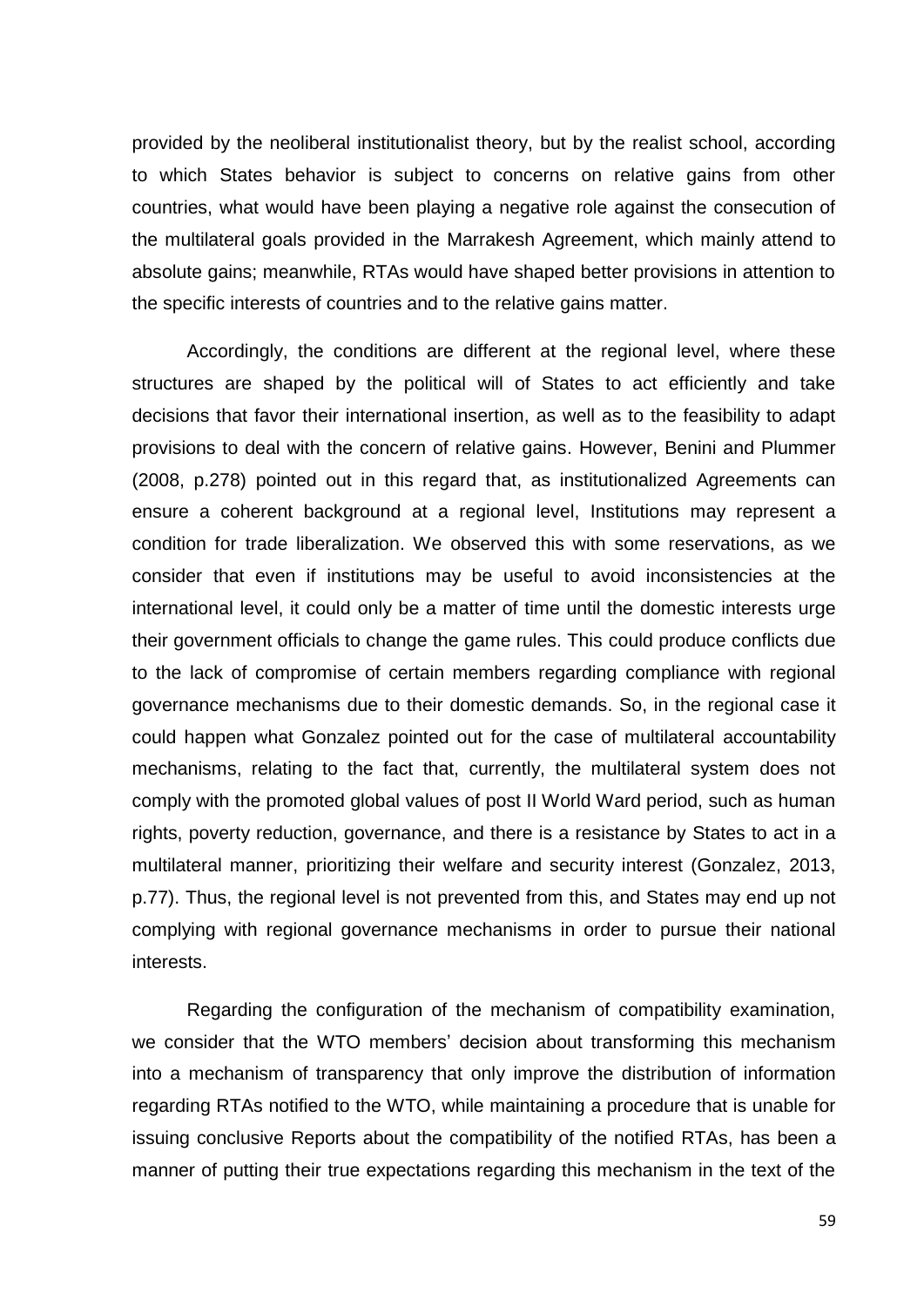agreement. This to the extent that the mechanism has never been expected to perform an examination with definite conclusions due to the vagueness and imprecision of article XXIV since its beginnings, which is a decisive provision for a conclusive examination of compatibility. RTAs currently represent a great opportunity for several countries regarding their international trade policies and the challenges arising from the Global Value Chains for their own economies, even more if we consider that the Decision of the Transparency Mechanism was issued in 2006, the highest point of RTA proliferation until then. As the Chairman Ambassador Denis Francis highlighted, there were political interests that did not allow to get a favorable decision to the WTO in the Doha Round negotiations. In this way, according to Melo (2011, p.26), monitoring RTAs should be avoided and the CRTA should strive to focus on devising rules more likely to be welfare improving. In this sense, we conclude that the CRTA has never really been an instrument of accountability of the WTO, because in spite of the Decision that created it, some deficiencies never allowed the CRTA to be more than an instrument of transparency and distribution of information, even if considering that some examinations got a definite conclusion of compatibility, which we consider as exceptions to the general rule, as they included developing or less-developed countries that allowed the inclusion of provisions that were not rigorously examined by the CRTA.

Furthermore, an efficient performance of the CRTA with the issuance of conclusive reports about compatibility would have represented the complete success of the multilateral trade system as the CRTA would have been, together with the Dispute Settlement Body, the most useful instrument for the enforcement of rules of this International Organization. Thus, on the one hand, if the Dispute Settlement Body today represents an *ex-post* control of incompatible measures applied by WTO members, acting efficiently as an accountability instrument in a second stage, on the other hand, the CRTA, as part of the WTO's accountability mechanisms, was expected to be an *ex-ante* control of incompatible measures. Therefore, the CRTA was created to monitor such measures prior to their implementation in trade relations between the WTO members, acting as an accountability instrument in a first stage, which we consider as rather ambitious for an International Institution. Nevertheless, an *ex-ante* control was never feasible in relation to rules that included *de-facto* discriminatory provisions, which could only be identified in specific cases, after their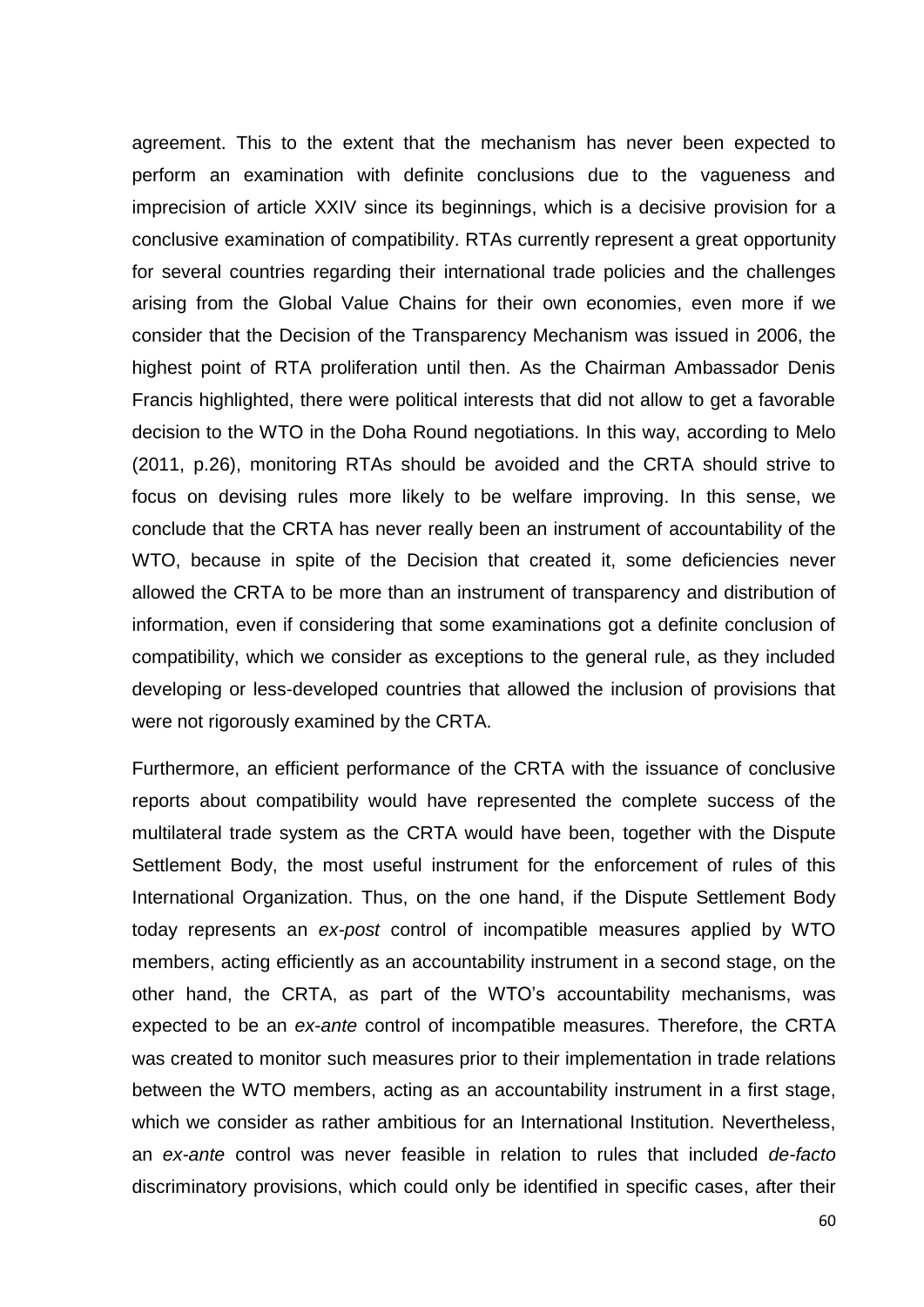implementation and application. Moreover, the success of a mechanism of compatibility examination would have meant the existence of a new international order, where International Organizations would have held more power than States.

Finally, it should be taken into account the possibility of applying a subsidiarity principle regarding the conclusion of Regional Trade Agreements, as explained by Reich. This author refers that the subsidiarity principle turns the article XXIV on its head as "instead of requiring special justification for a bilateral agreement, with this principle it is required justification for an exclusively multilateral approach" (Reich, 2010, p.272). This is in accordance to the logic of bilateralism, which allows governments to conclude agreements in attention to their own interests and which best suits the needs and interest of the members in a "tailor-made" manner. Meanwhile, multilateralism aims "some ambiguous and elusive common denominator of the many national interests involved, because of the need of the political consensus" (Reich, 2010, p.273). Furthermore, regarding the argument of some scholars that regionalism may only be a complement to multilateralism, but not a substitute for it, since governance could only be done in a global basis (Leal-Arcas, 2011, p.629), we consider that regarding the CRTA's activity and only for the case of RTAs within the scope of this research, in accordance with Thompson and Verdier (2013, p.15), that multilateralism is wasteful in incentives, as the same agreement is offered to all States without considering their level of compliance and the costs of pursuing it, meanwhile, bilateralism allows more tailored agreements, even if in the process, the transaction costs are multiplied by requiring many of these agreements.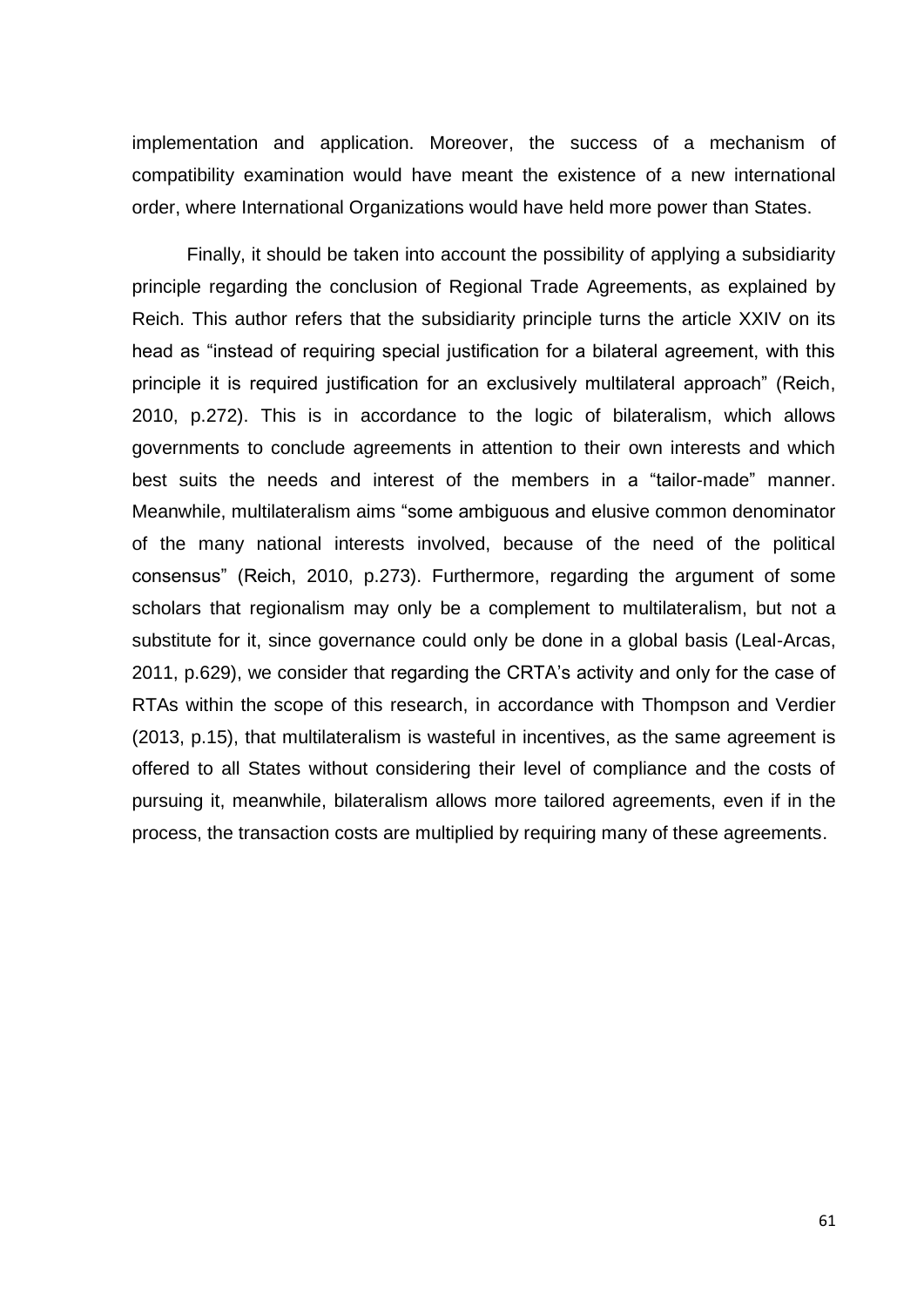### <span id="page-63-0"></span>**6. References**

AMARAL JUNIOR, A. Curso de Direito Internacional Público. 4th ed. São Paulo: Atlas, 2013.

AMARAL JUNIOR, A. Manual do candidato. Noções de Direito e Direito Internacional. 4<sup>th</sup> ed. Brasília: Fundação Alexandre de Gusman, 2012.

AMARAL JUNIOR, A. A formação do Sistema Multilateral do Comércio. In: O Sistema de Solução de Controvérsias da OMC. São Paulo: Atlas, 2008.

ANTIMIANI, A.; SALVATICI, L. Regionalism versus Multilateralism: The Case of the European Union Trade Policy' 49 Journal of World Trade, Issue 2, 2015. p. 253–275.

BALDWIN, R. The World Trade Organization and the Future of Multilateralism. The Journal of Economic Perspectives. V. 30 (1). p. 95-115. January, 2016.

BALDWIN, R.; JAIMOVICH, D. Are Free Trade Agreements contagious? Journal of International Economics, V. 88, Issue 1, p. 1–16, September, 2012.

BALDWIN, R. 21st Century Regionalism: Filling the gap between 21<sup>st</sup> century trade and 20th century trade rules. Working Paper. Economic Research and Statistics Division. Graduate Institute Geneva: Switzerland, 2011.

BALDWIN, R.; SEGHEZZA, E. Are trade blocs building or stumbling blocks?, November, 2007. Available at  $\sim$ https://www.wto.org/english/res\_e/reser\_e/gtdw\_e/wkshop08\_e/baldwin\_spring\_e.pdf  $>$  Accessed on [December 12<sup>th</sup>, 2016].

BALDWIN, R. Multilateralizing Regionalism: Spaghetti Bowls as Building Blocs on the path to global free trade. The World Economy, Blackwell Publishing, V. 29(11), p. 1451-1518, November, 2006.

62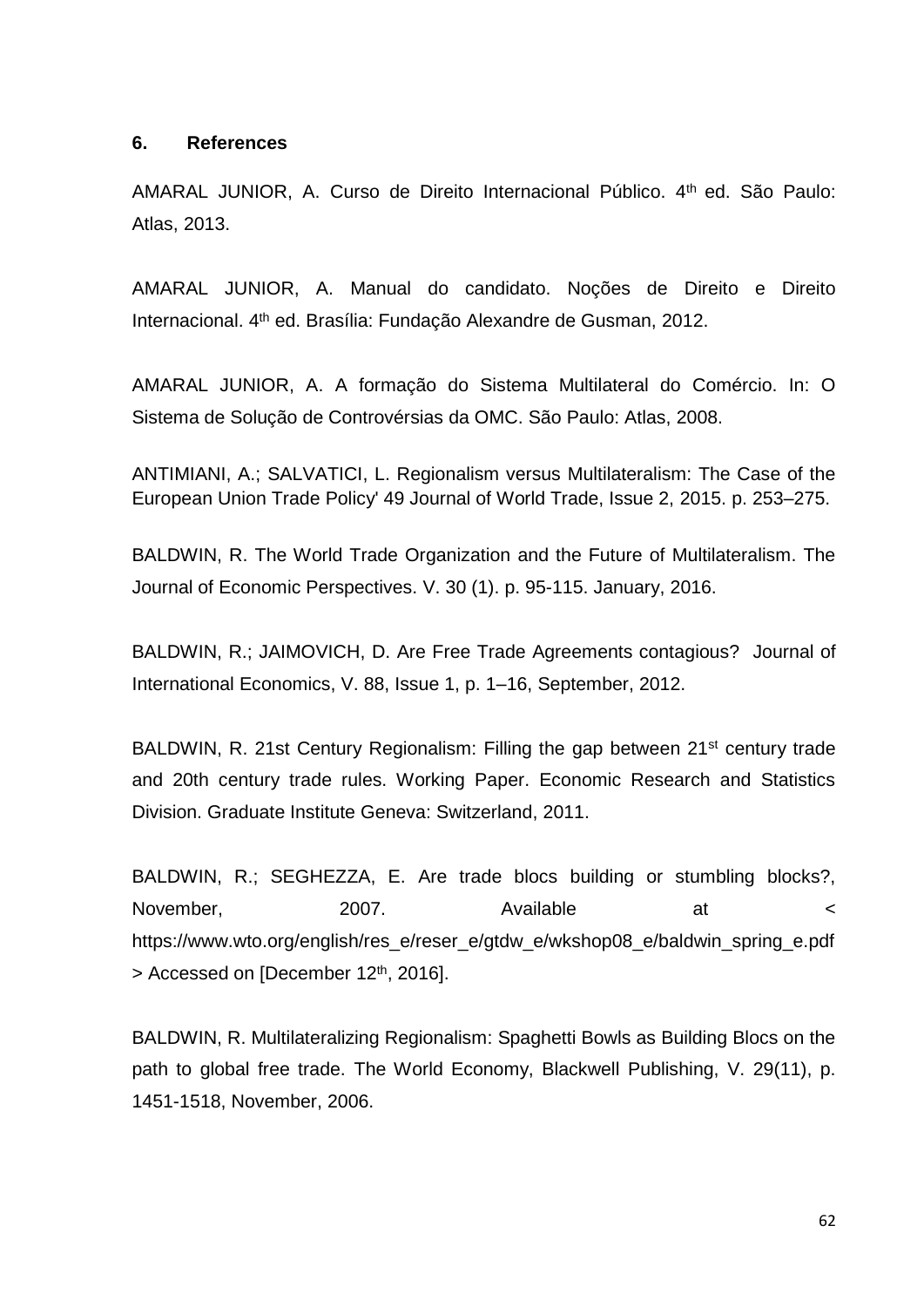BALDWIN, R. A domino Theory of Regionalism. NBER Working Paper No. 4465, September, 1993.

BALDWIN D.A. Neorealism and Neoliberalism: The Contemporary Debate. New York: Columbia University Press, 1993.

BARTON, J., GOLDSTEIN, J., JOSLING, T. and STEINBERG R. The Evolution of the Trade Regime: politics, law, and economics of the GATT and the WTO. Princeton University Press, 2006.

BENINI, R.; PLUMMER M. G. Regionalism and Multilateralism: Crucial Issues in the Debate on RTAs. Economic and Restructuring. V.41(4), p. 267-287, 2008.

CELLI JUNIOR, U. Teoria Geral da Integração: em busca de um modelo alternativo. In: MERCADANTE, A; CELLI JUNIOR, U.; ARAÚJO, L. (eds.). Blocos Econômicos e Integração na América Latina, África e Ásia. Curitiba: Juruá, 2006.

CRAWFORD, Jo-Ann; FIORENTINO, R. The Changing Landscape of Regional Trade Agreements. Geneva: World Trade Organization, 2005. Available: < http://www.wto.org/english/res\_e/booksp\_e/discussion\_papers8\_e.pdf >. Accesed on: [September 13<sup>th</sup>, 2016]

CRAWFORD, J. A new Transparency Mechanism for Regional Trade Agreements. Singapore Year Book of International Law and Contributors. p. 133-140, 2007.

FINDLAY, C. Mega-regionalism in Asia-Pacific. Estudios Internacionales. V. 45, Issue 174, 2013.

GONZALEZ, P. State and Multilateralism, A Theoretical Approach. Transformations in a Globalized International Society. Universidad Autónoma de Lisboa. v. 4, n. 2, p. 69-83, November 2013- April 2014.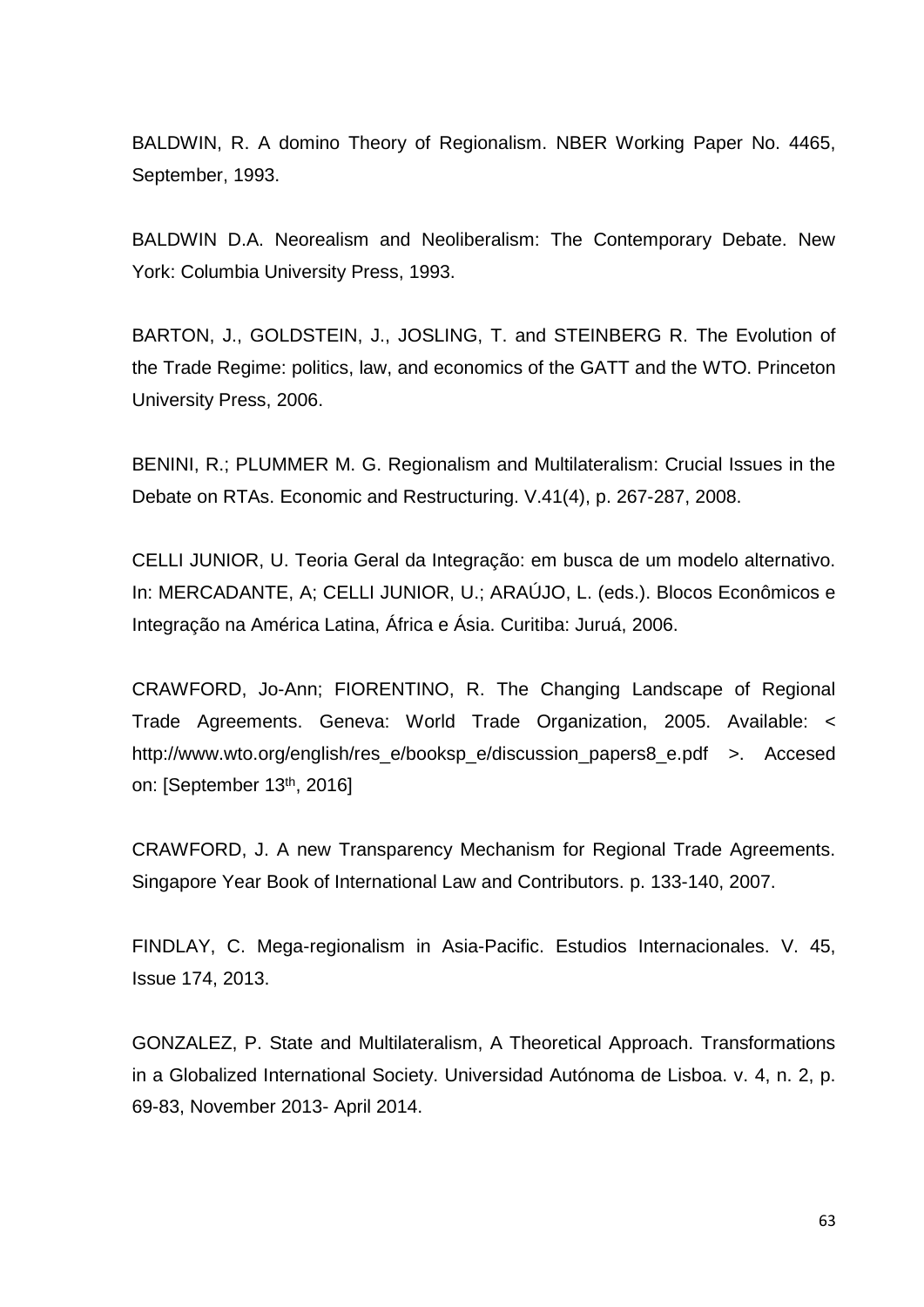GRIECO, J.M. Anarchy and the Limits of Cooperation: A Realist Critique of the Newest Liberal Institutionalism. In: BALDWIN D.A. Neorealism and Neoliberalism: The Contemporary Debate. New York: Columbia University Press, 1993.

GUPTA, S. Changing Faces of International Trade: Multilateralism to Regionalism. Journal of International Trade and Technology. V. 3 Issue 4, 2008.

HALLE, M. Nuevos enfoques para la gobernanza comercial. Puentes entre el comercio y el desarrollo sostenible, International Centre For Sustainable Trade And Development. v. IX, n. 2. May, 2008.

HALPERÍN, M. Spaghetti bowl o el multilateralismo en cuestión. Biblioteca Digital Andina. At: < http://www.comunidadandina.org/BDA/docs/CAN-INT-0048.pdf >. Accessed on: [March 13<sup>th</sup>, 2016].

HEARN, A. H.; MYERS, M. China and the TPP: Asia-Pacific Integration or Disintegration? China and Latin America Report. The Dialogue. July, 2015.

HERZ, B.; WAGNER, M. Regionalism as a Building Block for Multilateralism. Global Economy Journal. V. 11, Issue 1. Article 3, 2011.

JACKSON, R.; DUARTE, B.; ITUASSU, A. Introdução às Relações Internacionais Rio de Janeiro: Zahar, 2007.

KEOHANE, R. After hegemony: cooperation and discord in the world political economy. Princeton: Princeton University Press, 1984.

KEOHANE, R; NYE, J. S. Poder e Interdependencia: La Política Mundial en Transición. Colección Estudios Internacionales., Grupo Editor Latinoamericano, v. 212, 1988.

KEOHANE, R.; NYE, J. S. Power and Interdependence Revisited. v. 41. Issue 4. p. 725- 753, 1987.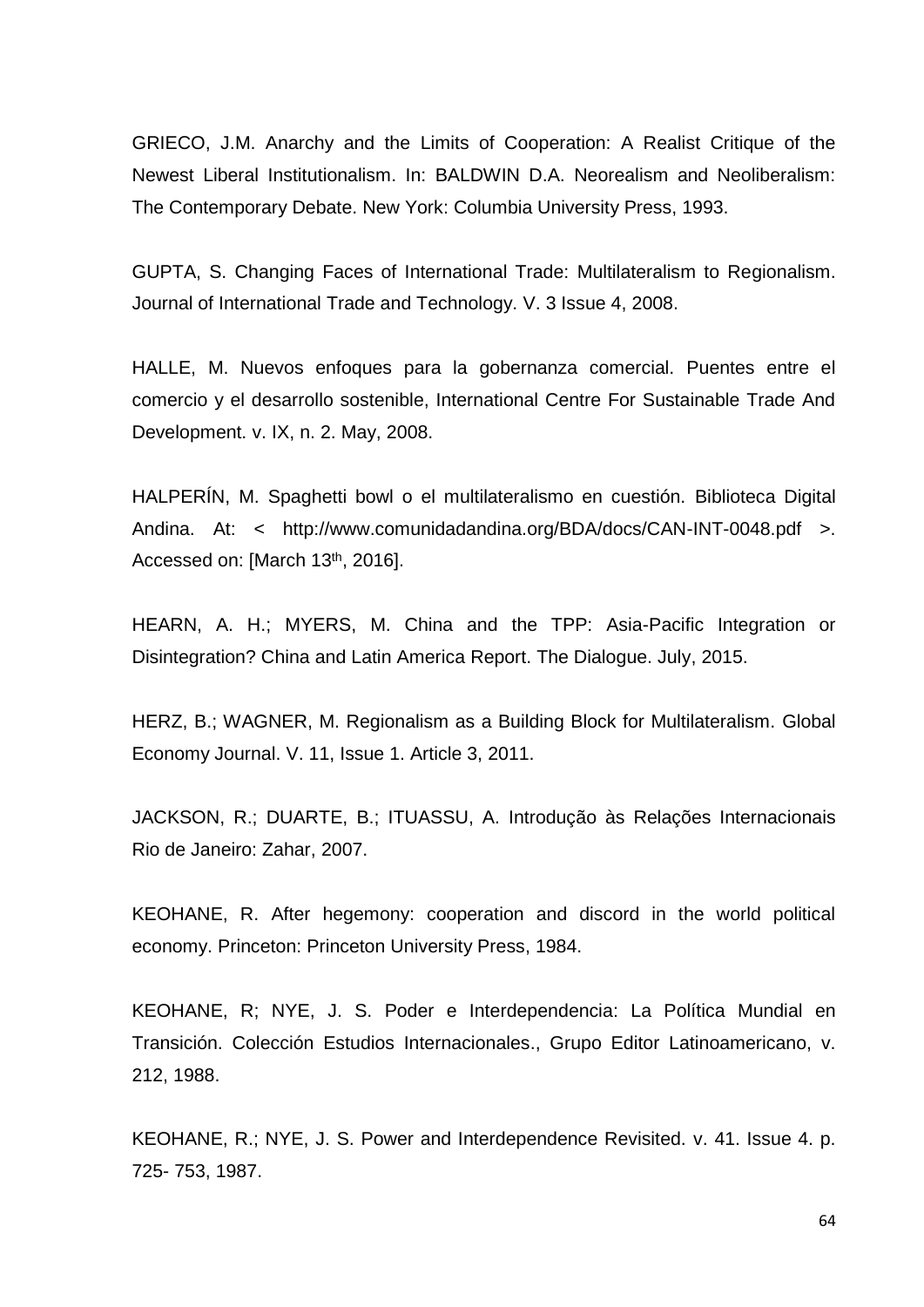KEOHANE, R. O. Transgovernmental relations and international organizations. World Politics, 27, 1974.

KEOHANE, R. O.; NYE, J. S. Power and Interdependence in the information age. Foreign Affairs, v. 77(5), September- October, 1988.

KEOHANE, R. O. From Interdependence and Institutions to Globalization and Governance. In: VIOTTI, P. R.; KAUPPI M.V. International Relations Theory. 4<sup>th</sup> ed., New York: Longman. 2010.

KIM, S. Y. Deep Integration and Regional Trade Agreements. In MARTIN, L. The Oxford Handbook of the political economy of international trade. 8<sup>th</sup> ed., Oxford University Press, 2015.

KOWALSKI, P. et al. Participation of Developing Countries in Global Value Chains: Implications for Trade and Trade-Related Policies. OECD Trade Policy Papers, Paris: OECD Publishing, n. 179, 2015.

KOWALSKI, P. and BÜGE, M. Assessing the Trade Related Sources of Productivity Growth in Emerging Economies", OECD Trade Policy Papers, OECD Publishing, n. 158, 2013.

LAMY, P. Global Governance requires localising global issues. In: At: < https://www.wto.org/english/news\_e/sppl\_e/sppl220\_e.htm >. Accessed on: [February 15<sup>th</sup>, 2016].

LAMY, P. Stepping Stones or Stumbling Blocks: The EU's Approach Towards the Problem of Multilateralism vs Regionalism in Trade Policy. The World Economy, 2002.

LEAL-ARCAS, R. Proliferation of Regional Trade Agreements: Complementing or Supplanting Multilateralism. Chicago Journal of International Law. V. 11, n. 2, 2011.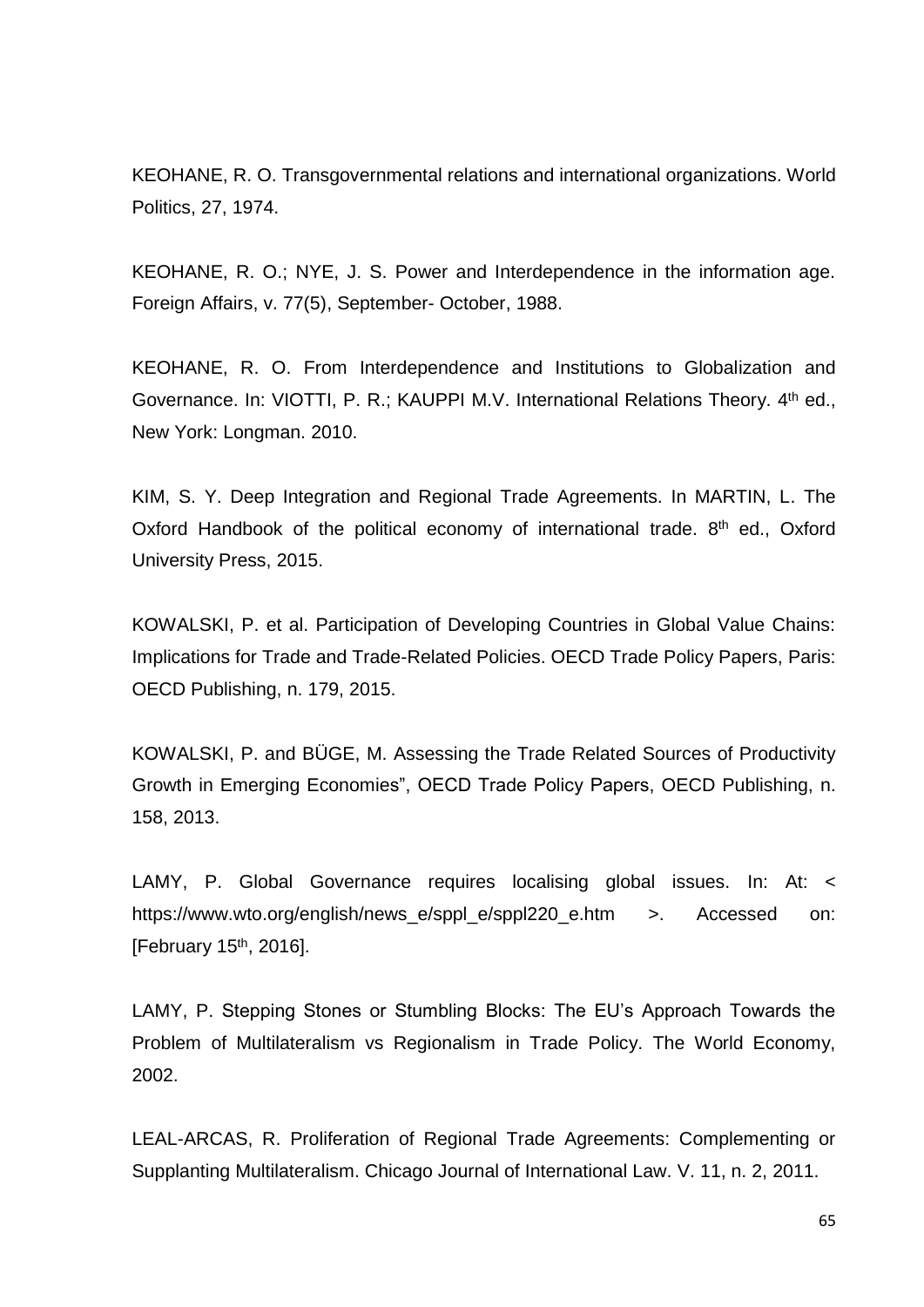LEJÁRRAGA, I. Deep Provisions in Regional Trade Agreements: How Multilateralfriendly?: An Overview of OECD Findings. OECD Trade Policy Papers, OECD Publishing, n. 168, 2014.

LEJÁRRAGA, I. Multilateralising Regionalism: Strengthening Transparency Disciplines in Trade. OECD Trade Policy Papers, OECD Publishing, n. 152, 2013.

MACMILLAN, E. Explaining Rising Regionalism and Failing Multilateralism: Consensus Decision-Making and Expanding WTO Membership. International Economics and Economic Policy. V. 11, Issue 4, p. 599-617, 2014.

MAVROIDIS, P. C.; HORN, H.; SAPIR, A. Beyond the WTO? An Anatomy of EU and US Preferential Trade Agreements. Bruegel Blueprint Series. v. VII, jan., 2009. At: < http://bruegel.org/wp-content/uploads/imported/publications/bp\_trade\_jan09.pdf > Accessed on [September 15<sup>th</sup>, 2016].

MEARSHEIMER, J. The Tragedy of Great Power Politics. University of Chicago. W.W. Norton & Company, 2001.

MELO, J. Regionalism and Developing Countries: A Primer. HAL archives- ouvertes, 2011. Available at <halshs-00564707> Accessed on  $[August 12<sup>th</sup>, 2016]$ .

MIROUDOT, S., ROUZET, D. and SPINELLI, F. Trade Policy Implications of Global Value Chains: Case Studies. OECD Trade Policy Papers, OECD Publishing, n. 161, 2013.

NAESSENS, H. Etica pública y transparencia. TRISTÁN REY, E.; CALVO GONZÁLEZ, P. XIV Encuentro de Latinoamericanistas Españoles: Congreso Internacional, Santiago de Compostela, Spain. Universidade de Santiago de Compostela, Centro Interdisciplinario de Estudios Americanistas Gumersindo Busto; Consejo Español de Estudios Iberoamericanos, p. 2113-2130, September, 2010. At: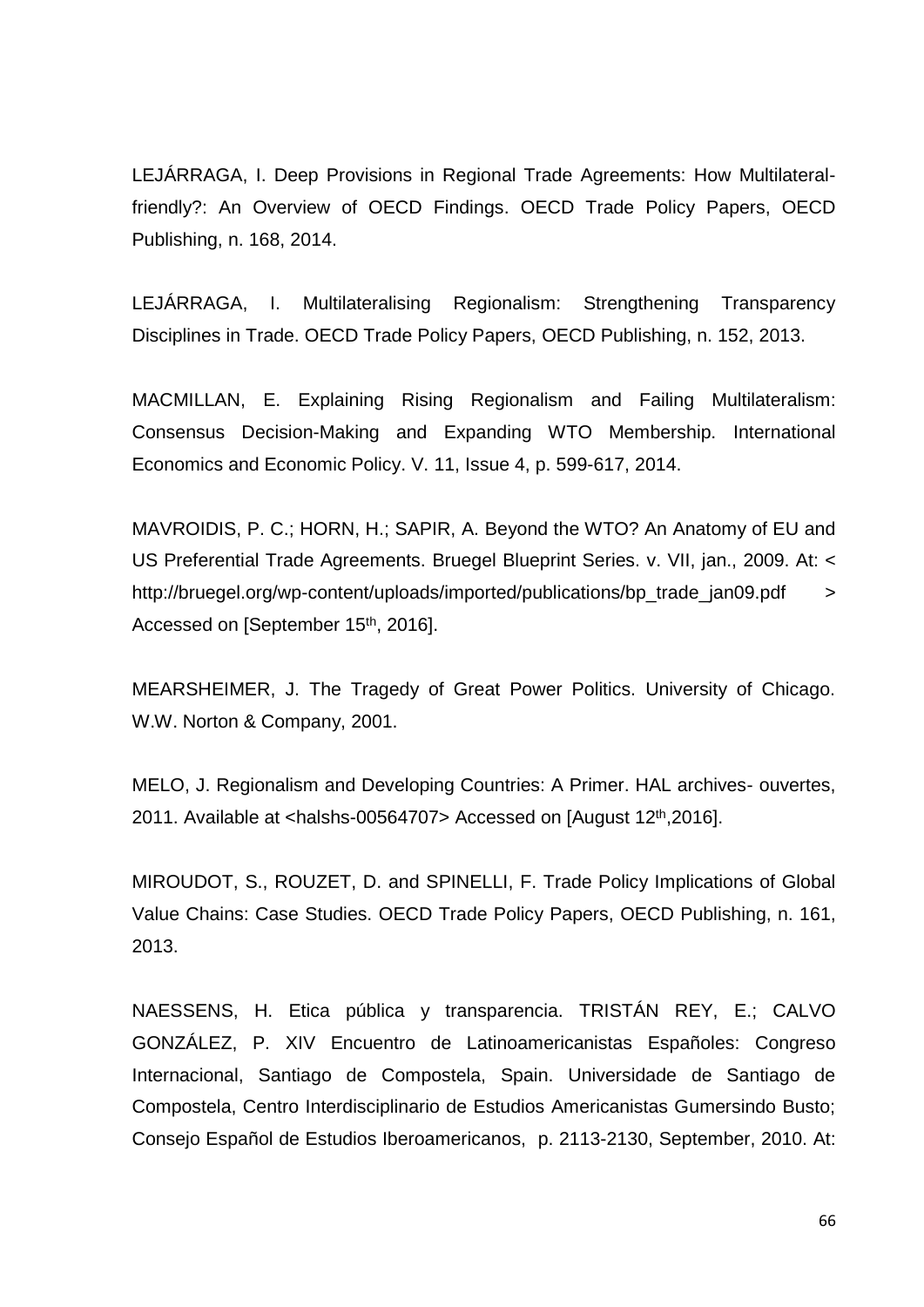< https://halshs.archives-ouvertes.fr/halshs-00531532/document > Accessed on: [October 17<sup>th</sup>, 2016].

NAUGHTON, B; et al. What will the TPP mean for China?. Foreign Policy, 2015. At: < http://foreignpolicy.com/2015/10/07/china-tpp-trans-pacific-partnership-obama-ustrade-xi/ >. Accessed on: [February 12th, 2017].

OLIVEIRA, O. M; et al. Interdependência e Sociedade Global. Rio Grande do Sul: Inijuí Fondazione Cassamarca, 2003.

PAUWELYN, J. Legal Avenues to "Multilateralizing Regionalism": Beyond article XXIV. Paper presented at the Conference on Multilateralising Regionalism. Sponsored and organized by WTO - HEI. Ginebra: Suiza, 2007. At < https://edisciplinas.usp.br/pluginfile.php/69305/mod\_resource/content/1/wto\_multilate ralizing\_regionalism\_beyond\_art\_xxiv.pdf > Accessed on: [July 15th, 2016]

REICH, A. Bilateralism versus Multilateralism in International Economic Law: Applying the Principle of Subsidiarity. University of Toronto Law Journal n° 60, 2010.

REZA, German de la. Art. XXIV del GATT- OMC. La Relación entre Regionalismo y Multilateralismo. Revista Problemas del Desarrollo 181 (46) April- June, 2015.

SCHMID, Andrea. El examen de los Acuerdos Comerciales en el GATT de 1947 y en la OMC- con especial referencia al MERCOSUR. Revista Brasileira de Direito Constitucional- RBDC. Volume 15, 2010.

THOMPSON, A; VERDIER, D. Multilateralism, Bilateralism and Regime Design. International Studies Quarterly. v. 58 p.15-28, 2013.

THORSTENSEN, Vera. Os Acordos Comerciais Regionais e a OMC. In: AMARAL JUNIOR, A. OMC e Comércio Internacional. São Paulo: Aduaneiras, 2002.